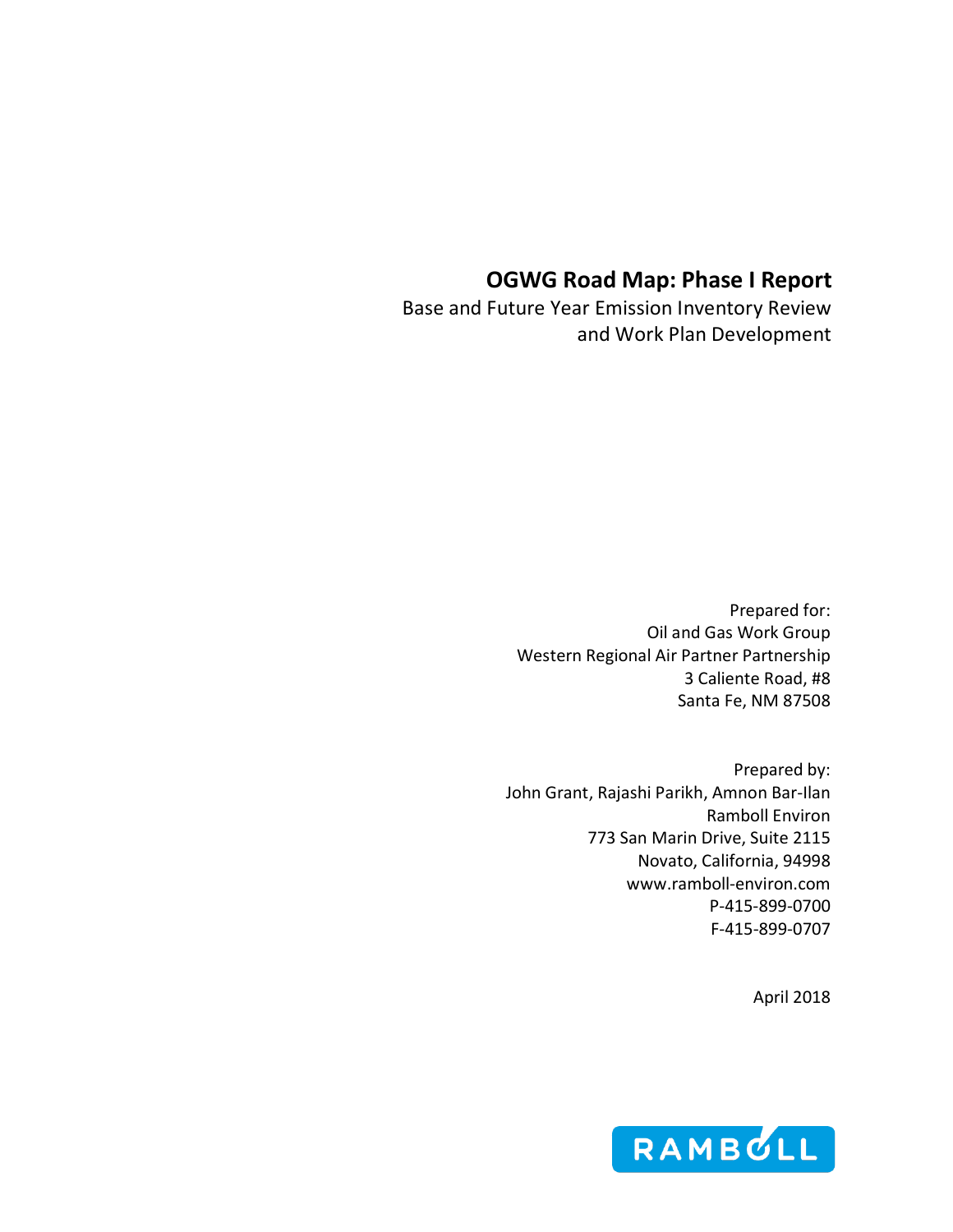

# **CONTENTS**

| 2.4.1 |                                                                                 |  |
|-------|---------------------------------------------------------------------------------|--|
| 2.4.2 | Well site Configuration Changes Resulting from Increased Prevalence             |  |
|       |                                                                                 |  |
|       | 3.1 Task 1: 2014 (Planning) Base Year Oil & Gas Emissions Inventory  21         |  |
| 3.1.1 |                                                                                 |  |
| 3.1.2 |                                                                                 |  |
| 3.1.3 | Task 1c: Identify Emission Factors and Speciation Profiles for Oil and          |  |
| 3.1.4 |                                                                                 |  |
| 3.1.5 |                                                                                 |  |
| 3.1.6 |                                                                                 |  |
|       | 3.2 Task 2: Forecast Year (OTB & OTW Controls) Oil & Gas Emissions Inventory 25 |  |
| 3.2.1 | Task 2a: Identify Historical Growth, Supply, Demand, and Production             |  |
| 3.2.2 | Task 2b: Identify a Range of Forecast Year Oil and Gas Scenarios  26            |  |
| 3.2.3 | Task 2c: Identify Rule Penetration and Effectiveness for Oil and Gas            |  |
| 3.2.4 | Task 2d: Implement Regionally-Consistent 2023 Forecast (OTB &                   |  |
| 3.2.5 |                                                                                 |  |
| 3.2.6 |                                                                                 |  |
| 3.2.7 | Optional Task 2o: Compile WRAP Region BLM RFD Estimates  28                     |  |
|       | 3.3 Forecast Year (Additional Reasonable Controls) Oil & Gas Emissions          |  |
|       |                                                                                 |  |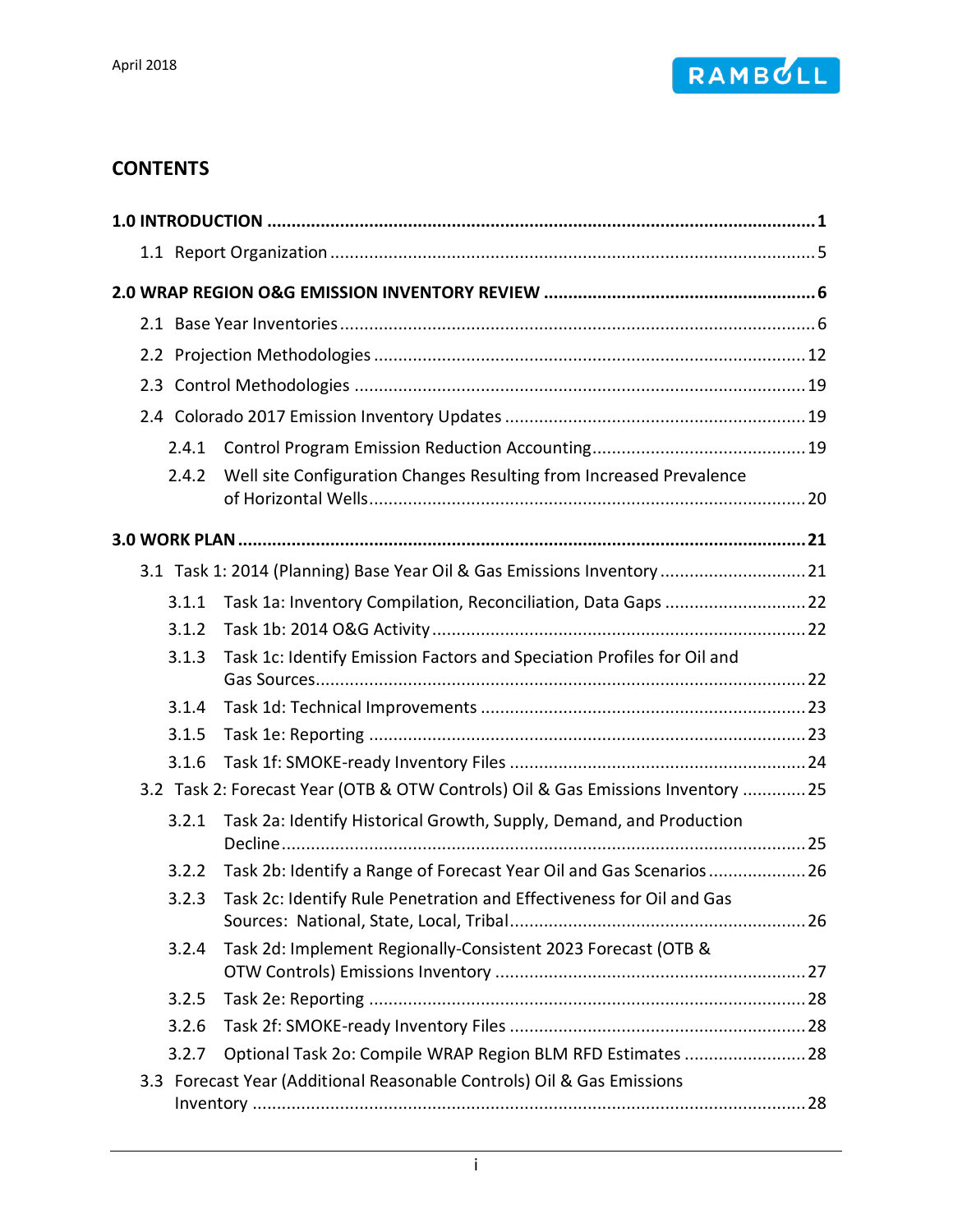

|       | 3.3.1 Task 3a: Identify Additional Reasonable Controls for Oil and Gas |    |
|-------|------------------------------------------------------------------------|----|
| 3.3.2 | Task 3b: Identify Rule Penetration and Effectiveness for Oil and Gas   |    |
| 3.3.3 | Task 3c: Implement Regionally-Consistent Forecast Year (Additional     |    |
| 3.3.4 |                                                                        |    |
| 3.3.5 |                                                                        |    |
|       | 3.4 Identification and Review of Member Agency Oil & Gas Programs and  |    |
|       | 3.4.1 Task 4a: Identification and Review of Member Agency Oil & Gas    |    |
|       |                                                                        |    |
|       |                                                                        |    |
|       |                                                                        |    |
|       |                                                                        |    |
|       |                                                                        |    |
|       |                                                                        | 35 |

### **APPENDICES**

Appendix A [On-the-books Regulation Tables](#page-41-0)

# **TABLES**

| Table 2-1. | Reporting thresholds for O&G point source facilities in the WRAP      |  |
|------------|-----------------------------------------------------------------------|--|
| Table 2-2. | WRAP region base year emission inventory study basic information.  8  |  |
|            | Table 2-3. WRAP region base year emission inventory study details 9   |  |
| Table 2-4. | Select future year emission inventory study basic information14       |  |
|            | Table 3-1. Task deliverables, schedule, budget and OGWG involvement32 |  |

# **FIGURES**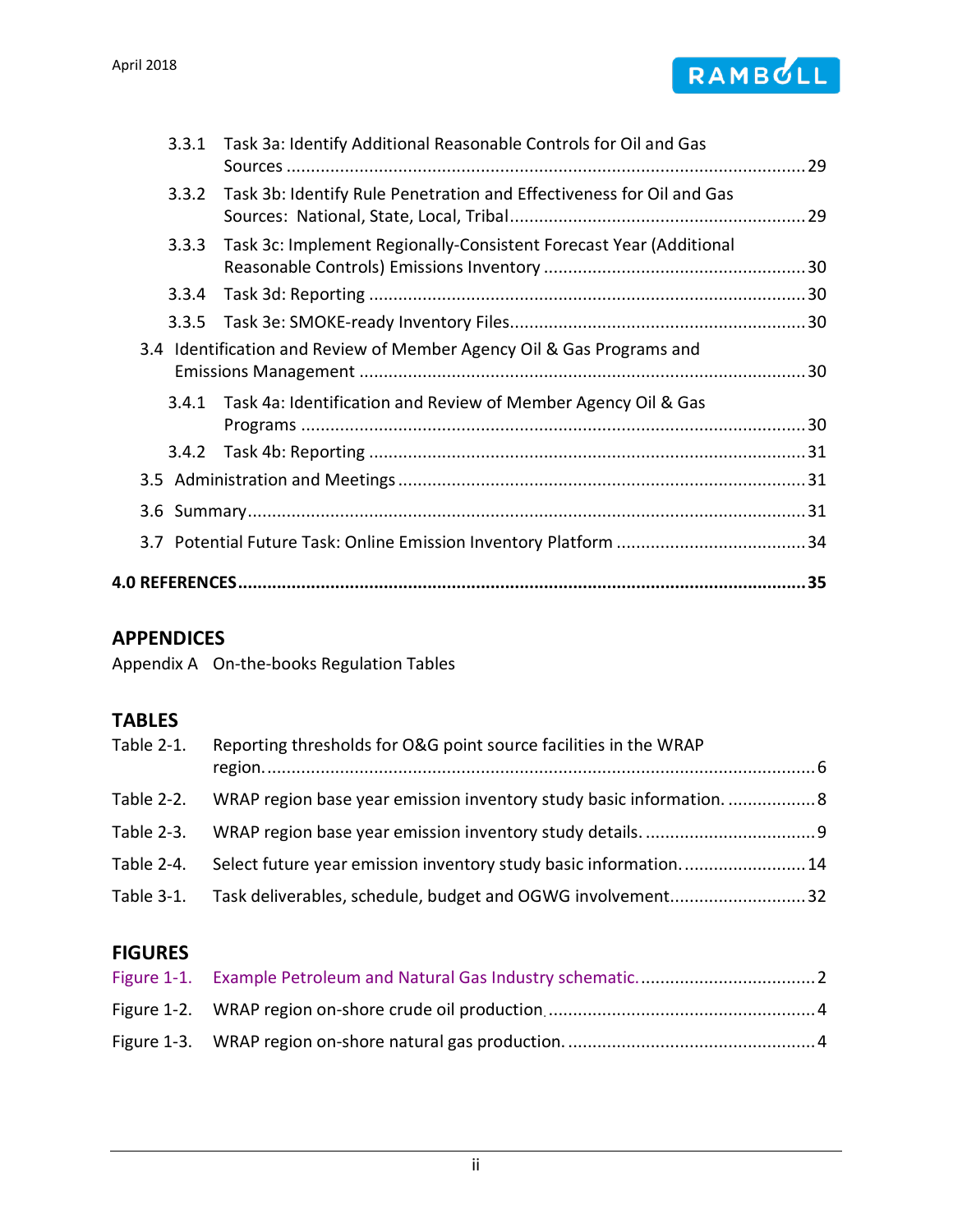

### <span id="page-3-0"></span>**1.0 INTRODUCTION**

The Western Regional Air Partnership (WRAP) Oil and Gas Work Group (OGWG) prepared the Road Map Scope of Work (Road Map; WRAP OGWG, 2017) to guide technical work to meet air quality planning needs for regional haze. The deliverables developed under the Road Map may also be relevant to regional and local planning for ozone air quality and other air pollution indicators.

The focus of the Road Map is emissions from upstream and midstream oil and gas (O&G) sources. Downstream emissions will not be considered unless specific case(s) warrant special consideration. O&G emission inventories developed under the Road Map will include well site, gathering, and processing subsectors (items 1, 5, and 6 in [Figure 1-1\)](#page-4-0). Item 1) On-shore Petroleum and Natural Gas Production are referred to as "well site" sources; emissions from well site sources are typically classified as nonpoint sources<sup>[1](#page-3-1)</sup>. Items 5) Gathering and Boosting and 6) Gas Processing Plant are collectively referred to as "midstream" sources; emissions from midstream sources are typically classified as point sources.

<span id="page-3-1"></span> $1$  There are exceptions; for example, several well site sources in the Uinta Basin are available by facility and will be included in emission inventories as point source emissions.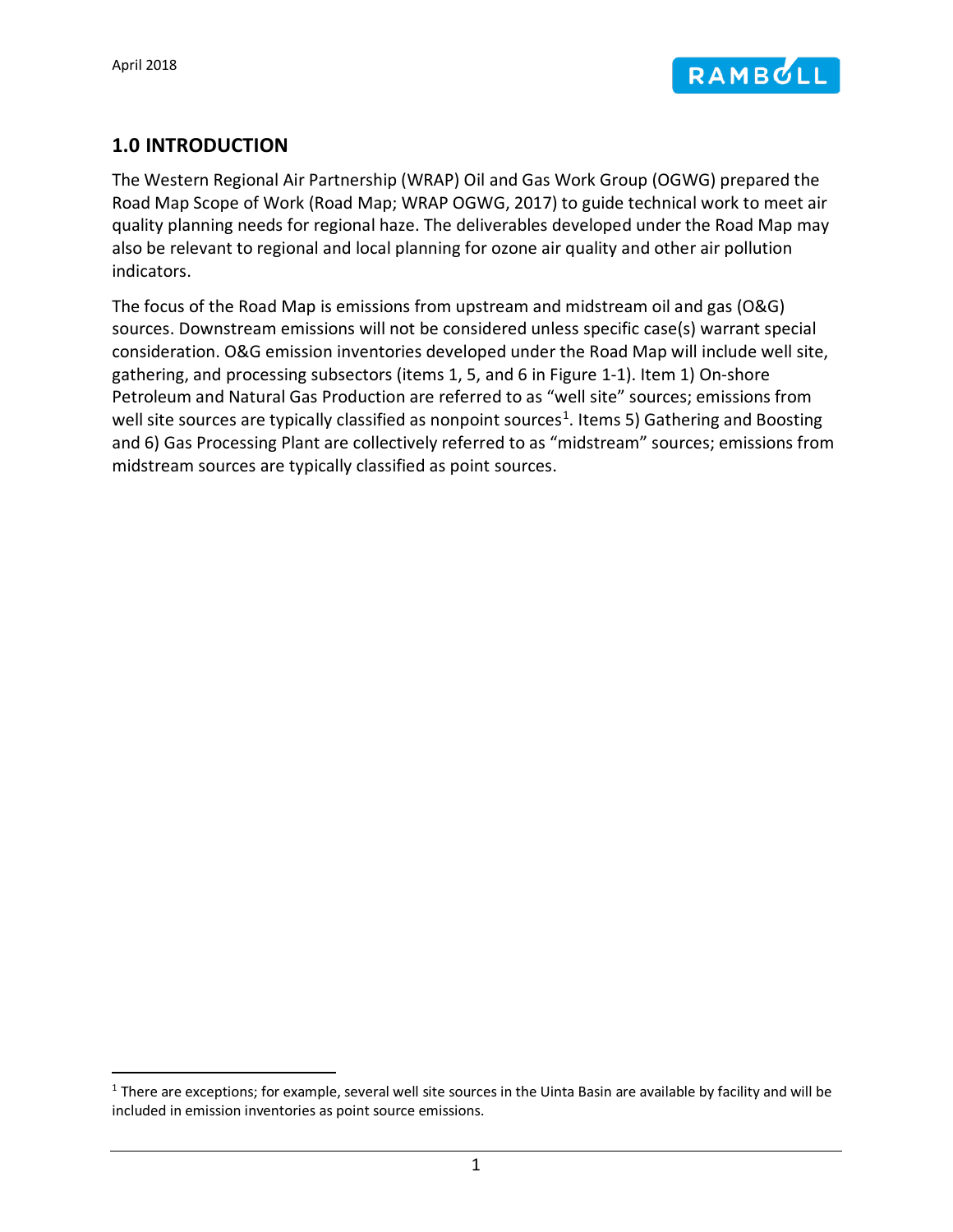



<span id="page-4-0"></span>**Figure 1-1. Example Petroleum and Natural Gas Industry schematic[2](#page-4-1),[3.](#page-4-2)**

The WRAP region includes 15 states, several of which have substantial O&G production and generate substantial O&G emissions. [Figure 1-2](#page-6-0) shows on-shore crude oil production and [Figure](#page-6-1)  [1-3](#page-6-1) shows on-shore natural gas production in the WRAP region by state (source: US Energy Information Administration [EIA]). Total annual WRAP region crude oil production decreased slightly from 2000 to 2009; from 2009 to 2015 crude oil production increased by 71%; crude oil production dropped by 8% from 2015 to 2016 and increased by 4% from 2016 to 2017. Total annual WRAP region natural gas production increased by 20% from 2000 to 2008, then decreased by 5% from 2008 to 2016.

<span id="page-4-2"></span><span id="page-4-1"></span><sup>&</sup>lt;sup>2</sup> Source: https://www.epa.gov/ghgreporting/ghgrp-and-oil-and-gas-industry<br><sup>3</sup> This figure shows O&G subsectors for which emissions have been developed in this study. It is important to consider that Petroleum and Natural Gas Industry equipment is typically tailored to meet field, basin, and/or region specific infrastructure requirements.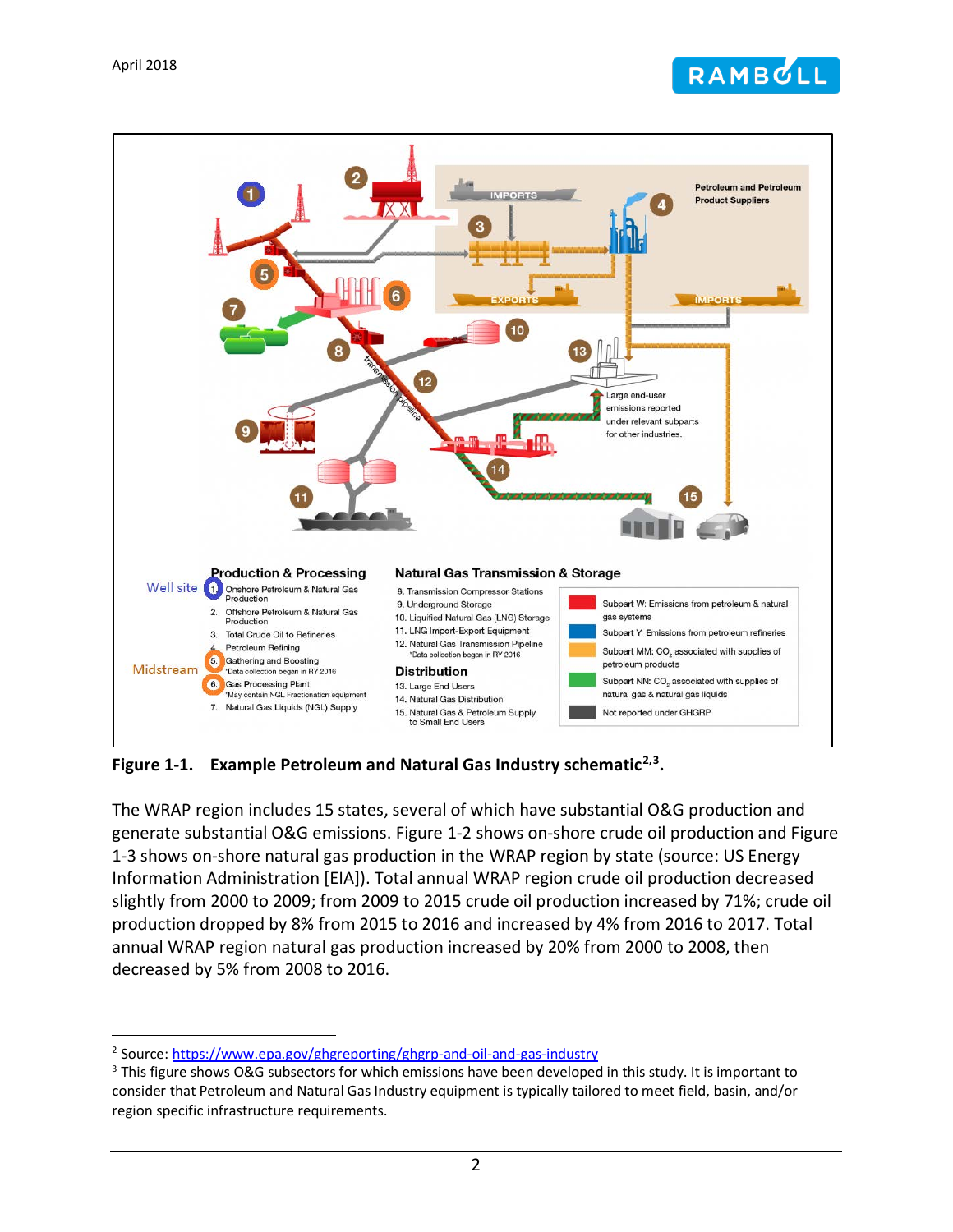

For the latest year of crude oil production available (2017), WRAP region crude oil production contributions are 34% from North Dakota, 18% from California, 16% from Alaska, 11% from New Mexico, 8% from Colorado, 7% from Wyoming, 4% from Utah, and 3% from Montana; no other WRAP state accounts for more than 1% of crude oil production in the WRAP region. For the latest year of natural gas production available (2016), WRAP region natural gas production contributions are 32% from Alaska, 21% from Wyoming, 19% from Colorado, 14% from New Mexico, 7% from North Dakota, 4% from Utah, and 2% from California; no other WRAP state accounts for more than 1% of natural gas production in the WRAP region.

WRAP region-wide O&G production is presented to provide an overall perspective on O&G production in the region and by state. However, emission inventory accuracy is highly dependent on accurate, basin- or sub-basin-level inventory inputs such as well site equipment configurations, gas composition, midstream facility emissions data, O&G activity forecasts, and state and federal emission control program effects.

The technical work to be performed as part of the Road Map will leverage existing emission inventory data and methods with updates to increase emission inventory accuracy. The result will be base year and future year emission inventories that are based on regionally consistent emission inventory methods, to the extent practicable, feasible, and reasonable, for use in regional haze planning. Inventory improvements could improve the accuracy of future state, local, and tribal (S/L/T) agency National Emission Inventory (NEI) submissions which would also improve emissions accuracy in EPA air quality modeling platforms which are based on the NEI. Additionally, the emission inventories may be used in regional and local planning for ozone air quality and other air pollution indicators.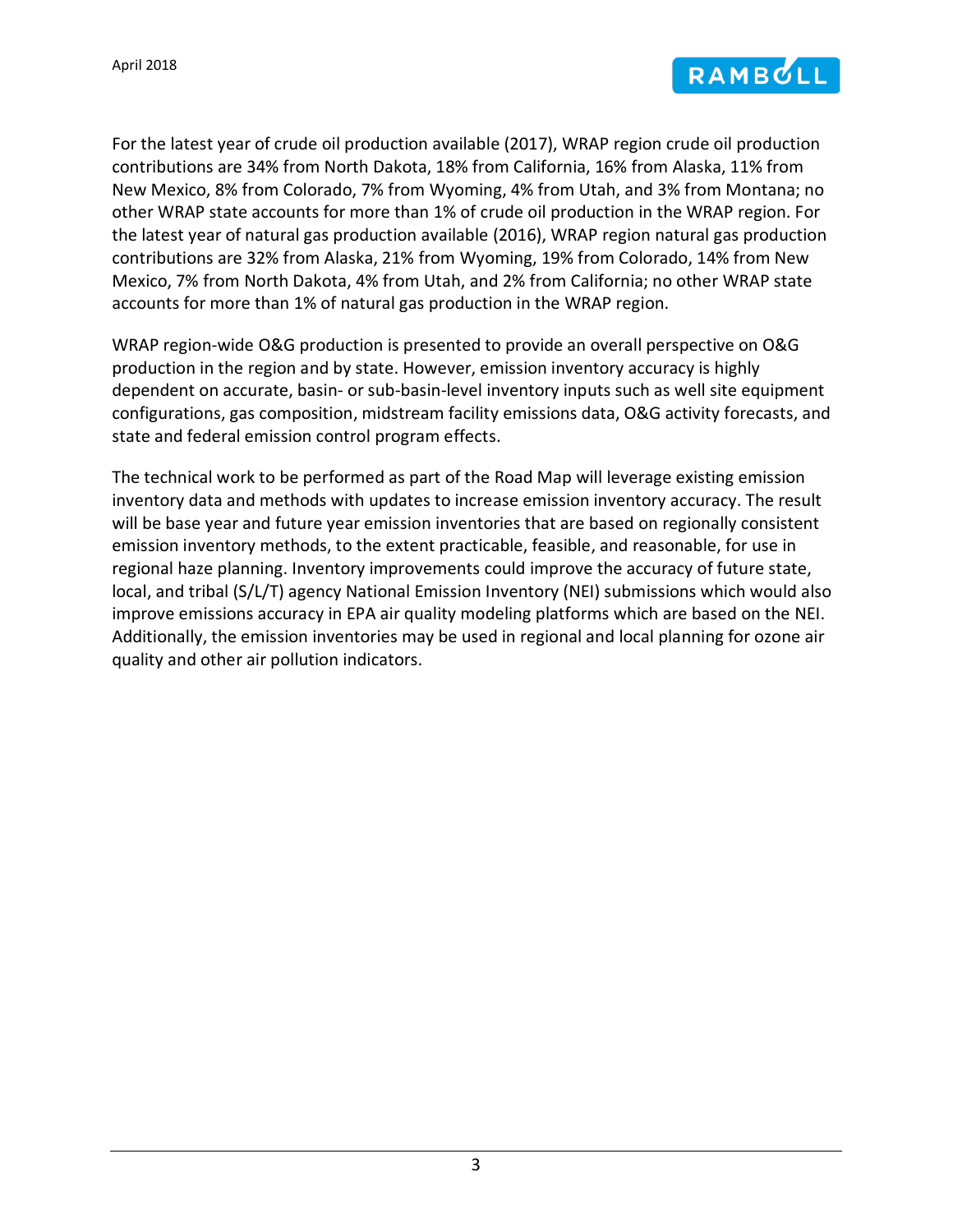



<span id="page-6-2"></span><span id="page-6-0"></span>**Figure 1-2. WRAP region on-shore crude oil production. [4](#page-6-3),[5](#page-6-4)**



<span id="page-6-1"></span>**Figure 1-3. WRAP region on-shore natural gas production. [4,](#page-6-2)[6](#page-6-5)**

<span id="page-6-5"></span><sup>6</sup> EIA (2018). Natural Gas Gross Withdrawals and Production,

<span id="page-6-3"></span> <sup>4</sup> Small quantities of crude oil and natural gas are produced in Arizona, Idaho, Nevada, and Oregon. No crude oil or natural gas is produced in Hawaii or Washington.

<span id="page-6-4"></span><sup>&</sup>lt;sup>5</sup> EIA (2018). Crude Oil Production. [https://www.eia.gov/dnav/pet/pet\\_crd\\_crpdn\\_adc\\_mbbl\\_a.htm](https://www.eia.gov/dnav/pet/pet_crd_crpdn_adc_mbbl_a.htm)

[https://www.eia.gov/dnav/ng/ng\\_prod\\_sum\\_a\\_EPG0\\_FGW\\_mmcf\\_a.htm](https://www.eia.gov/dnav/ng/ng_prod_sum_a_EPG0_FGW_mmcf_a.htm)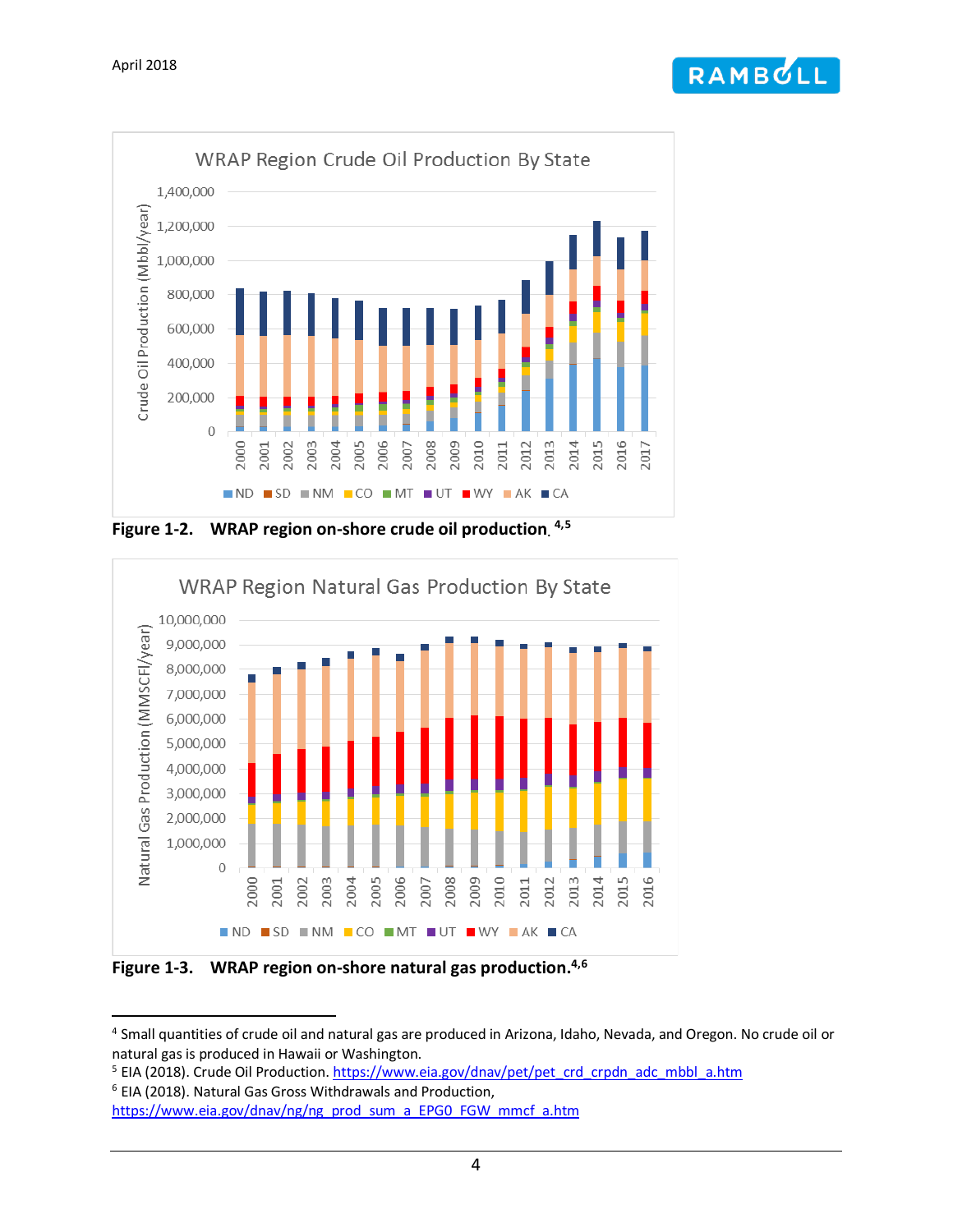

# <span id="page-7-0"></span>**1.1 Report Organization**

Chapter 2 provides a review of base and future year emission inventories and control methodologies and Chapter 3 provides a draft work plan for completion of tasks specified in the WRAP OGWG Road Map (WRAP OGWG, 2017).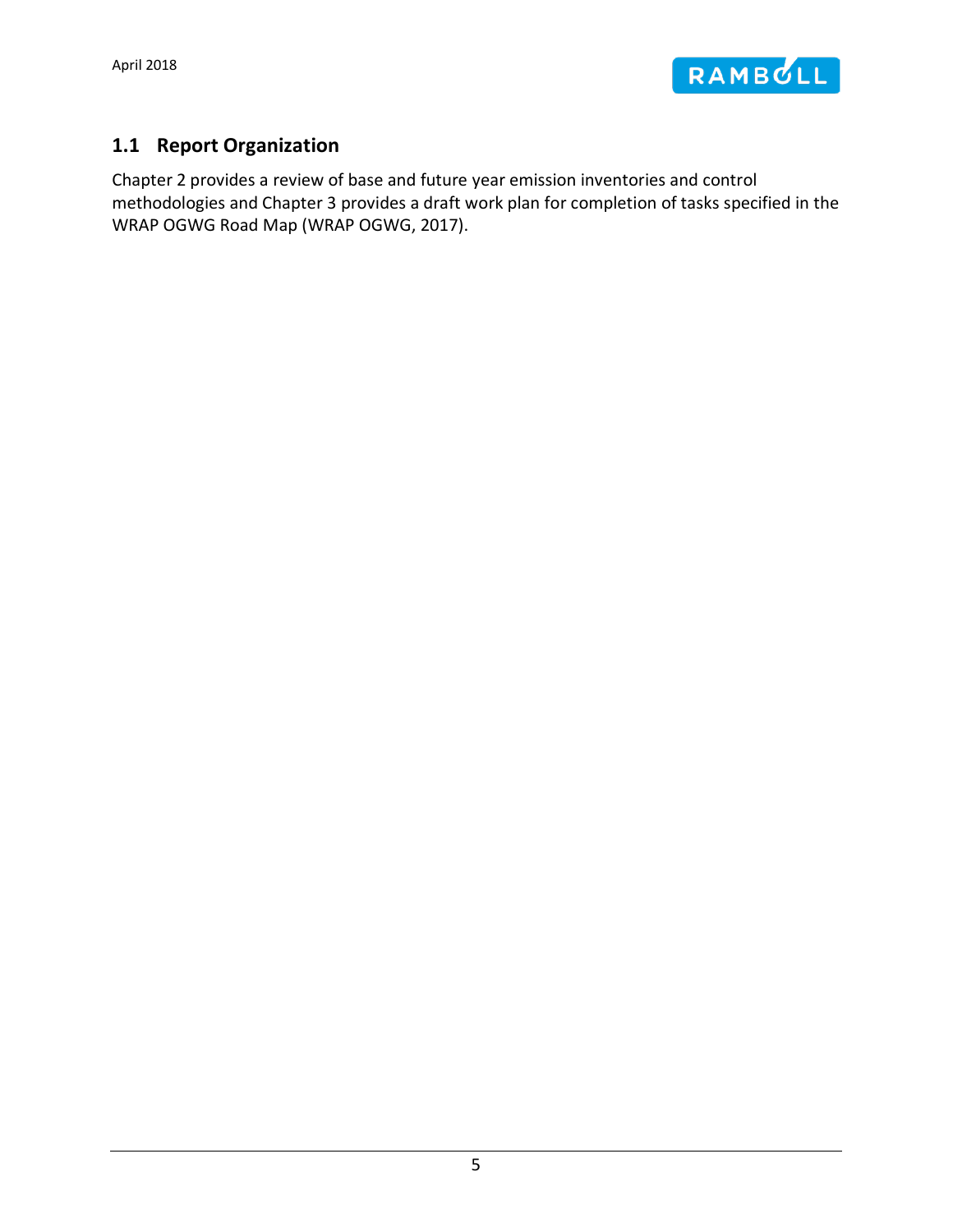# <span id="page-8-0"></span>**2.0 WRAP REGION O&G EMISSION INVENTORY REVIEW**

### <span id="page-8-1"></span>**2.1 Base Year Inventories**

In collaboration with the OGWG, Ramboll identified the latest O&G emission inventories available for the WRAP region; two emission inventories developed by the WRAP for Intermountain West O&G basins (Grant et al., 2018, Parikh et al., 2017), the Uinta Basin 2014 Air Agencies Oil and Gas Emissions Inventory (Utah Division of Air Quality [UDAQ], 2017), and the US Environmental Protection Agency (EPA) NEI O&G Inventory (EPA, 2018).

For most WRAP region emission inventories, point source emissions are primarily midstream sources such as compressor stations and gas processing plants and nonpoint sources are primarily well site exploration and production phase emission sources. Point source emission inventories include both major Title V midstream source emissions and minor source facilities that report under applicable minor source thresholds such as EPA Tribal Minor New Source Rule and state specific minor source permitting requirements. Grant et al. (2017) provided information on state agency minor source reporting to the 2014 NEI by state agency [\(Table](#page-8-2)  [2-1\)](#page-8-2).

[Table 2-2](#page-10-0) shows WRAP Region 2014 base year emission inventories, associated pollutants, and applicable basins. [Table 2-3](#page-11-0) shows the basis of nonpoint well site equipment configurations and point source midstream permit emissions.

| <b>State</b>      | Agency                                                         | <b>NEI2014 Point Source Submittal Threshold</b>                                                        |
|-------------------|----------------------------------------------------------------|--------------------------------------------------------------------------------------------------------|
| Alaska            | Alaska Department of Environmental<br>Conservation             | Attempted capture of all facilities                                                                    |
| California        | California Air Resources Board <sup>3</sup>                    | not available                                                                                          |
| Colorado          | Colorado Department of Public Health and<br>Environment        | Attainment: 2 tpy (CAPs),<br>250 lb/year (HAPs)<br>Non-attainment: 1 tpy (CAPs), 250 lb/year<br>(HAPs) |
| Montana           | Montana Department of Environmental<br>Quality                 | 25 tpy (CAPs), 10/25 tpy (HAPs)                                                                        |
| Wyoming           | <b>Wyoming Department of Environmental</b><br>Quality          | 0.001 tpy of any pollutant                                                                             |
| North Dakota      | North Dakota Department of Health                              |                                                                                                        |
| Idaho             | Idaho Department of Environmental Quality                      |                                                                                                        |
| New Mexico $1$    | New Mexico Environment Department Air<br><b>Quality Bureau</b> | Reported only Title V Facilities to 2014 NEI                                                           |
| Utah <sup>2</sup> | Utah Division of Air Quality                                   |                                                                                                        |

<span id="page-8-2"></span>

| Table 2-1. Reporting thresholds for O&G point source facilities in the WRAP region <sup>7</sup> . |  |  |
|---------------------------------------------------------------------------------------------------|--|--|
|                                                                                                   |  |  |

<span id="page-8-3"></span> <sup>7</sup> Source: Grant et al. (2017)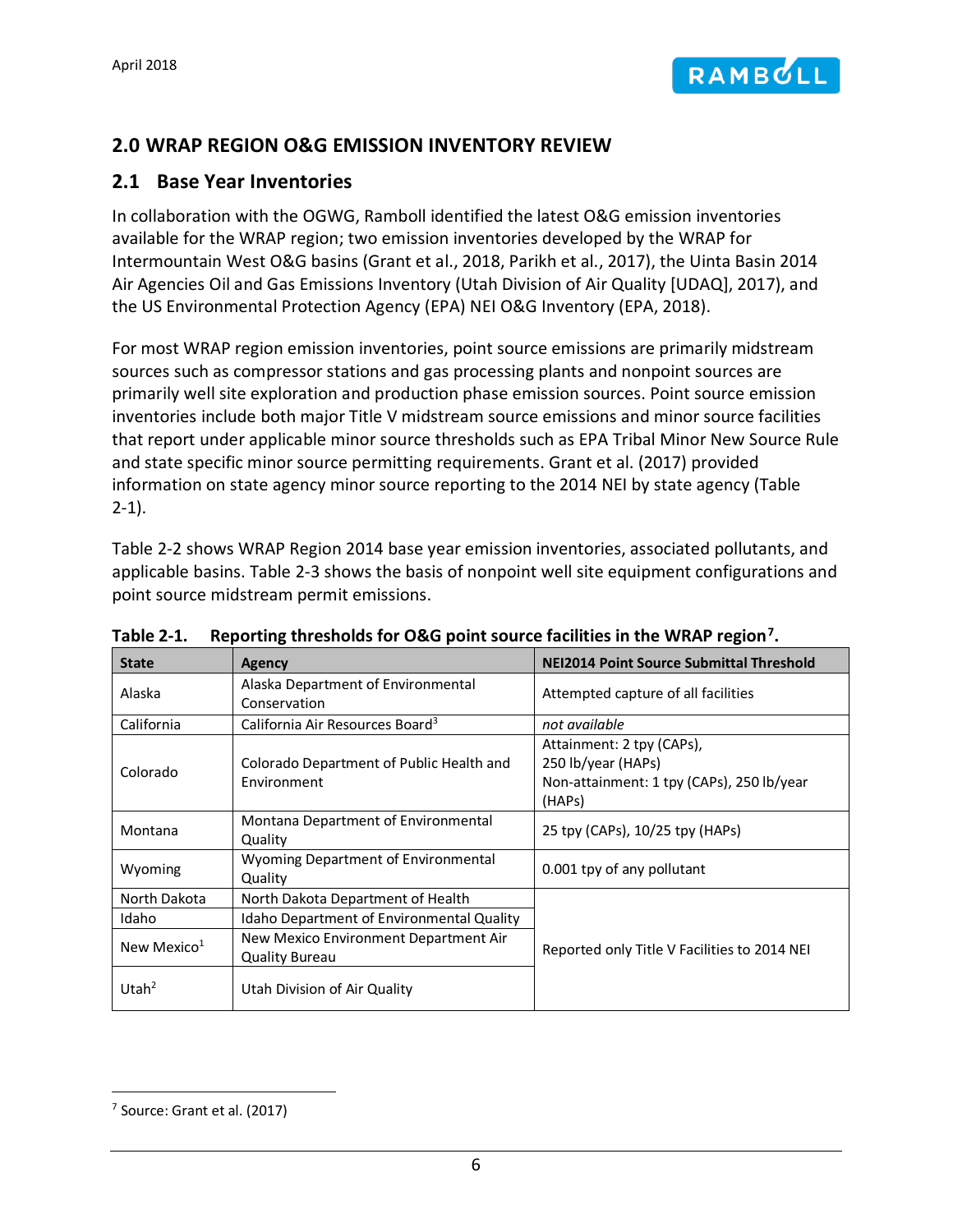

| <b>State</b>                                                          | Agency                                                        | <b>NEI2014 Point Source Submittal Threshold</b> |
|-----------------------------------------------------------------------|---------------------------------------------------------------|-------------------------------------------------|
| Hawaii, Nevada,<br>Oregon,<br>Washington,<br>South Dakota,<br>Arizona | No information provided, limited oil and gas emission sources |                                                 |

<sup>1</sup> Minor source point source emissions for sources in New Mexico are included in Grant et al. (2018) Greater San Juan Basin and Permian Basin emission inventories.

<sup>2</sup> Comprehensive point source emissions are reported in UDAQ (2017) Uinta Basin emission inventory estimates.

<sup>3</sup> Primary responsibility for permitting stationary sources are Air Pollution Control Districts (APCD) or Air Quality Management Districts (AQMD).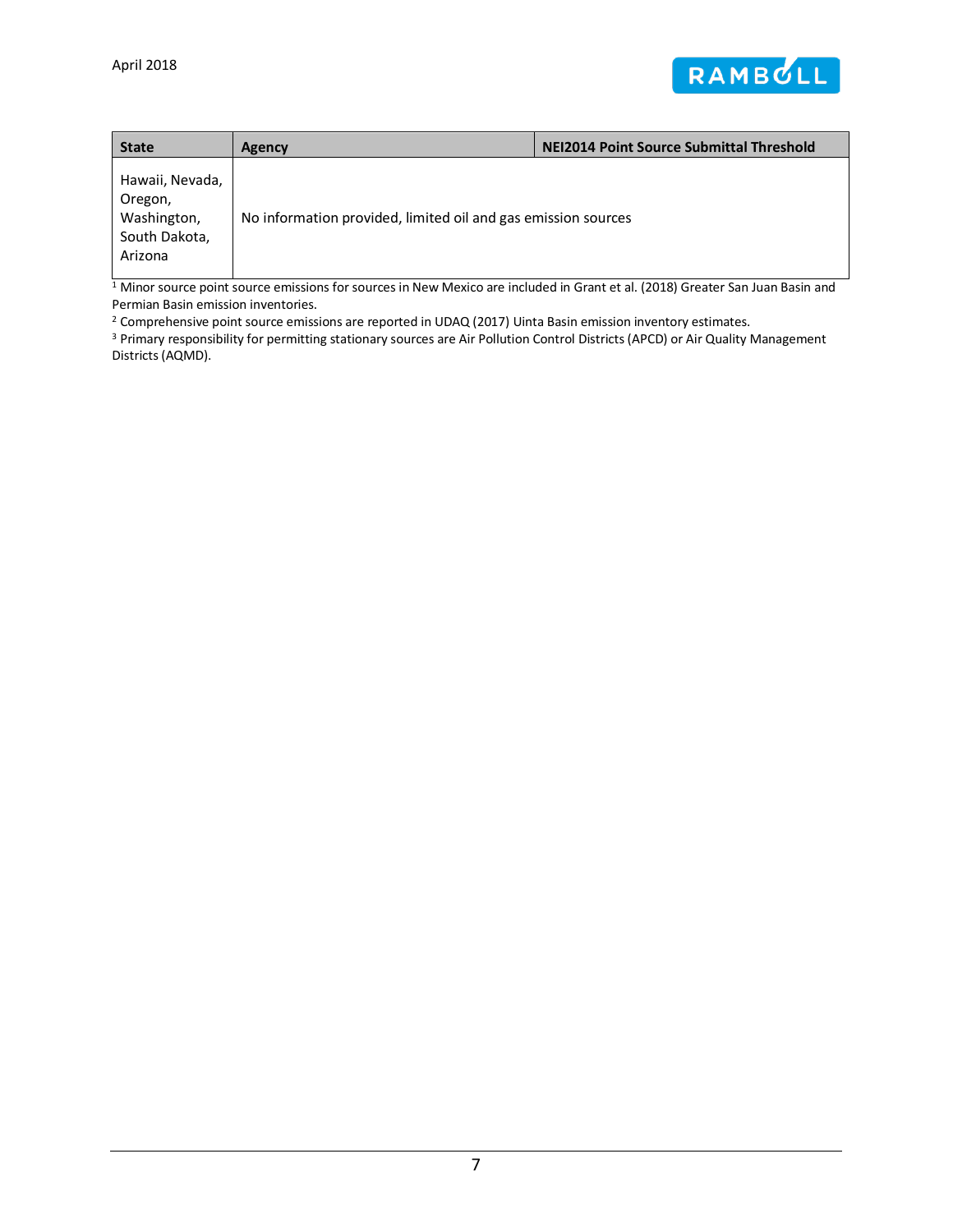|  | Table 2-2. WRAP region base year emission inventory study basic information. |
|--|------------------------------------------------------------------------------|
|--|------------------------------------------------------------------------------|

|                         |                                                                                                                                                                                    |                                                                                          |                                                                                                                                                                                                         |      |   | Pollutant / GHG <sup>1</sup> |              |                       |                    |            |                |    |         |      |
|-------------------------|------------------------------------------------------------------------------------------------------------------------------------------------------------------------------------|------------------------------------------------------------------------------------------|---------------------------------------------------------------------------------------------------------------------------------------------------------------------------------------------------------|------|---|------------------------------|--------------|-----------------------|--------------------|------------|----------------|----|---------|------|
| <b>Reference</b>        | <b>Study Name</b>                                                                                                                                                                  | <b>Applicable States</b>                                                                 | <b>Applicable Basins</b>                                                                                                                                                                                | Year | Ň | $\frac{1}{2}$                | S            | $\overline{\text{S}}$ | $P\mathbf{M}_{10}$ | $PM_{2.5}$ | $\overline{S}$ | Ξ, | $N_2$ O | HAPS |
| Grant et<br>al. (2018)  | San Juan and Permian Basin<br>2014 Oil and Gas Emission<br>Inventory                                                                                                               | Colorado and New<br>Mexico                                                               | Greater San Juan,<br>Permian                                                                                                                                                                            | 2014 |   | $\checkmark$                 | $\checkmark$ | $\checkmark$          |                    |            | $\checkmark$   |    |         |      |
| Parikh et<br>al. (2017) | 2014 Oil and Gas<br>Intermountain West Criteria<br><b>Pollutant Emission Inventories</b><br>for Colorado, Montana, New<br>Mexico, North Dakota, South<br>Dakota, Utah, and Wyoming | Colorado, Montana,<br>New Mexico, North<br>Dakota, South<br>Dakota, Utah, and<br>Wyoming | Denver-Julesburg, Piceance,<br>Paradox, Uinta, Raton, Big Horn,<br>Powder River, Green River,<br>Central Western Overthrust,<br>Wind River, Williston,<br>Sweetgrass Arch and Central<br>Montana Uplift | 2014 |   | $\checkmark$                 | ✓            | $\checkmark$          |                    |            |                |    |         |      |
| <b>UDAQ</b><br>(2017)   | Uinta Basin 2014 Air Agencies<br>Oil and Gas Emissions<br>Inventory                                                                                                                | Utah                                                                                     | Uintah and Duchesne Counties                                                                                                                                                                            | 2014 |   | $\checkmark$                 | $\checkmark$ | $\checkmark$          |                    |            |                |    |         |      |
| EPA (2018)              | <b>2014 National Emissions</b><br>Inventory (NEI) V2                                                                                                                               | US-wide                                                                                  | All Basins in the Country                                                                                                                                                                               | 2014 |   | ✓                            | $\checkmark$ | $\checkmark$          |                    |            |                |    |         |      |

<span id="page-10-0"></span> $1$  NOx- oxides of nitrogen; VOC- volatile organic compounds; CO – carbon monoxide; SOx- sulfur oxides; PM<sub>10</sub> – particulate matter less than 10 microns;, PM<sub>2.5</sub> – particulate matter less than 2.5 microns;  $CO_2$  – carbon dioxide; CH<sub>4</sub>- methane; N<sub>2</sub>O- nitrous oxide and HAPs- hazardous air pollutants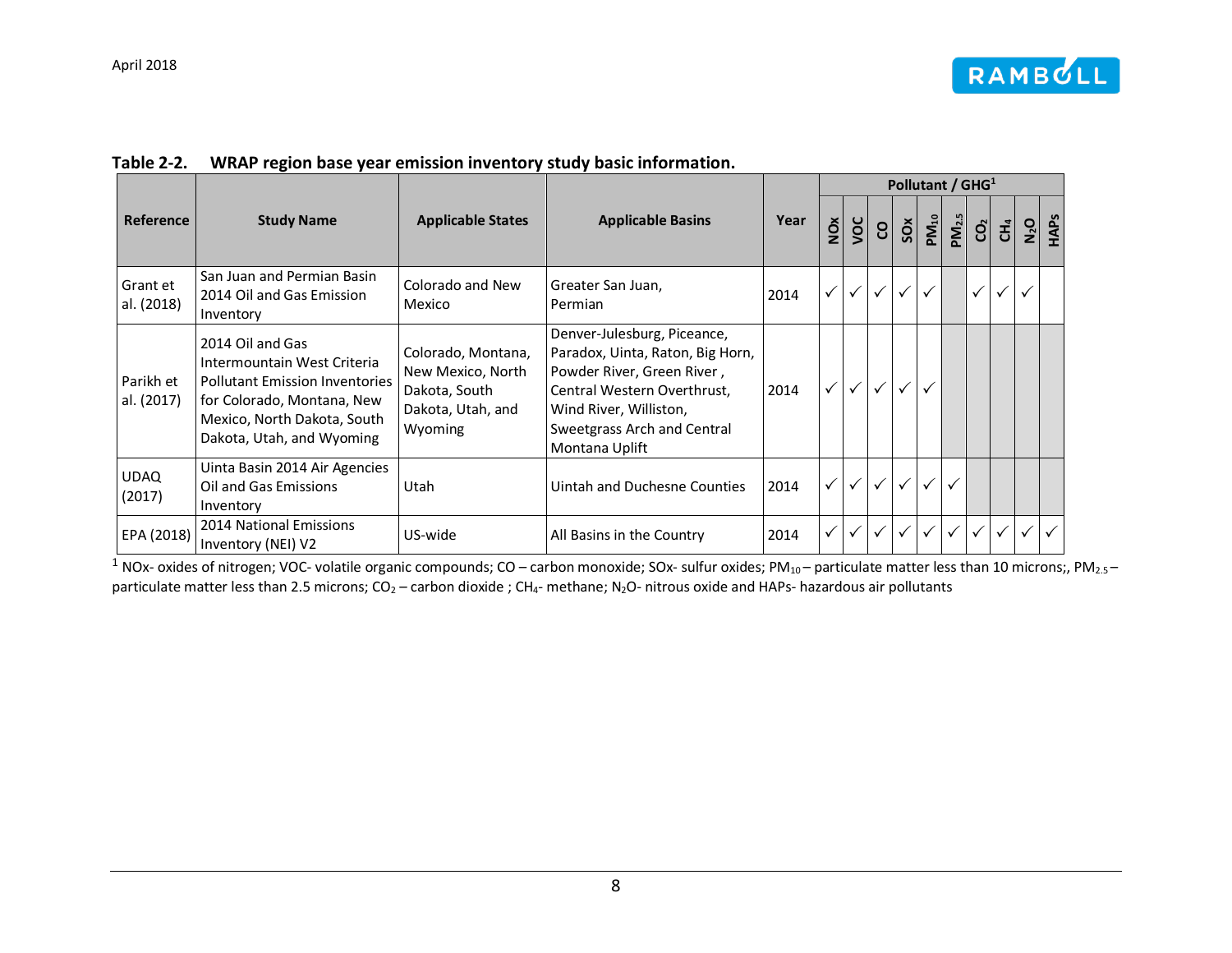

<span id="page-11-0"></span>

| Reference    | State & Basin(s)                   | <b>Basis of Nonpoint</b><br><b>Equipment Configurations</b>                                                                               | <b>Basis of Point</b><br><b>Source Emissions</b>                                                                                                                                                                                                 | <b>Excluded Source</b><br><b>Categories</b>                                                                                                                                               | <b>Uncertainties</b>                                                                                                                |
|--------------|------------------------------------|-------------------------------------------------------------------------------------------------------------------------------------------|--------------------------------------------------------------------------------------------------------------------------------------------------------------------------------------------------------------------------------------------------|-------------------------------------------------------------------------------------------------------------------------------------------------------------------------------------------|-------------------------------------------------------------------------------------------------------------------------------------|
| Grant et al. | San Juan<br>(CO, NM)               | Operator surveys<br>$\bullet$<br><b>GHGRP Subpart W data</b><br>$\bullet$<br>EPA Oil and Gas<br><b>Estimation Tool</b><br>CARMMS 1.0      | New Mexico Environment<br>$\bullet$<br>Department (NMED)<br>Colorado Department of<br>$\bullet$<br>Public Health and<br>Environment (CDPHE)<br>US EPA Region 6, 8, 9<br>$\bullet$<br>2014 National Emission<br>$\bullet$<br>Inventory (NEI) v1.0 | Water disposal<br>$\bullet$<br>pits/evaporation<br>ponds<br>Pipeline fugitives<br>$\bullet$<br>Mud degassing<br>$\bullet$                                                                 | High emitters not<br>$\bullet$<br>included                                                                                          |
| (2018)       | Permian<br>(NM portion only)       | TCEQ oil and gas emission<br>$\bullet$<br>inventory<br><b>GHGRP Subpart W data</b><br>EPA Oil and Gas<br><b>Emissions Estimation Tool</b> | $\bullet$ NMED                                                                                                                                                                                                                                   | Workover rigs<br>$\bullet$<br>Refracing engines<br>$\bullet$<br>Water disposal<br>$\bullet$<br>pits/evaporation<br>ponds<br>Pipeline fugitives<br>$\bullet$<br>Mud degassing<br>$\bullet$ | Well site<br>$\bullet$<br>equipment<br>configurations<br>based primarily on<br>Texas specific data<br>High emitters not<br>included |
|              | DJ (CO)                            | 2014 NEI V1                                                                                                                               | <b>CDPHE</b>                                                                                                                                                                                                                                     | Water disposal<br>$\bullet$                                                                                                                                                               | High emitters not<br>$\bullet$                                                                                                      |
|              | Piceance (CO)                      | 2014 NEI V1                                                                                                                               | <b>CDPHE</b>                                                                                                                                                                                                                                     | pits/evaporation                                                                                                                                                                          | included (except                                                                                                                    |
|              | Paradox (CO, UT)                   | 2014 NEI V1                                                                                                                               | <b>CDPHE, 2014 NEI V1</b>                                                                                                                                                                                                                        | ponds                                                                                                                                                                                     | Colorado tank                                                                                                                       |
|              | Raton (CO, NM)                     | 2014 NEI V1                                                                                                                               | <b>CDPHE, 2014 NEI V1</b>                                                                                                                                                                                                                        | Pipeline fugitives<br>$\bullet$                                                                                                                                                           | $emissions$ <sup>3</sup>                                                                                                            |
|              | Uinta (UT)                         | 2014 Air Agencies Oil and Gas<br><b>Emissions Inventory</b>                                                                               | 2014 Air Agencies Oil and Gas<br><b>Emissions Inventory</b>                                                                                                                                                                                      | Mud degassing<br>$\bullet$                                                                                                                                                                |                                                                                                                                     |
| Parikh et    | Big Horn (WY)                      | <b>WYDEQ</b>                                                                                                                              | <b>WYDEQ</b>                                                                                                                                                                                                                                     |                                                                                                                                                                                           |                                                                                                                                     |
| al. (2017)   | Powder River (WY, MT)              | WYDEQ, 2014 NEI V1                                                                                                                        | WYDEQ, 2014 NEI V1, EPA<br>Region 8                                                                                                                                                                                                              |                                                                                                                                                                                           |                                                                                                                                     |
|              | Green River (WY, CO)               | WYDEQ, 2014 NEI V1                                                                                                                        | WYDEQ, CDPHE                                                                                                                                                                                                                                     |                                                                                                                                                                                           |                                                                                                                                     |
|              | Wind River (WY)                    | <b>WYDEQ</b>                                                                                                                              | WYDEQ, EPA Region 8                                                                                                                                                                                                                              |                                                                                                                                                                                           |                                                                                                                                     |
|              | Central Western<br>Overthrust (MT) | <b>WYDEQ</b>                                                                                                                              | <b>WYDEQ</b>                                                                                                                                                                                                                                     |                                                                                                                                                                                           |                                                                                                                                     |
|              | Williston (ND, MT, SD)             | 2014 NEI V1                                                                                                                               | 2014 NEI V1, EPA Region 8                                                                                                                                                                                                                        |                                                                                                                                                                                           |                                                                                                                                     |
|              | Sweetgrass Arch (MT)               | 2014 NEI V1                                                                                                                               | 2014 NEI V1, EPA Region 8                                                                                                                                                                                                                        |                                                                                                                                                                                           |                                                                                                                                     |

#### **Table 2-3. WRAP region base year emission inventory study details.**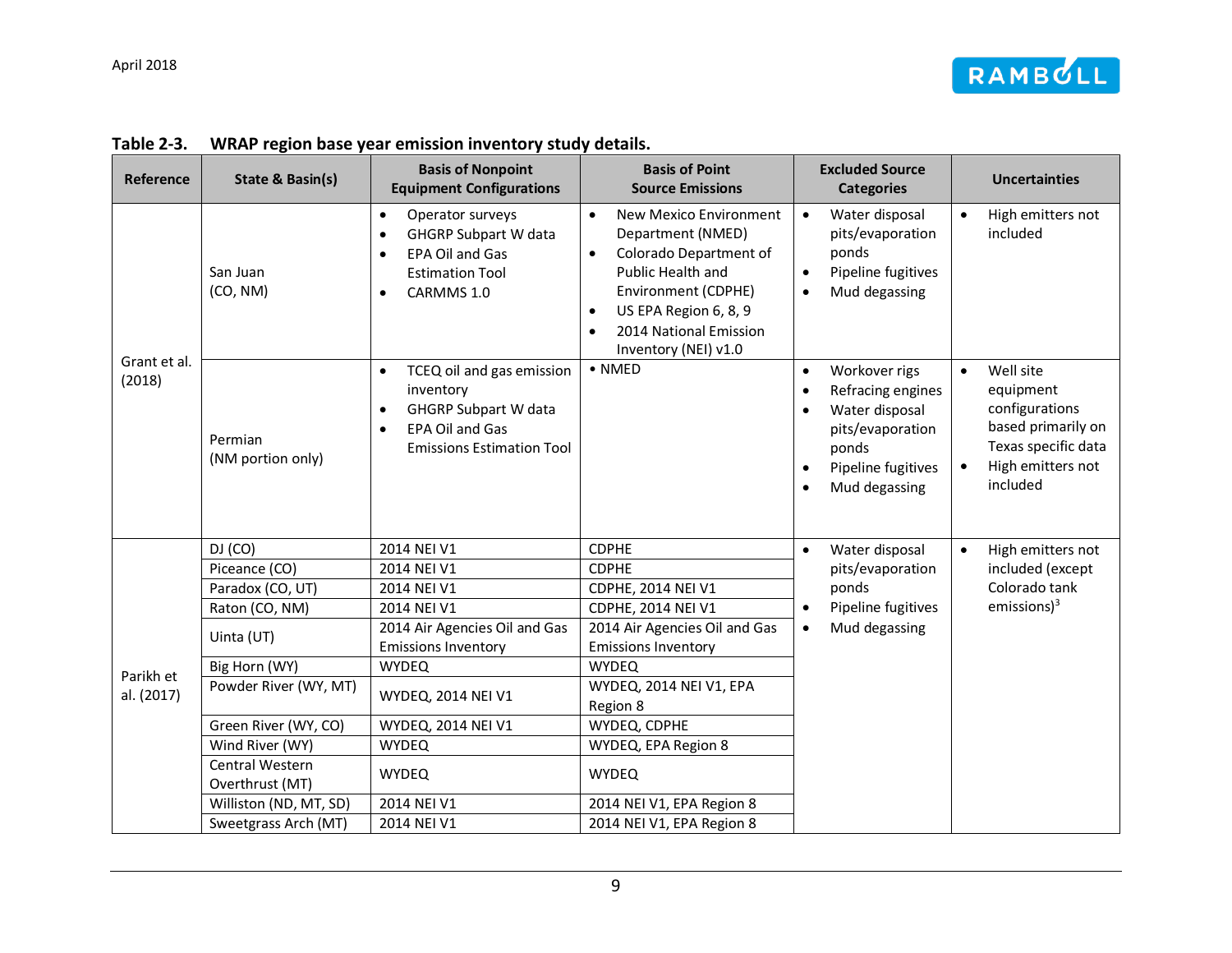

| Reference                 | <b>Basis of Point</b><br><b>Basis of Nonpoint</b><br>State & Basin(s)<br><b>Equipment Configurations</b><br><b>Source Emissions</b> |                                                                                                                                                             | <b>Excluded Source</b><br><b>Categories</b>                                                                                   |                                                                          |                               |  |  |
|---------------------------|-------------------------------------------------------------------------------------------------------------------------------------|-------------------------------------------------------------------------------------------------------------------------------------------------------------|-------------------------------------------------------------------------------------------------------------------------------|--------------------------------------------------------------------------|-------------------------------|--|--|
|                           | Central Montana Uplift<br>(MT)                                                                                                      | 2014 NEI V1                                                                                                                                                 | 2014 NEI V1                                                                                                                   |                                                                          |                               |  |  |
| <b>UDAQ</b><br>$(2017)^1$ | Uinta (UT)                                                                                                                          | Emissions were estimated<br>based on (1) input factors<br>derived from WRAP Phase III <sup>2</sup> ,<br>and (2) from the EPA O&G<br>Tool for mud degassing. | Operator surveys for well site<br>sources. Operator surveys,<br>UDAQ and EPA permit<br>reporting for midstream<br>facilities. | None identified                                                          | High emitters not<br>included |  |  |
| EPA (2016)                | 2014 National<br><b>Emissions Inventory</b><br>(NEI) V2                                                                             | Emissions from S/L/T agencies<br>or the EPA Oil and Gas<br><b>Emissions Estimation Tool</b>                                                                 | Emissions from S/L/T agencies                                                                                                 | Water pump<br>$\bullet$<br>engines<br>Refracing engines<br>Workover rigs | High emitters not<br>included |  |  |

<sup>1</sup> several nonpoint well site emission source categories are included in point sources in UDAQ (2017).

<sup>2</sup> <https://www.wrapair2.org/phaseiii.aspx>

<sup>3</sup> Condensate tank emissions in Colorado include capture efficiency estimates to account for flash gas that does not reach a control device.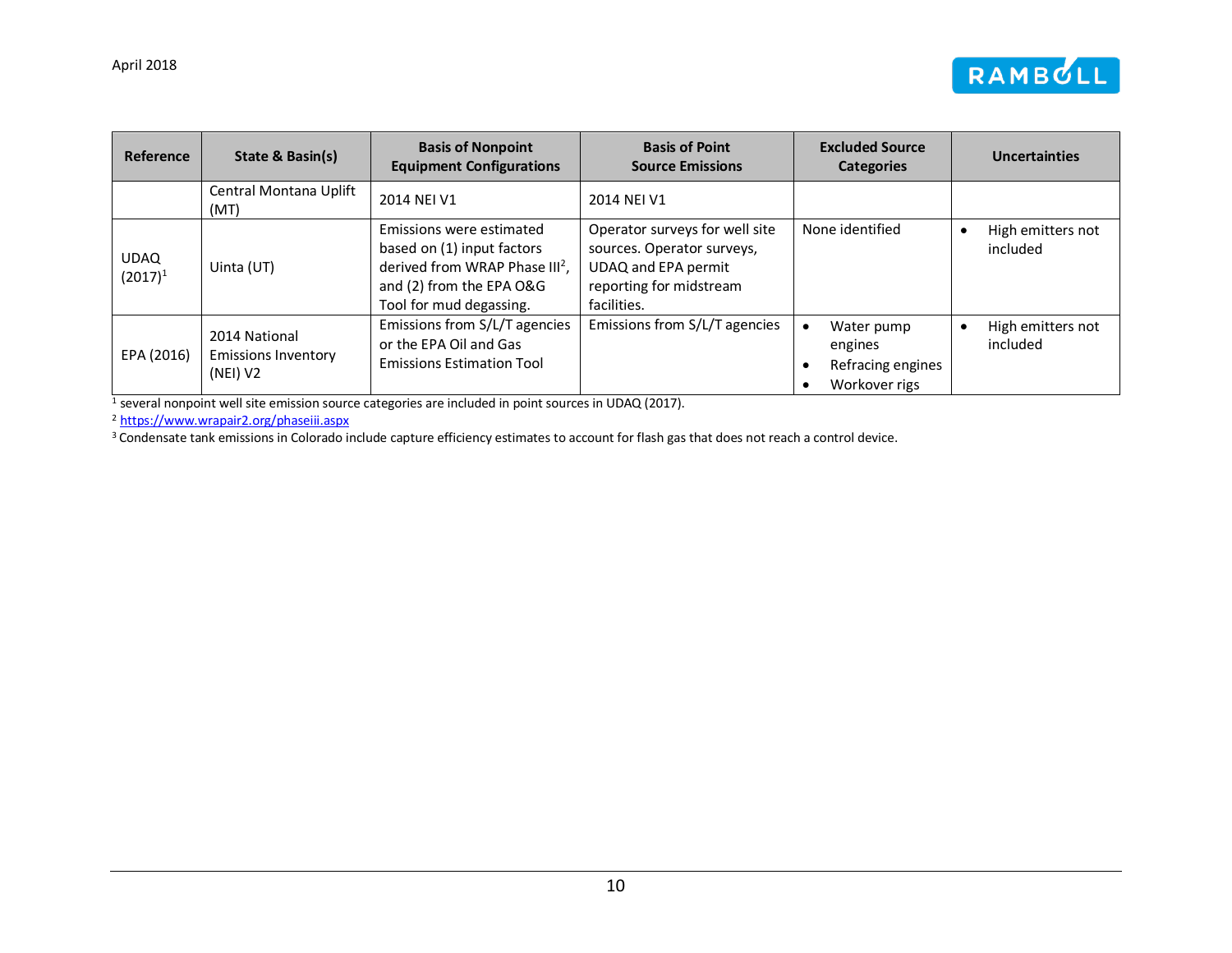

A comprehensive WRAP region-wide O&G emission inventory should leverage (1) Grant et al. (2018) for Permian and Greater San Juan basins, (2) Parikh et al. (2017) for O&G basins in Colorado, Utah<sup>[8](#page-13-0)</sup>, and Wyoming, and (3) EPA NEI v2 for remaining WRAP region basins.

2014 base year emission inventory data gaps are summarized below:

- CO<sub>2</sub> and CH<sub>4</sub> emissions are not included in Parikh et al. (2017) or UDAQ (2017).
- PM<sub>2.5</sub> emissions are not included in Grant et al. (2018) and Parikh et al. (2017).
- A small number of nonpoint source categories with relatively small emissions are omitted from Grant et al. (2018), Parikh et al. (2017), and EPA (2016). In general emission from these source categories (1) are expected to be small (mud degassing, workover rigs, and refracing engines), (2) are difficult to estimate due to lack of readily available activity and/or emission factor data (water disposal pits/evaporation ponds, pipeline fugitives). Water pump emissions are missing from the EPA (2016) emission inventory. However, emissions from these engines are most commonly associated with CBM well sites. CBM production areas are located in basins for which emissions are generally available from another inventory source (Greater San Juan Basin, Powder River Basin, and Piceance Basin).

2014 base year emission inventory emission factor uncertainties are summarized below:

- High emitters are likely underrepresented in emission rate estimates applied in WRAP region 2014 emission inventories for several fugitive and venting emission source categories. Analyses of O&G hydrocarbon fugitive and vent source emissions measurements collected in several studies show that a small percentage of O&G sites contribute a large fraction of hydrocarbon emissions (Brandt et al., 2014). Analysis of hydrocarbon emission measurements from 18 studies across several O&G production areas in the US indicated that the largest 5% of emission sources comprised over 50% of fugitive and vent source methane emissions (Brandt et al. 2016). Results of helicopterbased infrared surveys of more than 8,000 O&G well pads across several O&G areas in the U.S. showed that 4% of all surveyed O&G well pads were high emitters with over 92% of high emitters due to tank vents and hatches and the remaining high emitters due to dehydrators, separators, trucks unloading oil from tanks, and unlit or malfunctioning flares (Lyon et al., 2016). High emitters are primarily stochastic (i.e. random); leak detection and repair (LDAR) surveys have been identified as a method by which fat-tail emissions may be controlled.
- Pneumatic controller emission factors have been updated in emission inventories in some areas (e.g. Colorado and Oklahoma) based on recent studies (e.g., Oklahoma Independent Petroleum Association [OIPA; 2014], Allen et al. [2015]).

<span id="page-13-0"></span> <sup>8</sup> Parikh et al. (2017) includes the results of UDAQ (2017) prior to finalization of evaporation pond emissions. Updated evaporation pond emissions from UDAQ (2017) would be included in the WRAP region-wide emission inventory.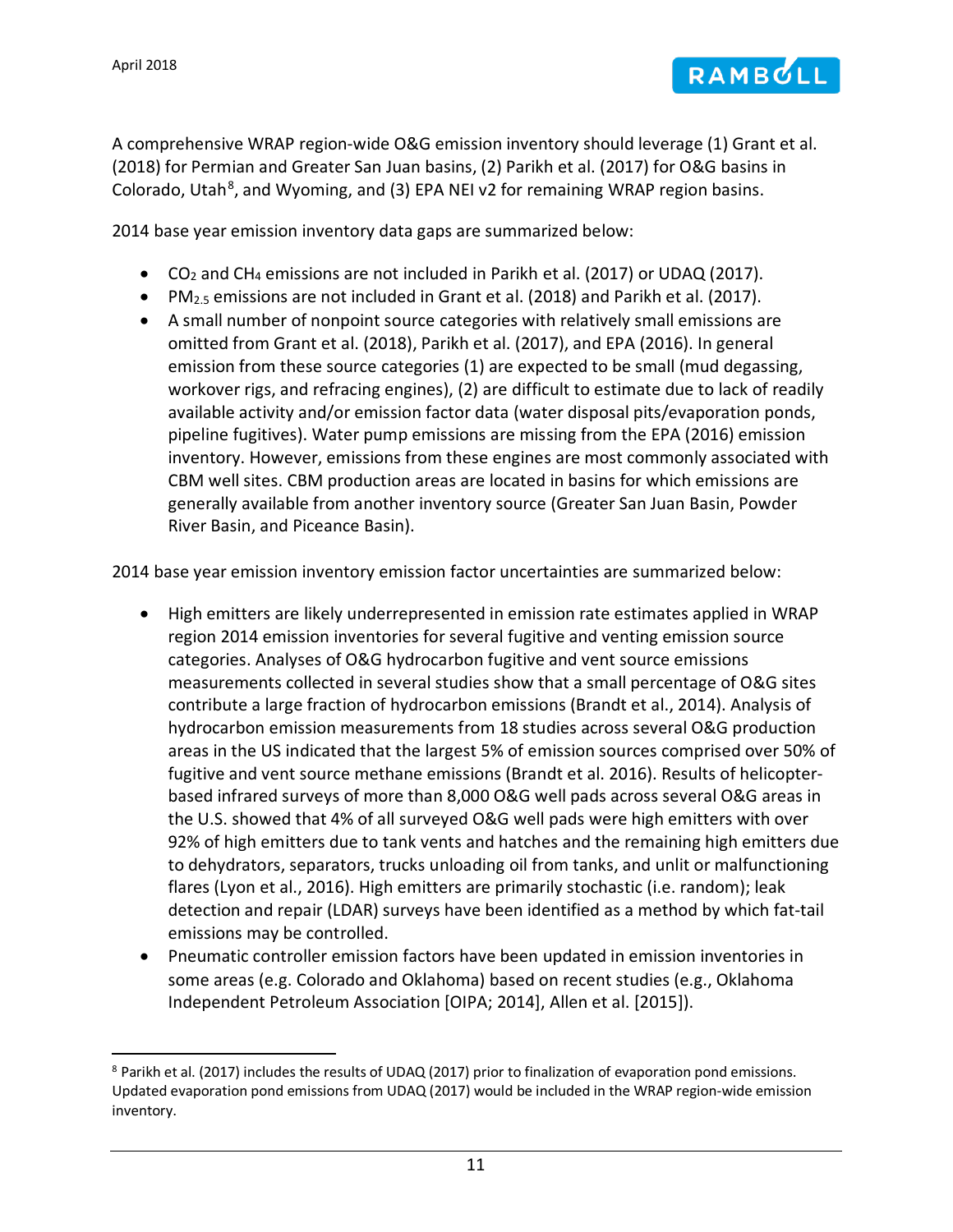

We suggest prioritizing the following base year inventory updates to the extent feasible in subsequent OGWG activities.

- **High priority**
	- $\circ$  Add CO<sub>2</sub>, CH<sub>4</sub>, and PM<sub>2.5</sub> emissions as necessary.
- **Medium priority**
	- o Determine feasibility of developing emission factor updates to account for high emitters.
	- o Determine areas where pneumatic controller emission factors should be updated.
- **Low priority**
	- o Determine the feasibility of adding emissions for water disposal pits/evaporation ponds and pipeline fugitives.

# <span id="page-14-0"></span>**2.2 Projection Methodologies**

In collaboration with the OGWG, Ramboll identified emission projections documentation for review. Ramboll compiled a summary of emission projections [\(Table 2-4\)](#page-16-0), emission projections O&G activity forecast information [\(Table 2-5\)](#page-17-0), and emission projections control factor information [\(Table 2-6\)](#page-19-0).

Two of seven emission inventory studies reviewed included multiple future scenarios:

- Vijayaraghavan et al. (2017), the Colorado Air Resource Management Modeling Study 2.0, includes low, medium, and high scenarios. The low and high scenario are based on low and high O&G activity development, respectively; both low and high scenarios assume emission control per on-the-books (OTB) regulations. The medium scenario assumes the same activity as the high scenario; the medium scenario includes additional controls for wells producing from federal mineral estate.
- Grant et al. (2015) includes a low, moderate, and high scenario. All scenarios include the same level of control based on OTB regulations. O&G activity forecasts differ by scenario. The low scenario is based on a continuation of slow development under low O&G price conditions. The medium scenario is based on additional production needed to meet anticipated Liquefied Natural Gas (LNG) Plant capacities. The high scenario is based on a return to historical development levels that occurred when O&G prices were high.

Studies based on a single scenario generally account for on-the-books regulations and are based on the continuation of recent historical activity trends and/or EIA Annual Energy Outlook (AEO) forecasts. Forecasts are generally basin specific except in cases where EIA AEO forecasts by EIA O&G Supply region (there are 8 onshore O&G Supply regions in the US) or EIA census division (there are 9 EIA census divisions in the US) are used.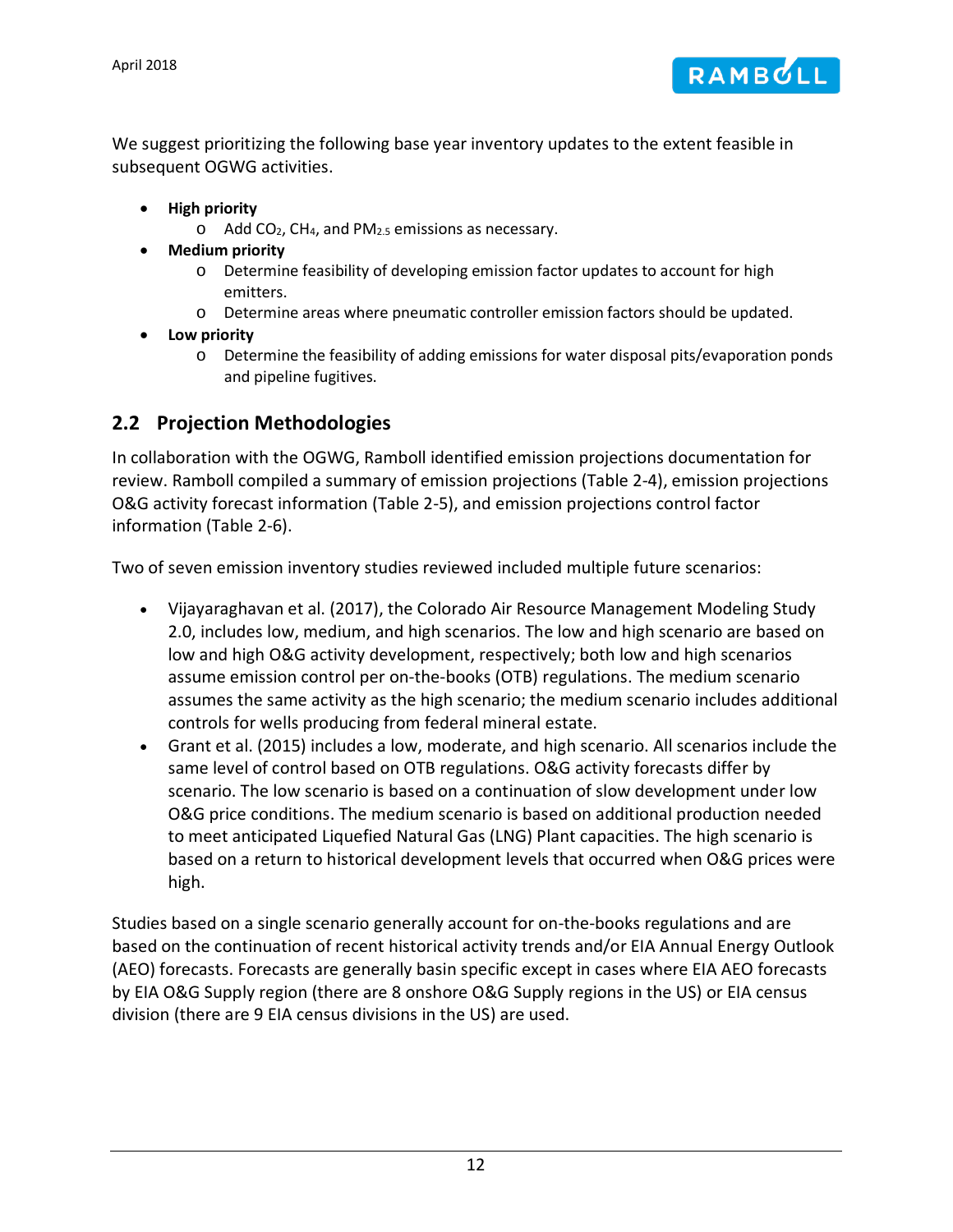

Potential areas of improvement for application of control estimates include:

- Explicitly accounting for fleet turnover to estimate emission reductions resulting from New Source Performance Standard (NSPS) modified provisions. Typically, NSPS emission reductions are applied to new sources only. Information has not been readily available to estimate fleet turnover rates.
- Emission control estimates are typically based on estimates of rule penetration and control efficiency. Discussion in Section [2.4.1](#page-21-2) provides several other control parameters that can be used to refine estimates of emission reductions resulting from control programs.
- Fleet turnover estimates for hydraulic fracturing and drill rigs to new engines meeting cleaner emission standards are not well characterized. In several studies, EPA NONROAD model default oil field equipment fleet turnover rates have been applied. Better information of the current drill rig fleet age distribution would allow for a more informed fleet turnover methodology.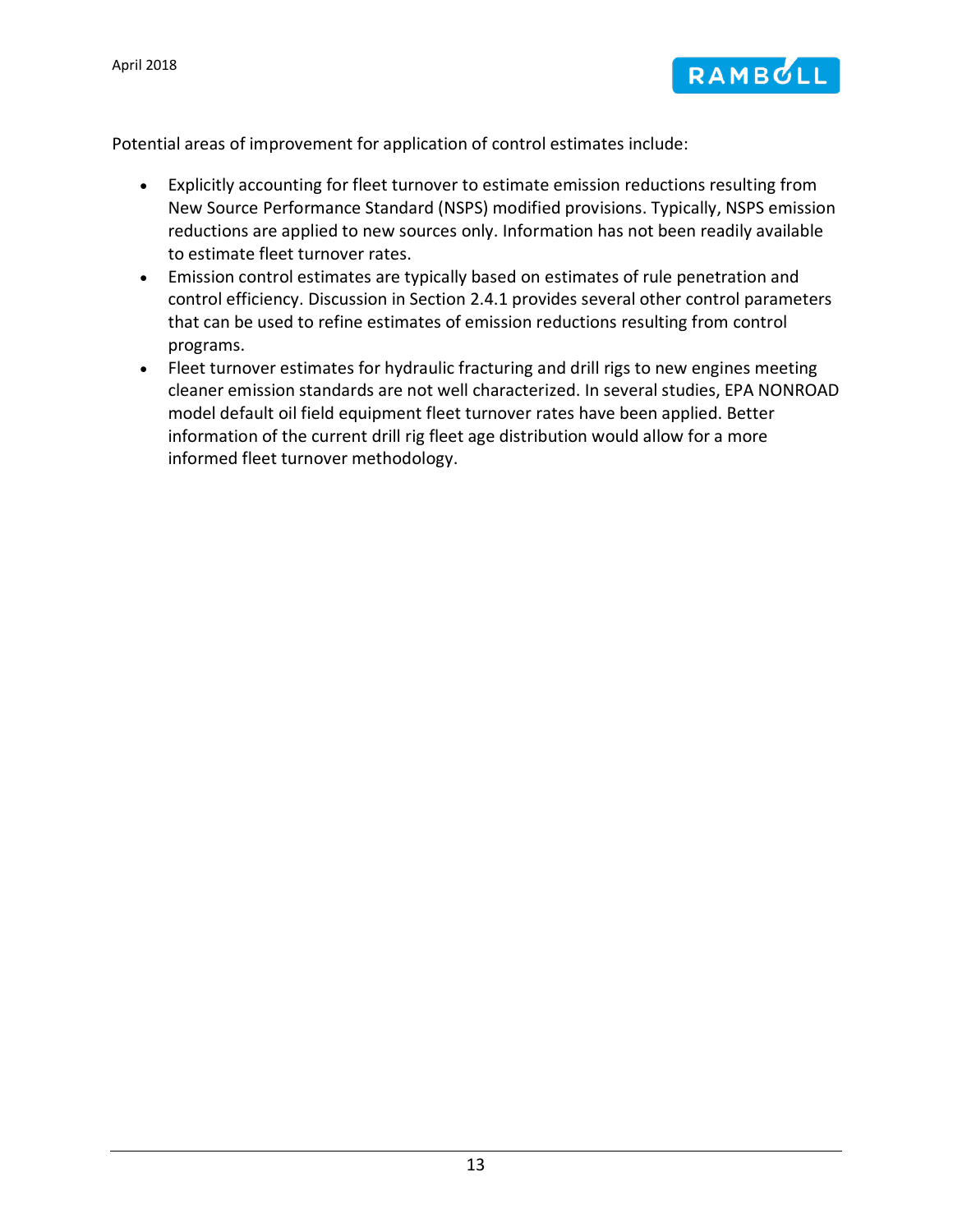

| Table 2-4. |  |  | Select future year emission inventory study basic information. |
|------------|--|--|----------------------------------------------------------------|
|------------|--|--|----------------------------------------------------------------|

<span id="page-16-0"></span>

| Reference                                                             | <b>Study Name</b>                                                                                                                                   | <b>Applicable</b><br><b>States</b>                                                         | <b>Applicable Basins</b>                                                                                                                       | <b>Future</b><br>Year(s) | <b>Forecast Well</b><br>Type(s)                   | <b>Scenarios</b>                                                                                                                                                                  |
|-----------------------------------------------------------------------|-----------------------------------------------------------------------------------------------------------------------------------------------------|--------------------------------------------------------------------------------------------|------------------------------------------------------------------------------------------------------------------------------------------------|--------------------------|---------------------------------------------------|-----------------------------------------------------------------------------------------------------------------------------------------------------------------------------------|
| Grant et al.<br>(2018)                                                | <b>Future Year 2028 Emissions</b><br>from Oil and Gas Activity in<br>the Greater San Juan Basin                                                     | Colorado New.<br>Mexico                                                                    | Greater San Juan                                                                                                                               | 2028                     | Shale, non-shale<br>oil, non-shale gas<br>and CBM | Single scenario                                                                                                                                                                   |
|                                                                       | and Permian Basin (Draft)                                                                                                                           |                                                                                            | Permian                                                                                                                                        | 2028                     | Oil, gas                                          | Single scenario                                                                                                                                                                   |
| Vijayragha-<br>van et al.<br>(2017)                                   | Colorado Air Resource<br>Management Modeling Study<br>(CARMMS) 2.0                                                                                  | Colorado New<br>Mexico                                                                     | DJ, Piceance, Greater San<br>Juan, Paradox, Raton                                                                                              | 2016-<br>2025            | Shale, non-shale<br>oil, non-shale gas<br>and CBM | High development scenario;<br>Low development scenario; and<br>Medium development scenario (same O&G<br>activity forecast as high scenario with additional<br>emissions controls) |
| EPA (2016)                                                            | Air Quality Modeling Platform<br>(2011 Version 6.3 Platform)                                                                                        | US-wide                                                                                    | All Basins in the Country                                                                                                                      | 2017                     | Oil, gas                                          | Single scenario                                                                                                                                                                   |
| Grant et al.<br>(2014a;<br>2014b)                                     | Development of Baseline 2011<br>and Future Year 2015<br><b>Emissions from Oil and Gas</b><br>Activity in the Williston<br>Basin/Great Plains Basin  | Montana,<br>North Dakota,<br>South Dakota                                                  | <b>Williston and Great Plains</b>                                                                                                              | 2015                     | Oil, gas, CBM                                     | Single scenario                                                                                                                                                                   |
| Grant et al.<br>(2015)                                                | Final Report: Emissions from<br>Oil and Gas Exploration and<br>Production Activity in<br><b>Northeast Texas</b>                                     | Texas                                                                                      | East Texas                                                                                                                                     | 2012-<br>2021            | Shale, non-shale<br>oil, and non-shale<br>gas     | Aggressive (high) growth scenario<br>Moderate growth scenario<br>Low growth scenario                                                                                              |
| University<br>of North<br>Carolina<br>and<br><b>ENVIRON</b><br>(2014) | Three-State Air Quality<br>Modeling Study (3SAQS) Final<br>Modeling Protocol 2011<br><b>Emissions &amp; Air Quality</b><br><b>Modeling Platform</b> | Colorado,<br>Montana,<br>New Mexico,<br>North Dakota,<br>South Dakota,<br>Utah,<br>Wyoming | DJ, Piceance, North San<br>Juan, Uinta, South San<br>Juan, Wind River, Powder<br>River, Greater Green River,<br>Big Horn, Paradox and<br>Raton | 2020                     | Oil, gas, CBM                                     | Single scenario                                                                                                                                                                   |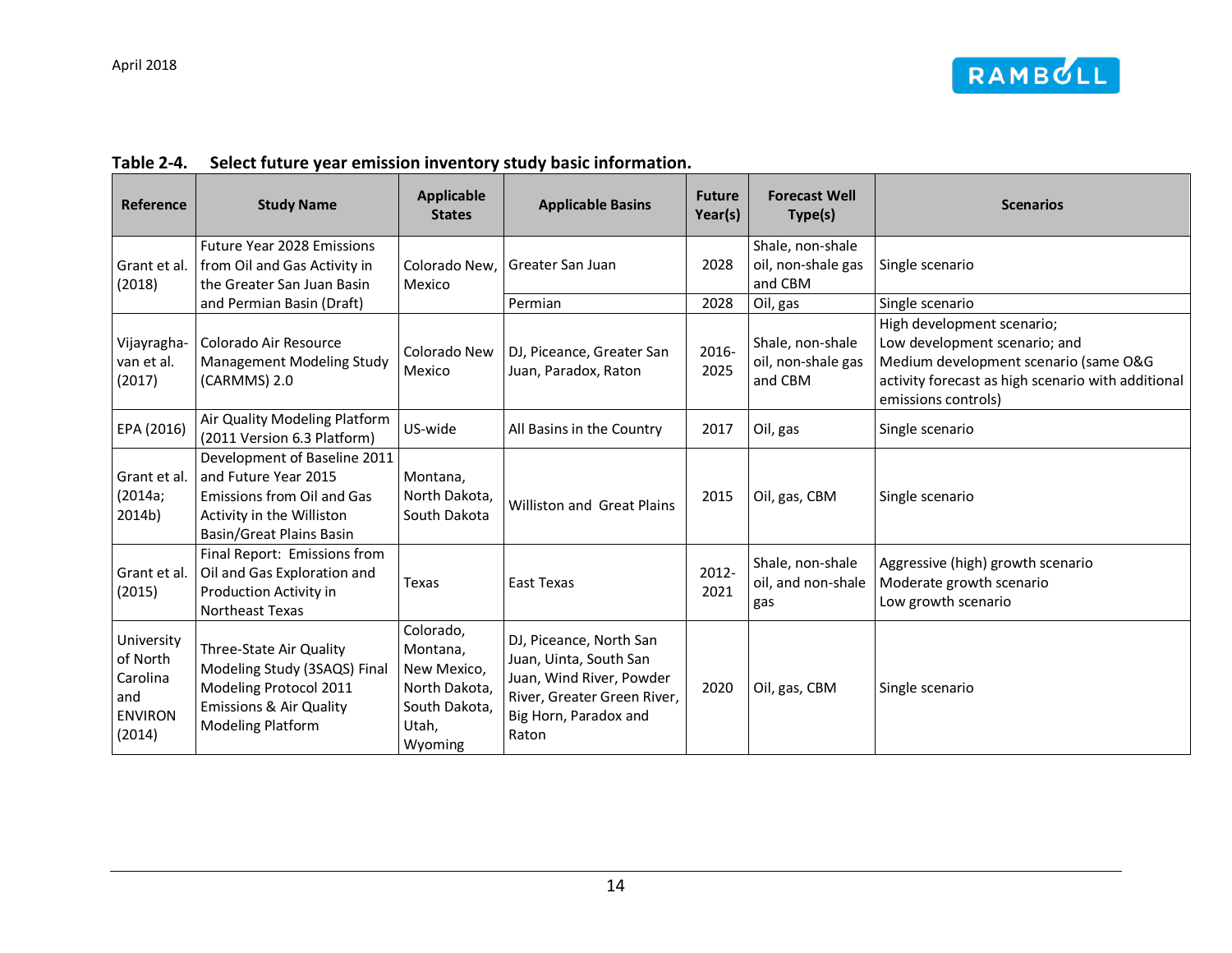

<span id="page-17-0"></span>

| Reference                           |                                                                                                                                                                                                                                                                                                                                                                                                                                                                                                                                                                                                                                                       | <b>O&amp;G Activity Forecast Method</b><br><b>Geographical Basis of Forecast</b><br>Basin-level<br>$\bullet$<br>$\bullet$<br>$\bullet$<br>$\bullet$<br>EIA AEO Oil and Gas Supply Module<br>$\bullet$<br>region adjusted and EIA AEO play-<br>$\bullet$<br>level shale oil forecasts<br>Bureau of Land Management (BLM)<br>field office / planning area<br>$\bullet$<br>$\bullet$<br>$\bullet$<br>$\bullet$<br>EIA AEO Oil and Gas Supply Module<br>region, EIA AEO Census Division, and<br>EIA AEO play-level shale oil forecasts |                                                                                                        |
|-------------------------------------|-------------------------------------------------------------------------------------------------------------------------------------------------------------------------------------------------------------------------------------------------------------------------------------------------------------------------------------------------------------------------------------------------------------------------------------------------------------------------------------------------------------------------------------------------------------------------------------------------------------------------------------------------------|------------------------------------------------------------------------------------------------------------------------------------------------------------------------------------------------------------------------------------------------------------------------------------------------------------------------------------------------------------------------------------------------------------------------------------------------------------------------------------------------------------------------------------|--------------------------------------------------------------------------------------------------------|
|                                     | <b>O&amp;G Activity Forecast Basis</b>                                                                                                                                                                                                                                                                                                                                                                                                                                                                                                                                                                                                                |                                                                                                                                                                                                                                                                                                                                                                                                                                                                                                                                    | <b>O&amp;G Metrics</b>                                                                                 |
| Grant et al.<br>(2018)              | Shale drilling and production based on CARMMS 2.0<br>$\bullet$<br>CBM drilling based on CARMMS 2.0<br>$\bullet$<br>CBM and non-shale oil and gas production estimated based on<br>$\bullet$<br>historical activity trends                                                                                                                                                                                                                                                                                                                                                                                                                             |                                                                                                                                                                                                                                                                                                                                                                                                                                                                                                                                    | By well type (shale, oil, gas, CBM):<br>Spuds<br>Active well count<br>Gas production<br>Oil production |
|                                     | EIA AEO forecasts by:<br>Oil and gas supply region (all gas and non-shale oil)<br>$\bullet$<br>Shale play (shale oil)<br>$\bullet$                                                                                                                                                                                                                                                                                                                                                                                                                                                                                                                    |                                                                                                                                                                                                                                                                                                                                                                                                                                                                                                                                    | Total gas production<br>Oil production by well type                                                    |
| Vijayragha-<br>van et al.<br>(2017) | All areas except Southern Ute Indian Tribe (SUIT) lands<br>Low scenario growth based on historical 5-year average drilling<br>$\bullet$<br>Medium and high scenarios based on Reasonably Foreseeable<br>$\bullet$<br>Development (RFD) drilling estimates<br>Production forecasts based on scenario specific well counts and<br>$\bullet$<br>well decline curves by well type<br><b>SUIT Shale</b><br>O&G activity forecast based on Supplemental Environmental<br>$\bullet$<br>Impact Statement (SEIS) for Shale Formation Oil and Gas Plan of<br>Development                                                                                        |                                                                                                                                                                                                                                                                                                                                                                                                                                                                                                                                    | By well type (shale, oil, gas, CBM):<br>Spuds<br>Active well count<br>Gas production<br>Oil production |
| EPA (2016)                          | Natural gas and crude oil for all sources except point source internal<br>combustion engine/turbine and boiler/process heaters<br>AEO O&G Plays: EIA AEO play-level forecasts<br>$\bullet$<br>Outside of AEO O&G Plays: EIA AEO Supply Module Region<br>$\bullet$<br>forecasts adjusted for play level forecasts<br>All growth factors capped at 150% growth<br>$\bullet$<br>Natural gas fueled point source internal combustion engine/turbine<br>and boiler/process heaters<br>Forecast parameter: lease plant fuel + pipeline fuel natural gas<br>$\bullet$<br>consumption<br>AEO O&G Plays: EIA AEO play-level consumption forecasts<br>$\bullet$ |                                                                                                                                                                                                                                                                                                                                                                                                                                                                                                                                    | By play/area:<br>• Gas production<br>· Oil production                                                  |

#### **Table 2-5. Select future year emission inventory study O&G activity forecast methods.**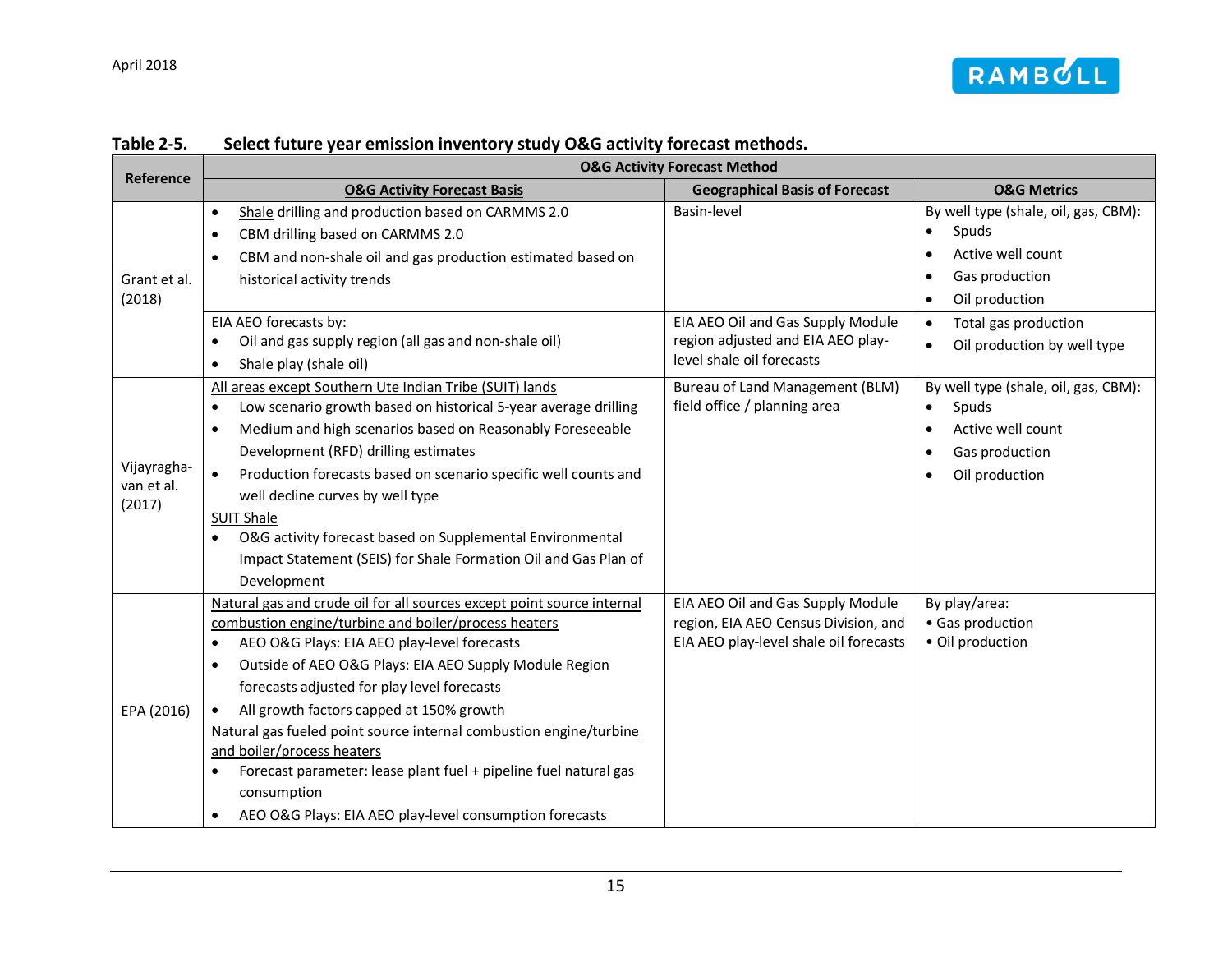

| Reference                                                             |                                                                                                                                                                                                                                                                                                                                                     | <b>O&amp;G Activity Forecast Method</b> |                                                                                                                                                                              |
|-----------------------------------------------------------------------|-----------------------------------------------------------------------------------------------------------------------------------------------------------------------------------------------------------------------------------------------------------------------------------------------------------------------------------------------------|-----------------------------------------|------------------------------------------------------------------------------------------------------------------------------------------------------------------------------|
|                                                                       | <b>O&amp;G Activity Forecast Basis</b>                                                                                                                                                                                                                                                                                                              | <b>Geographical Basis of Forecast</b>   | <b>O&amp;G Metrics</b>                                                                                                                                                       |
|                                                                       | Outside of AEO O&G Plays: EIA AEO Census Division<br>$\bullet$                                                                                                                                                                                                                                                                                      |                                         |                                                                                                                                                                              |
|                                                                       | Growth factors capped at 25% growth<br>$\bullet$                                                                                                                                                                                                                                                                                                    |                                         |                                                                                                                                                                              |
| Grant et al.<br>(2014a;<br>2014b)                                     | Estimated future year O&G activity from historical activity trends                                                                                                                                                                                                                                                                                  | County grouping                         | By Well type (oil, gas):<br>Spuds<br>$\bullet$<br>Active well count<br>$\bullet$<br>Gas production<br>$\bullet$<br>Oil production<br>$\bullet$                               |
| Grant et al.<br>(2015)                                                | Low Scenario: Forecast development assumed equal to slow<br>development during period with historical low natural gas price<br>Moderate Scenario: Based on development needed to meet<br>additional permitted LNG facility capacities.<br>High Scenario: Based on gradual return in 7 years to development<br>levels during high natural gas prices | Play / Basin                            | By Well type (shale, non-shale oil,<br>non-shale gas):<br>Spuds<br>$\bullet$<br>Active well count<br>$\bullet$<br>Gas production<br>$\bullet$<br>Oil production<br>$\bullet$ |
| University<br>of North<br>Carolina<br>and<br><b>ENVIRON</b><br>(2014) | Estimated future year O&G activity from historical activity trends                                                                                                                                                                                                                                                                                  | Basin                                   | By Well type (oil, gas, CBM):<br>Spuds<br>$\bullet$<br>Active well count<br>$\bullet$<br>Gas production<br>$\bullet$<br>Oil production<br>$\bullet$                          |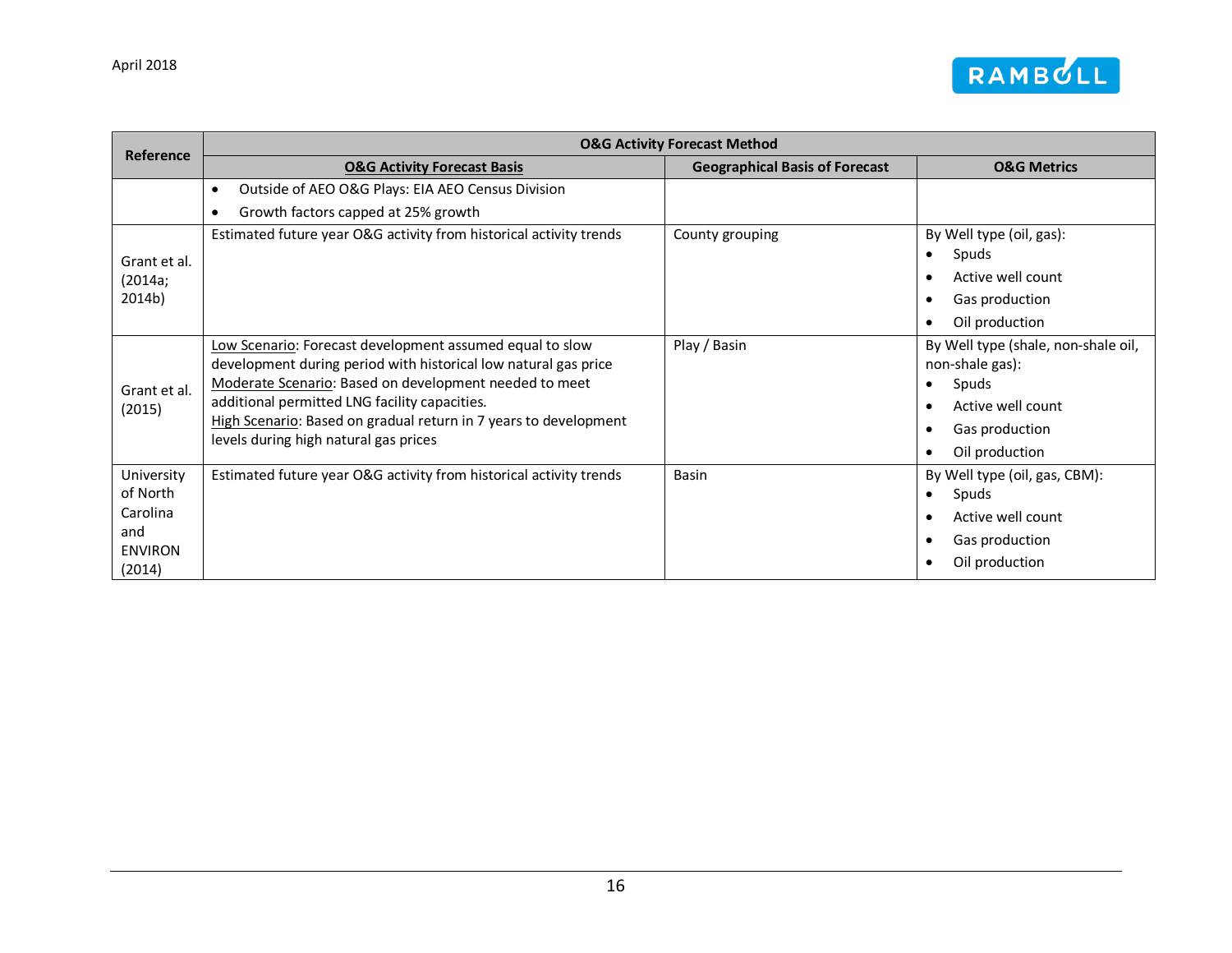

<span id="page-19-0"></span>

|                                                                                 |                                                                                                                                     |                        | <b>O&amp;G Emission Inventory Study Reference</b> |              |                                |                        |                                                                        |
|---------------------------------------------------------------------------------|-------------------------------------------------------------------------------------------------------------------------------------|------------------------|---------------------------------------------------|--------------|--------------------------------|------------------------|------------------------------------------------------------------------|
| <b>Regulation</b>                                                               | <b>Controlled Well site Source</b><br><b>Categories</b>                                                                             | Grant et al.<br>(2018) | Vijayraghavan<br>et al. (2017)                    | EPA (2016)   | Grant et al.<br>(2014a; 2014b) | Grant et al.<br>(2015) | <b>University of</b><br><b>North Carolina</b><br>and ENVIRON<br>(2014) |
| Nonroad engine<br>Tier standards and<br>Diesel Fuel Sulfur                      | Off-road mobile source<br>diesel engines<br>• Drill rigs<br>• Fracing engine<br>• Workover rigs                                     | ✓                      | ✓                                                 |              |                                | ✓                      | ✓                                                                      |
| <b>NSPS 0000</b>                                                                | • Completions<br>$\bullet$ Tanks<br>• Pneumatic Controllers<br>• Compressor Seals                                                   | ✓                      | $\checkmark$                                      | $\checkmark$ | ✓                              | ✓                      | ✓                                                                      |
| NSPS OOOOa                                                                      | • Completions<br>$\bullet$ Tanks<br>• Pneumatic Controllers<br>• Compressor Seals $1$<br>• Fugitive Components<br>• Pneumatic Pumps | ✓                      |                                                   |              |                                |                        |                                                                        |
| NSPS JJJJ                                                                       | Natural gas-fueled<br>stationary IC engines:<br>• Compressor engines<br>• Water pump engines<br>• Artificial lift engines           | ✓                      | ✓                                                 | ✓            |                                |                        |                                                                        |
| <b>Natural Gas</b><br>Turbine and<br><b>Boiler/Process</b><br><b>Heater NOx</b> | Point source turbines and<br>process heaters <sup>1</sup>                                                                           |                        |                                                   | ✓            |                                |                        |                                                                        |

### **Table 2-6. Select future year emission inventory study, application of federal and state regulation controls.**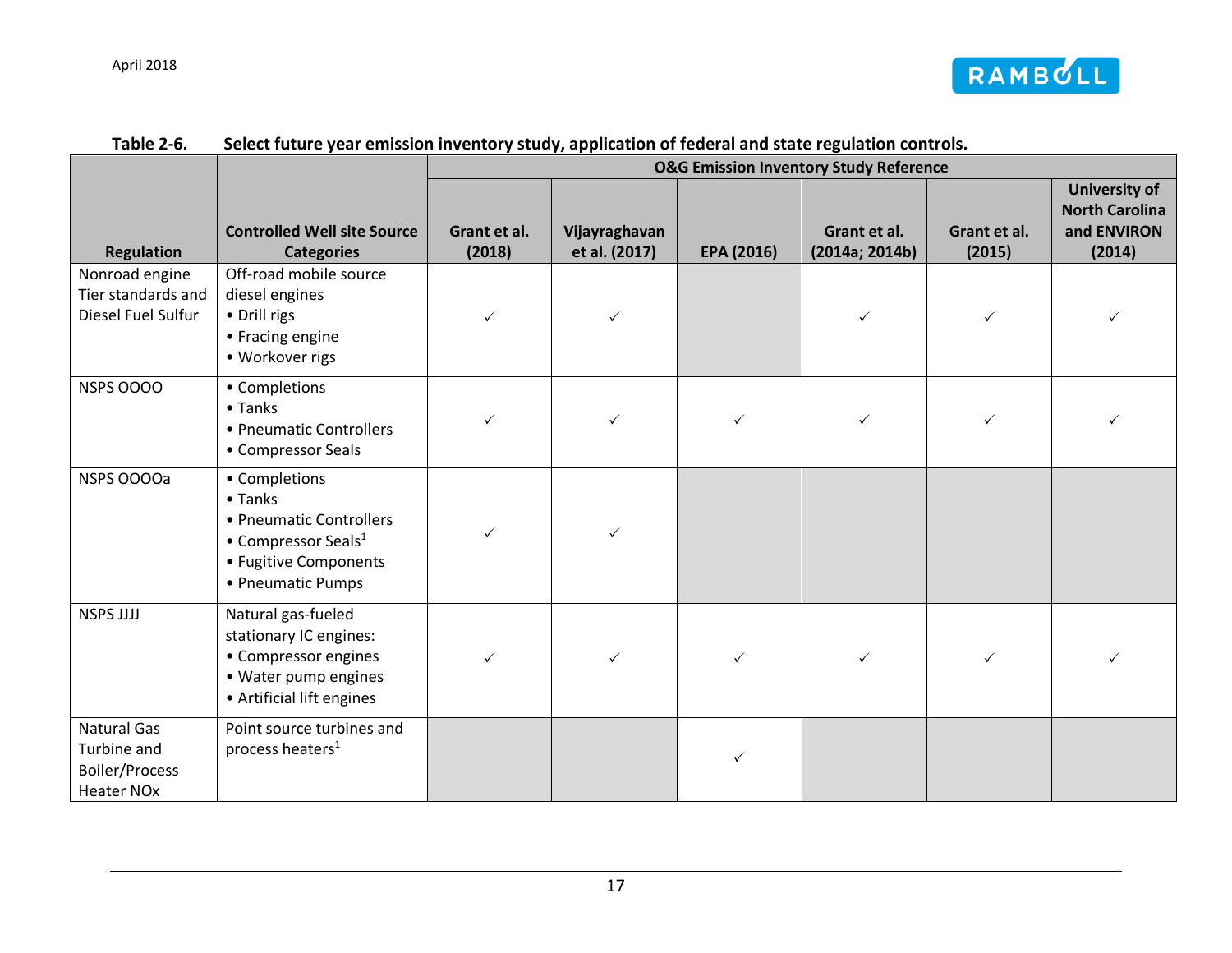

|                                         |                                                                                                                                                                      | <b>O&amp;G Emission Inventory Study Reference</b> |                                |              |                                |                        |                                                                 |
|-----------------------------------------|----------------------------------------------------------------------------------------------------------------------------------------------------------------------|---------------------------------------------------|--------------------------------|--------------|--------------------------------|------------------------|-----------------------------------------------------------------|
| <b>Regulation</b>                       | <b>Controlled Well site Source</b><br><b>Categories</b>                                                                                                              | Grant et al.<br>(2018)                            | Vijayraghavan<br>et al. (2017) | EPA (2016)   | Grant et al.<br>(2014a; 2014b) | Grant et al.<br>(2015) | University of<br><b>North Carolina</b><br>and ENVIRON<br>(2014) |
| <b>BLM Methane</b><br>Rule <sup>2</sup> | • Completions<br>• Casinghead gas<br>• Tanks<br>• Pneumatic Controllers<br>• Compressor Seals<br>• Fugitive Components<br>• Pneumatic Pumps<br>• Liquids Unloading   | ✓                                                 |                                |              |                                |                        |                                                                 |
| <b>RICE NESHAP</b>                      | Reciprocating Internal<br>Combustion Engines <sup>1</sup>                                                                                                            |                                                   |                                | $\checkmark$ |                                |                        |                                                                 |
| <b>State Agency</b><br>Regulations      | • CDPHE Regulation 7<br>• Montana ARM<br>• NDAC 33-15-07 Bakken<br>Pool Guidance<br>• NDIC Order 24665<br>• East Texas Combustion<br>Rule<br>• Wyoming BACT Guidance | ✓                                                 | ✓                              |              | $\checkmark$                   | ✓                      | ✓                                                               |

 $1$  Not applicable / limited applicability to well sites

 $2$  Applicable to only wells producing from federal mineral estate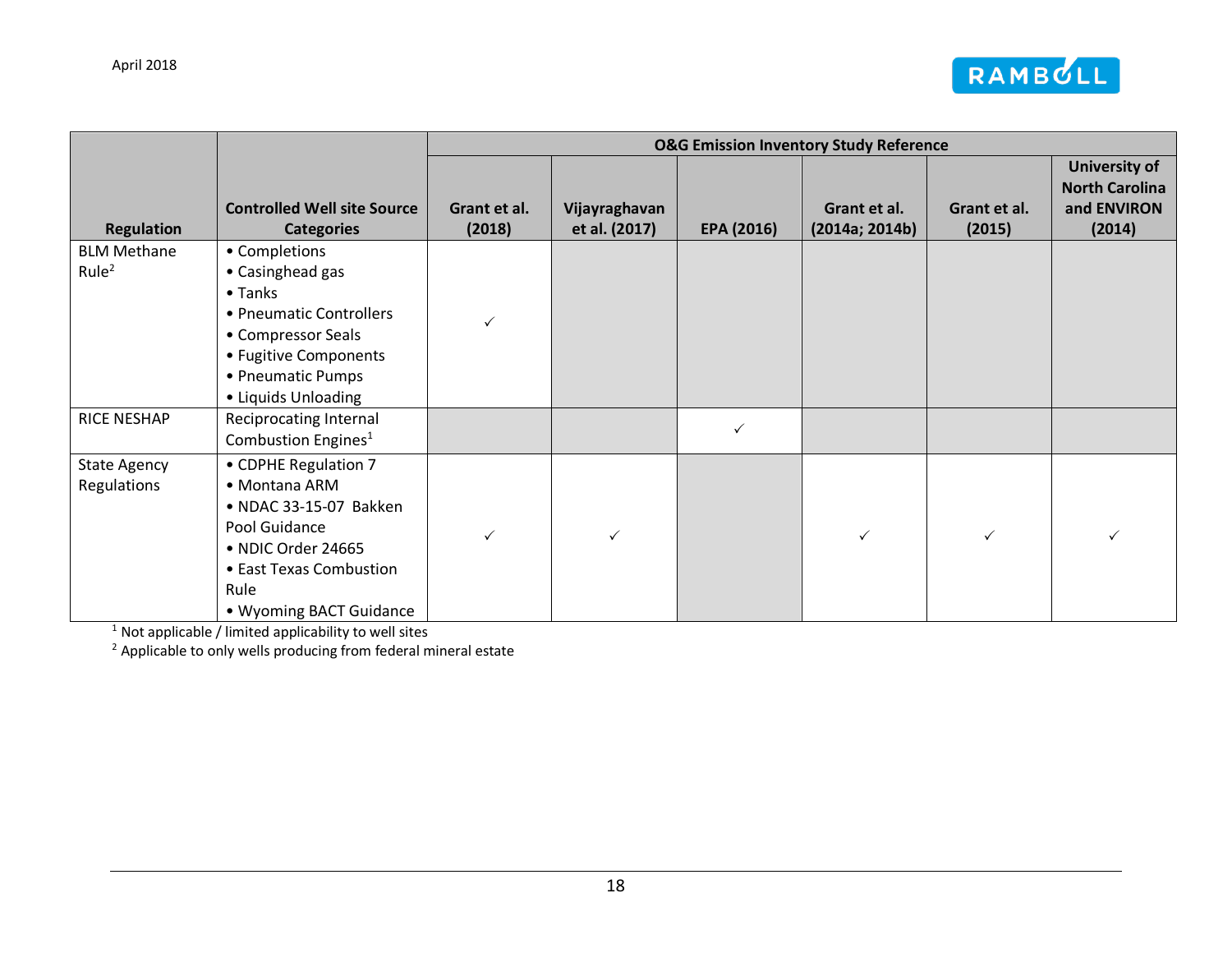

# <span id="page-21-0"></span>**2.3 Control Methodologies**

A comprehensive list of local, state, and federal regulations applicable to developing a controls analysis for O&G emission inventory forecasts in the WRAP region was developed using a previous compilation from WRAP (2013) as a starting point with updates provided by state and federal agencies. Appendix [Table A1](#page-41-1) provides a summary of regulations applicable to VOCs and [Table](#page-41-2) A2 provides a summary of regulations applicable to NOx and minor sources.

As part of the next phase of this work, Ramboll will collaborate with OGWG members to develop a comprehensive controls input matrix for (1) on-the-books and on-the way (OTW) controls for Road Map Task II.b. (Forecast Year [OTB & OTW Controls] Oil & Gas Emissions Inventory) and (2) additional reasonable controls for Road Map Task II.c. (Forecast Year [Additional Reasonable Controls] Oil & Gas Emissions Inventory).

The controls matrix format will be developed in collaboration with the OGWG so that it can be efficiently applied to estimate emission reductions in several future year emission inventory scenarios. The controls matrix would include all inputs necessary to estimate emission reductions resulting from emission controls at the basin level. Control matrix elements would be tailored to each scenario in collaboration with OGWG members. Base year and future year control metrics by source category are listed below. Estimates for italicized items may not be readily available.

- Applicable rule(s)
- Control efficiency
- Applicability to new/modified/existing sources
- *Control capture efficiency*
- *Control effectiveness*
- *Rule penetration*
- *Rule effectiveness*
- *Fleet turnover rate*

# <span id="page-21-1"></span>**2.4 Colorado 2017 Emission Inventory Updates**

Wells (2017) presents several concepts that are important to consider in developing O&G emission inventories. The methodology and factors by which emission controls are applied to an inventory and the effect of the evolution of O&G production from vertical to horizontal wells on well site configuration and emissions are addressed in Wells (2017). These topics are summarized below along with potential approaches to incorporate lessons learned in Colorado across WRAP region O&G basins.

#### <span id="page-21-2"></span>**2.4.1 Control Program Emission Reduction Accounting**

Wells (2017) notes the following parameters that should be accounted for to accurately estimate emission reductions resulting from control programs: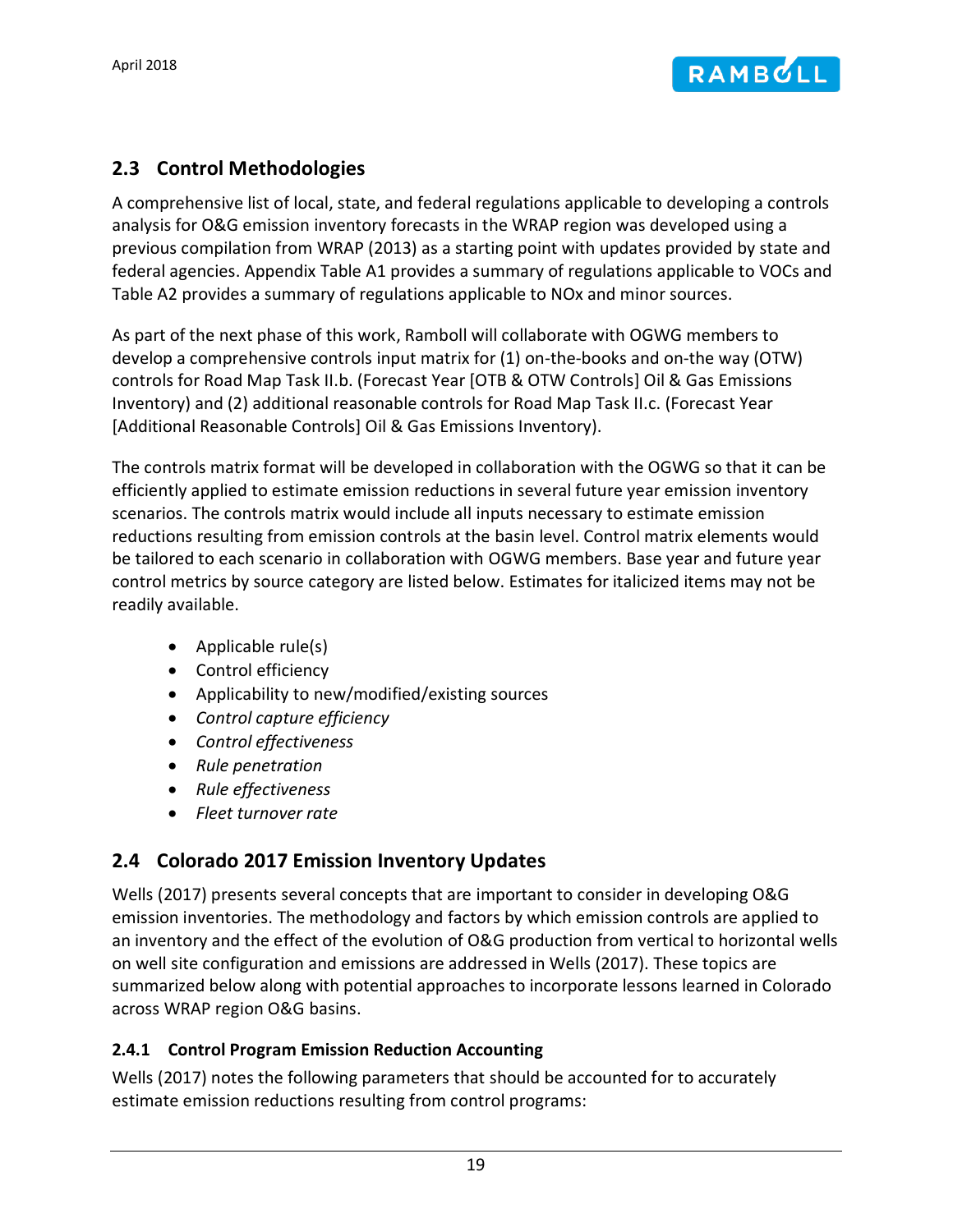

- "**Control efficiency** means the efficiency by which a control device or measure reduces emissions for a particular pollutant.
- **Control capture efficiency** means the percentage of an exhaust gas stream actually collected for routing to a set of control devices. In the EIS, it is a percent and should be reported as a value greater than or equal to 0.1 and less than or equal to 99.9.
- **Control effectiveness** means the percentage of time or activity throughput that a control approach is operating as designed, including the capture and reduction devices.
- **Rule penetration** means the percentage of a nonpoint source category activity that is covered by the reported control measures.
- **Rule effectiveness** means a rating of how well a regulatory program achieves all possible emissions reductions."

Wells (2017) reports substantial under-estimation of emissions from tanks in Colorado prior to including estimates of *control capture efficiency* in emission inventory calculations.

Most WRAP region emission inventories have not explicitly accounted for *control capture efficiency* or *rule effectiveness*. The use of the control metrics presented in Wells (2017) would allow for greater flexibility and accuracy in emission control program reduction accounting.

### <span id="page-22-0"></span>**2.4.2 Well site Configuration Changes Resulting from Increased Prevalence of Horizontal Wells**

As described in Wells (2017), prior to 2013, O&G production in the North Front Range nonattainment area (NAA) was primarily from vertical wells. Since 2013, O&G development has focused on horizontal wells in the Niobrara Shale. Older vertical wells typically included one stage of separation prior to liquid hydrocarbon storage. Horizontal wells include one, two, or three states of separation prior to liquid hydrocarbon storage and increasingly horizontal well sites are tankless (i.e., liquid hydrocarbons are sent directly to highly controlled centralized facilities with no well site storage). Despite substantial increases in O&G production in the NAA since 2013, tank VOC emissions have decreased, primarily as a result of lower emission rates from horizontal wells resulting from tankless and multi-stage separation sites.

Accounting for changes to well site configurations in basins where there have been or are expected to be a substantial evolution from vertical wells to horizontal wells could yield improvements in emission inventory accuracy.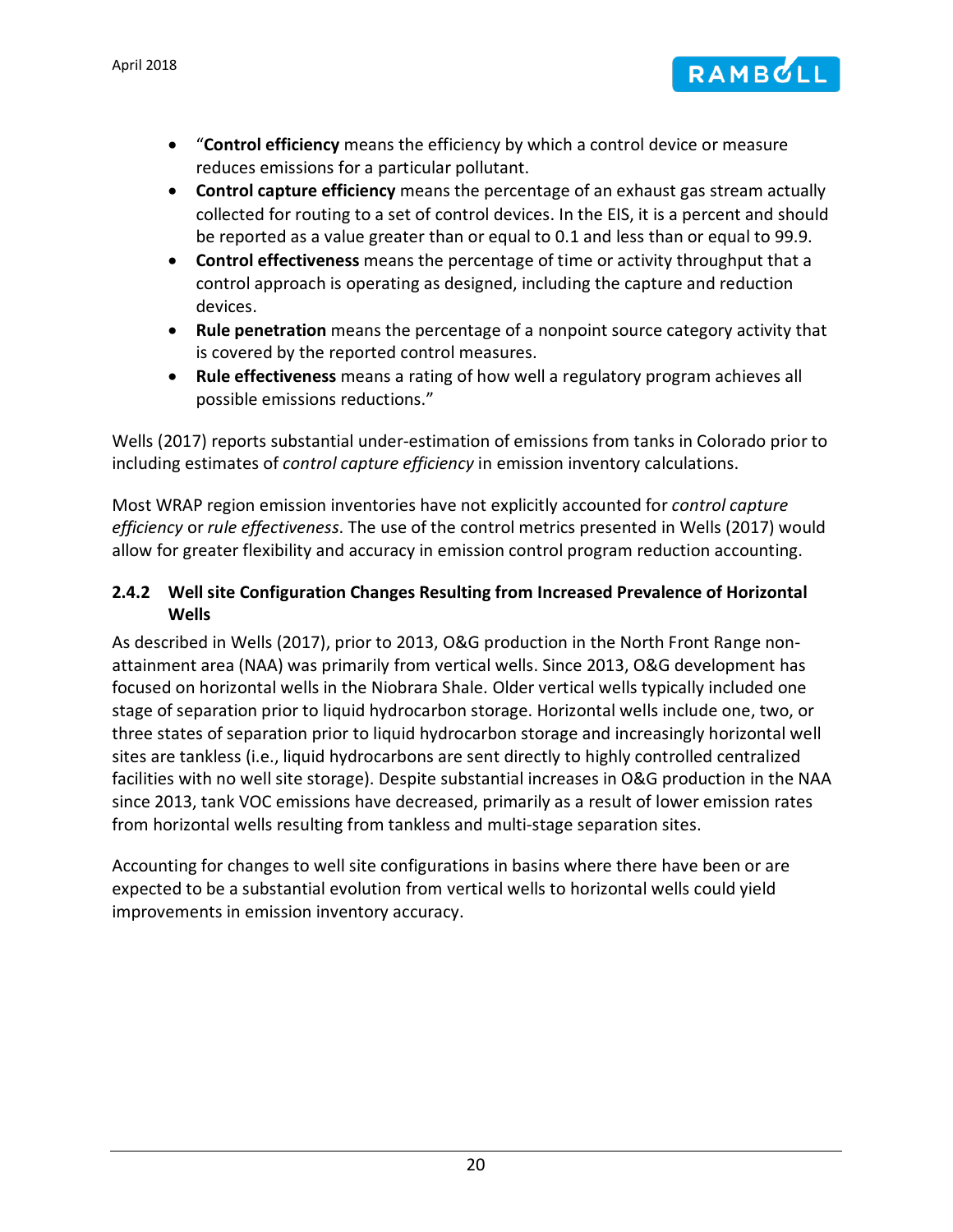

### <span id="page-23-0"></span>**3.0 WORK PLAN**

This section provides a description of how the OGWG Road Map SOW will be completed. The methodology by which each step of the work plan will be carried out is described for the base year emission inventory (Section [3.1\)](#page-23-1), the future year inventory with OTB and OTW controls (Section [3.2\)](#page-27-0), the future year inventory with additional controls (Section [3.3\)](#page-30-3), identification and review of member agency O&G programs and emissions management (Section [3.4\)](#page-32-3), and administration and meetings (Section [3.5\)](#page-33-1). Section [3.6](#page-33-2) summarizes the entire effort, including deliverables, schedule, costs, and OGWG collaboration and review. Section [3.7](#page-36-0) describes a potential future task for developing an online emission inventory platform.

### <span id="page-23-1"></span>**3.1 Task 1: 2014 (Planning) Base Year Oil & Gas Emissions Inventory**

The major steps recommended for developing a comprehensive WRAP region calendar year 2014 annual planning O&G emission inventory are described below.

The planning inventory scope will be as follows:

- Temporal:
	- o Year: Calendar year 2014
	- o Period: Annual emissions
- Geographical:
	- o Area: All WRAP states
	- o Granularity: By county and tribal/non-tribal land designation
- Source Categories:
	- o Coverage: Well site and midstream
	- o Granularity: EPA Source Classification Code (SCC)
- Pollutants:
	- o NOx
	- $\circ$  SO<sub>x</sub>
	- o  $PM_{10}^9$  $PM_{10}^9$
	- $O$  PM<sub>2.5</sub>
	- o VOC
	- o CO
	- $O$   $CH<sub>4</sub>$
	- $O_2$
- File Formats:
	- o Excel or database format emission inventory
	- o Sparse Matrix Operator Kernel (SMOKE) ready format files
		- **Emission inventory**
		- **Spatial surrogates**
		- **Speciation**

<span id="page-23-2"></span><sup>&</sup>lt;sup>9</sup> Not included in OGWG Road Map (WRAP OGWG, 2017). Added because PM<sub>10</sub> is necessary to develop air quality model-ready emission inventories.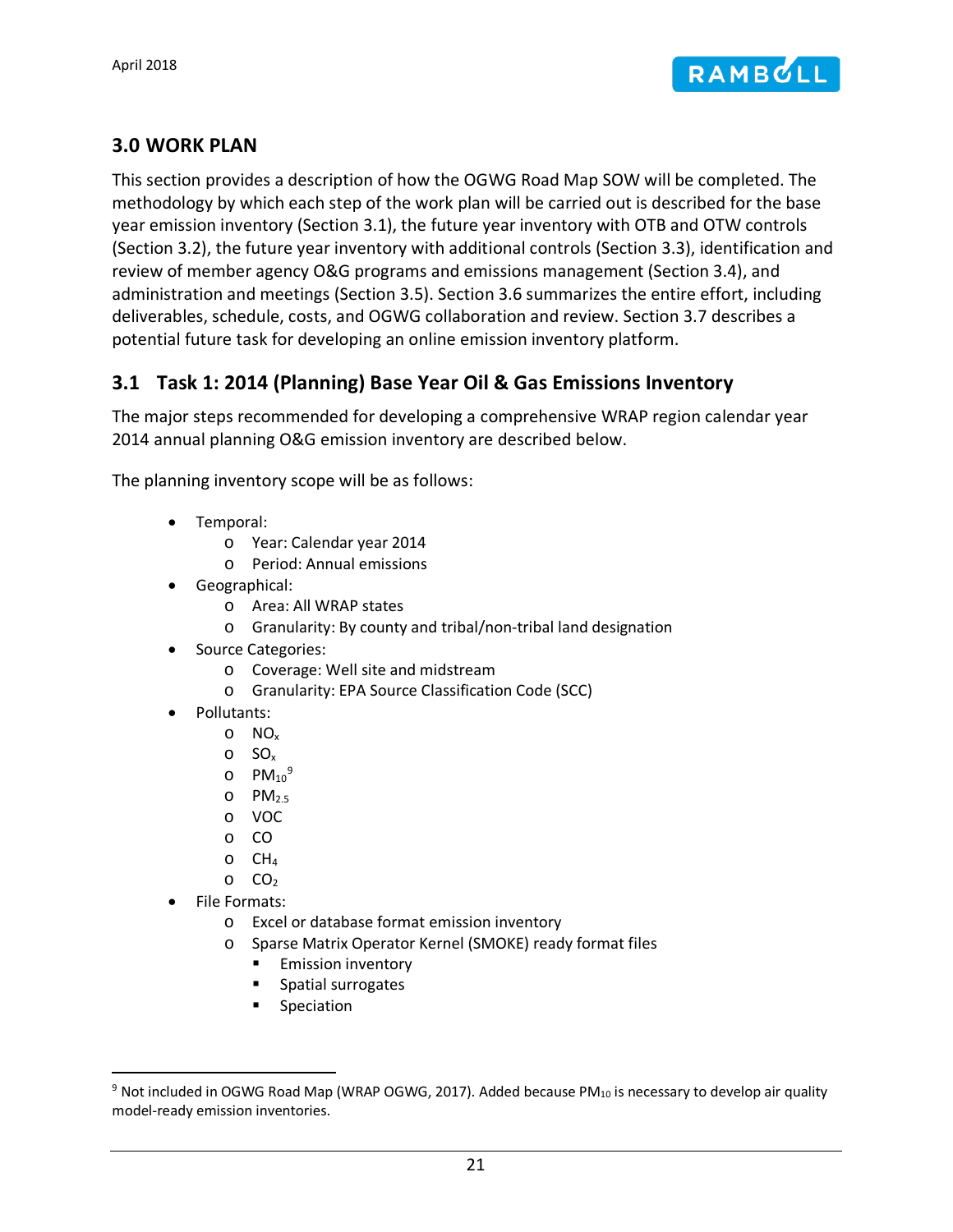

#### <span id="page-24-0"></span>**3.1.1 Task 1a: Inventory Compilation, Reconciliation, Data Gaps**

The 2014 planning year inventory sources discussed in Section [2.1](#page-8-1) will be the basis of the inventory compilation in this task. Ramboll will develop a WRAP region-wide 2014 O&G emission inventory by compiling emissions from Grant et al. (2018), Parikh et al. (2017), and EPA (2018). Emission inventories will be compiled from Grant et al. (2018) and Parikh et al. (2017) for all basins for which emissions are available in these studies; emissions for remaining basins will be compiled from EPA (2018). Emission inventory estimates will be compiled by county, by tribal/ non-tribal land designation, and SCC.

Data gap filling will be performed to ensure that the planning year inventory is as complete as feasible with respect to pollutants and source categories. In order to fill data gaps, the following steps will be taken.

- CO<sub>2</sub> and CH<sub>4</sub> emissions are not included in Parikh et al. (2017). CO<sub>2</sub> and CH<sub>4</sub> emissions will be added based on emission factor ratios by source category. To the extent feasible, emission factors ratios will be basin specific.
- PM<sub>2.5</sub> emissions are not included in Grant et al. (2018) and Parikh et al. (2017). PM<sub>2.5</sub> emissions will be added based on source category specific  $PM_{2.5}$  to  $PM_{10}$  ratios.
- Mud degassing emissions are not included in Grant et al. (2018) and Parikh et al. (2017). Mud degassing emission will be added based on EPA (2018).

**Deliverables:** Base year 2014 WRAP region O&G emission inventory in spreadsheet or database format.

#### <span id="page-24-1"></span>**3.1.2 Task 1b: 2014 O&G Activity**

In order to prepare O&G activity inputs for spatial surrogates and to better understand base year O&G activity, IHS Enerdeq will be used to compile 2014 O&G activity. To the extent feasible, activity will be distinguished by well bore type (i.e., vertical, horizontal/directional). Base year O&G activity data is expected to provide background information that will facilitate decision making for data collection in Task 1c.

**Deliverables:** Base year 2014 WRAP region O&G activity in spreadsheet or database format.

### <span id="page-24-2"></span>**3.1.3 Task 1c: Identify Emission Factors and Speciation Profiles for Oil and Gas Sources**

In order to enhance base year emission inventory accuracy and to ensure the use of the best available gas composition profiles in emission calculations and emission processing speciation profiles, Ramboll will identify emission factors and speciation profile updates.

Ramboll will identify 5 to 10 potential survey source categories and select emission inventory inputs for the identified source categories for additional data gathering. The 5 to 10 source categories and corresponding inputs will be selected based on high uncertainty and/or potential for substantial impact on emissions magnitude. In order to identify 5 to 10 source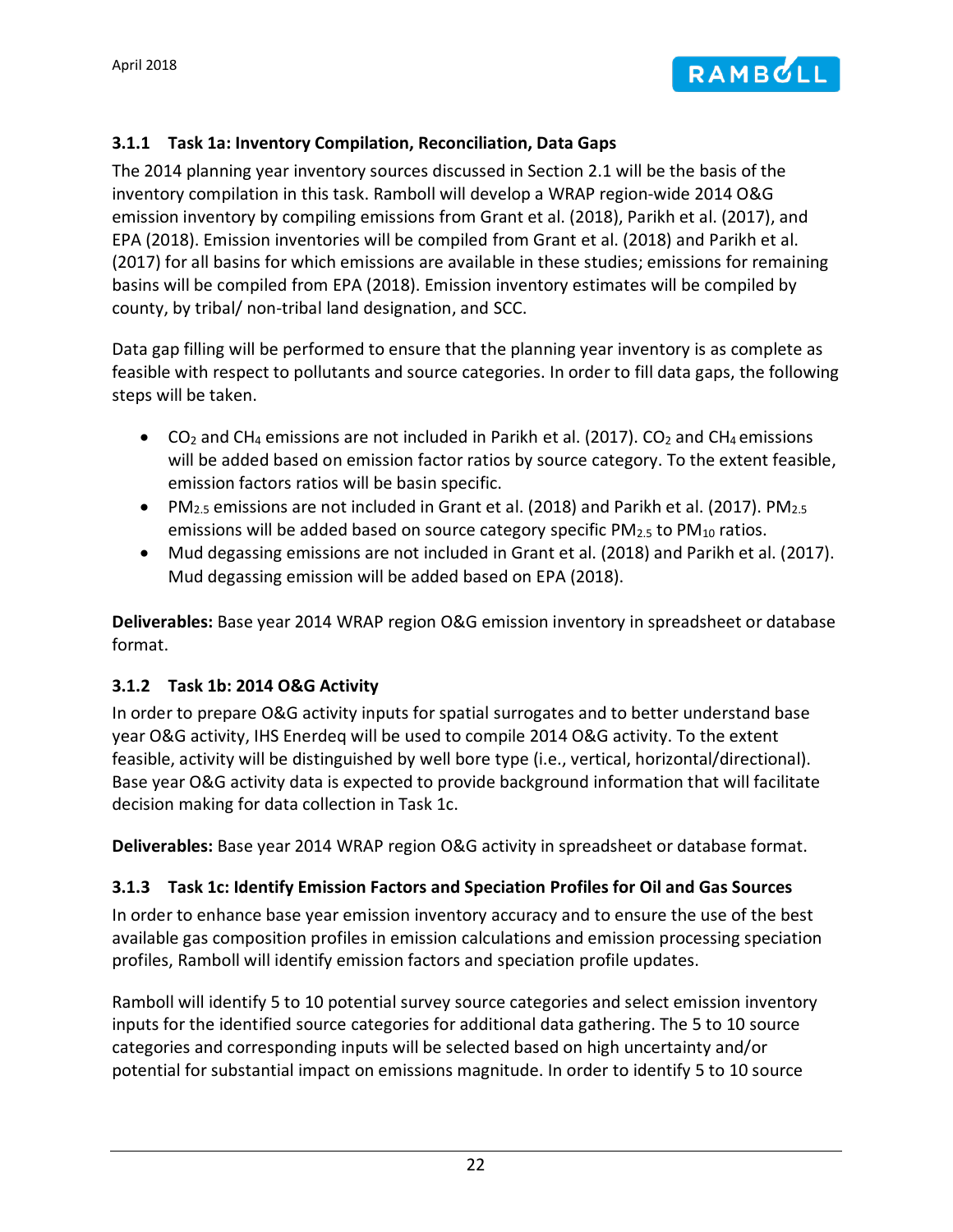

categories, Ramboll will develop base year 2014 emission inventory contributions by source category and perform literature review.

It is expected that identified source categories will include (1) source categories which have been identified in literature review as highly uncertain and/or with a high likelihood of being high emitters and (2) source categories that may be misrepresented in current inventories because of changes in nonpoint source equipment configurations resulting from changes in basin-wide O&G production from vertical to horizontal wells. Updates to control information by source category for parameters such as control capture efficiency and/or rule effectiveness or other factors identified as critical to emission inventory accuracy such as venting and loss source gas compositions will be considered.

Ramboll will review reference sources of O&G venting and loss speciation profiles available in EPA's latest modeling platform and emission inventory calculations for the Intermountain West to inform gas composition data collection efforts.

5 to 10 source categories along with source category specific inputs identified for update will be submitted to the OGWG for review and will be refined as needed based on OGWG comments. A simple web-based survey will be developed for S/L/T agencies to provide basin specific input factor updates. Basin specific input factors from existing inventories will be included in the survey, to the extent feasible. Existing factors will remain unchanged in the event that an S/L/T agency does not respond to the survey.

**Deliverables**: The literature review will be documented in a PowerPoint presentation. A simple, web-based survey will be developed to collect data from S/L/T agencies. The results of the survey will be documented in a memorandum which will include a description of the methodology by which the WRAP region emission inventory will be updated to incorporate survey data-based inputs.

#### <span id="page-25-0"></span>**3.1.4 Task 1d: Technical Improvements**

In this task Ramboll will implement technical improvements identified in Task 1c to update the WRAP region O&G emission inventory compiled in Task 1a.

**Deliverables**: Updated WRAP region base year 2014 O&G emission inventory in spreadsheet or database format.

#### <span id="page-25-1"></span>**3.1.5 Task 1e: Reporting**

Ramboll will document the methods used to develop the WRAP region O&G emission inventory in Task 1 and summarize emission inventory results.

**Deliverables**: Draft and final reports documenting Task 1 activities.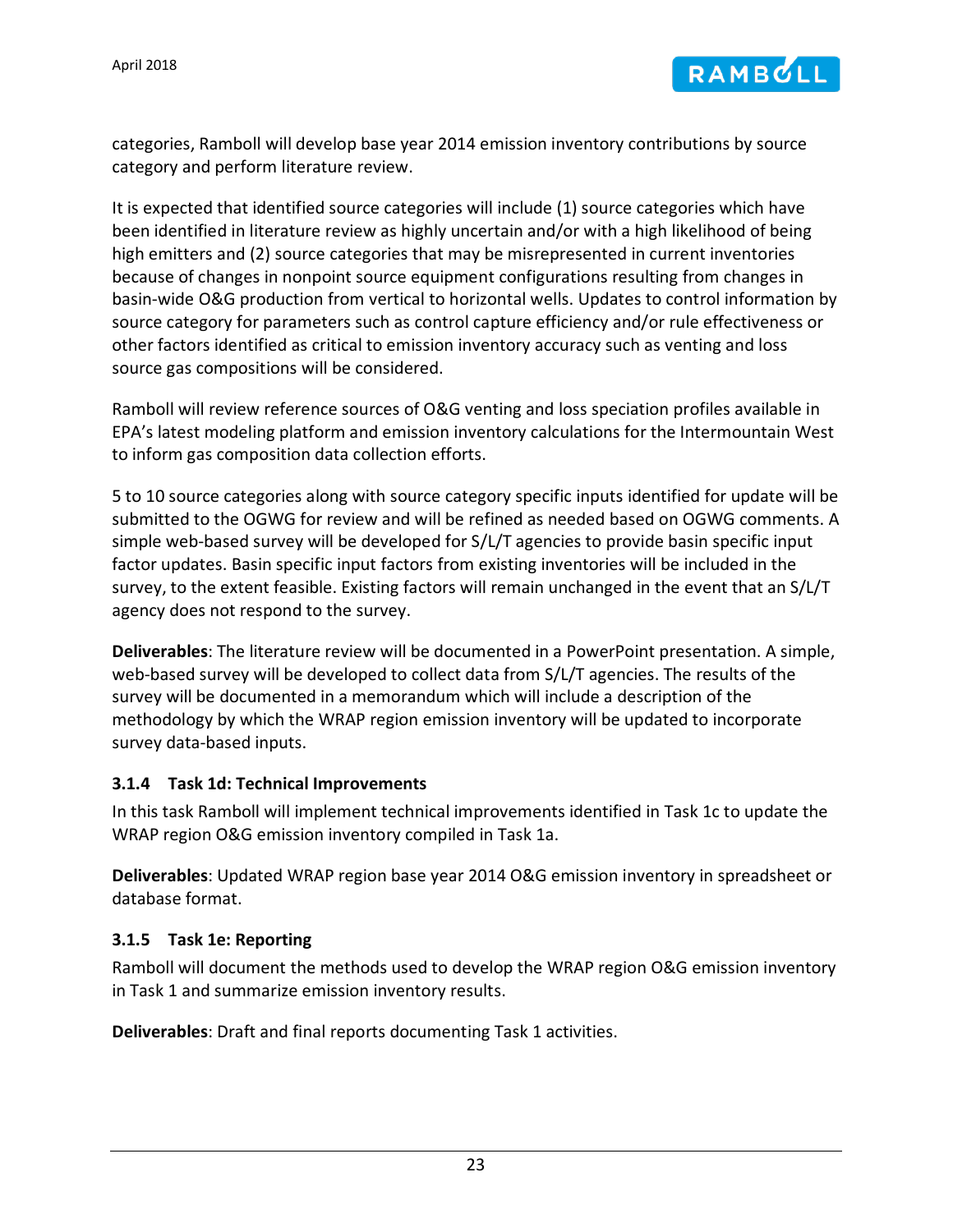

#### <span id="page-26-0"></span>**3.1.6 Task 1f: SMOKE-ready Inventory Files**

Ramboll will develop SMOKE-ready input files in Flat File 2010 (FF10) format for the WRAP region nonpoint and point O&G inventory. The 2014 O&G activity data, compiled in Task 1b, will be used to develop spatial surrogates needed for SMOKE processing. The gas composition data collected in Task 1c will be used to develop basin-specific venting and loss speciation profiles by well type.

Ramboll will identify a list of nonpoint SCCs and develop a cross reference between SCC and spatial surrogates. We will provide recommendations for spatial surrogate assignments to the OGWG. Incorporating any feedback received from the OGWG, we will develop WRAP regionwide spatial surrogates and a cross reference file to assign surrogates to nonpoint SCCs for SMOKE processing. We anticipate developing no more than 12 unique spatial surrogate files for the WRAP region based on IHS Enerdeq O&G activity data. Spatial surrogate files developed for allocation of previous WRAP region O&G emissions have included the following

- 1. Active production well location (gas wells)
- 2. Active production well location (oil wells)
- 3. Active production well location (CBM wells)
- 4. Gas production by well location (gas wells)
- 5. Gas production by well location (CBM wells)
- 6. Associated gas production by well location (oil wells)
- 7. Condensate production by well location (gas wells)
- 8. Oil production by well location (oil wells)
- 9. Spuds locations (all wells)

Up to three additional spatial surrogate files would be developed to allow for distinction between vertical and horizontal well bore spatial surrogates. The suite of spatial surrogates to be developed would be informed by the findings of Task 1b and chosen based on input from the OGWG technical committee.

Development of additional spatial surrogate files, including development of spatial surrogates based on S/L/T agency specific datasets would require additional resources.

Ramboll will update speciation profiles based on data collected in Task 1c. The results of gas composition data collection will determine how many additional speciation profiles need to be developed. It is important to note that only detailed gas composition analyses are suitable for developing speciation profiles. The basin-specific speciation profiles for venting and loss source categories will be created for SMOKE processing in SMOKE format. We will also develop a speciation cross reference file. To develop a cost estimate for this task, we have assumed that 10 speciation profiles will be developed. The results of data collection in Task 1c will determine the actual number of speciation profiles that need to be developed.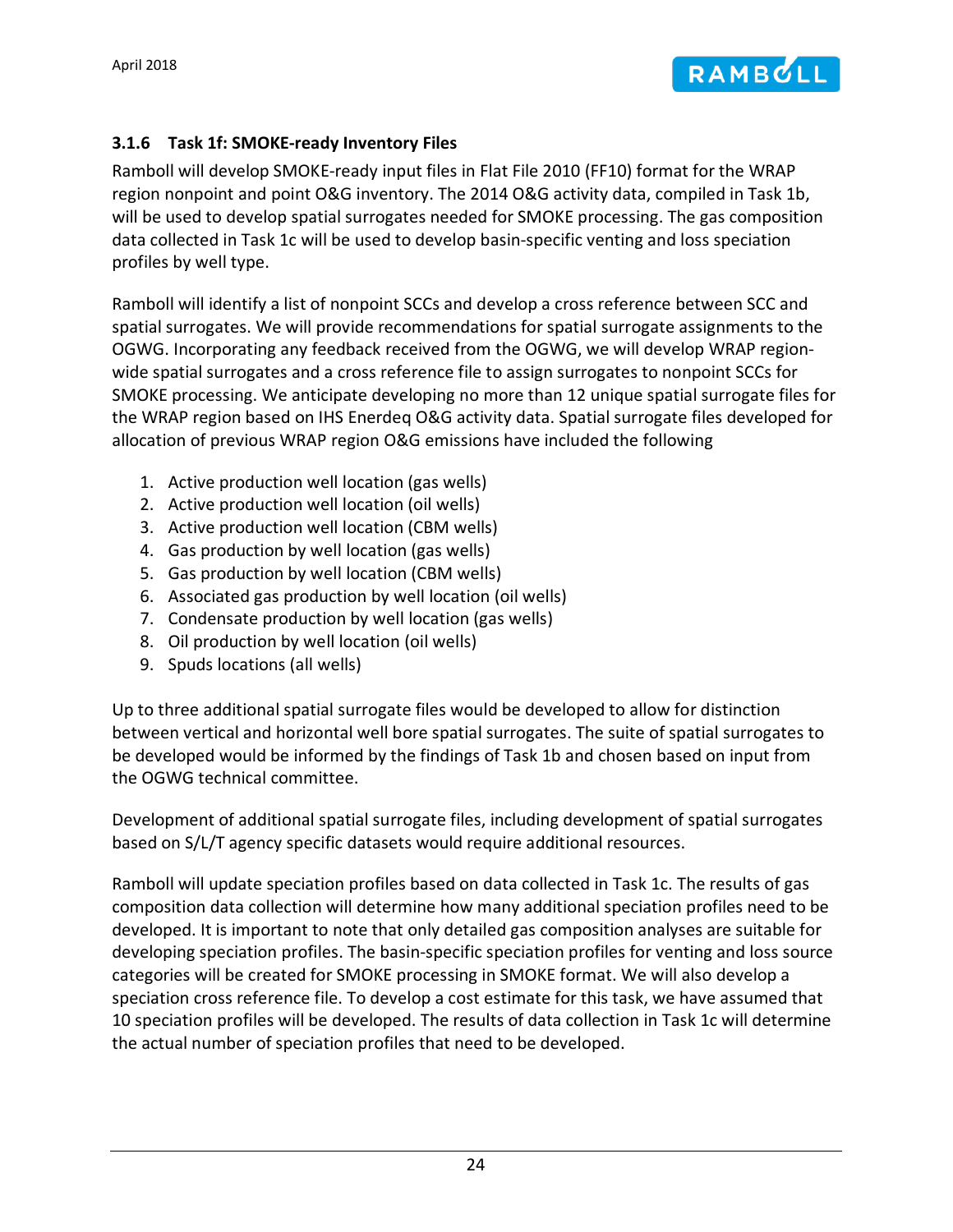

**Deliverables**: Ramboll will develop point and nonpoint source emission inventory FF10 files, spatial surrogate and spatial surrogate cross reference files, and speciation and speciation cross reference files in SMOKE-ready file formats for the base year 2014 emission inventory.

# <span id="page-27-0"></span>**3.2 Task 2: Forecast Year (OTB & OTW Controls) Oil & Gas Emissions Inventory**

The major steps recommended for developing a comprehensive WRAP region forecast year O&G emission inventory with OTB and OTW controls are described below. The future year inventory will be estimated for a future year 2023. Given uncertainty in future estimates of O&G activity trends, the 2023 future year inventory will be used to represent emissions in future year 2028.

The future year inventory scope is described below.

- <span id="page-27-3"></span>• Temporal:
	- o Year: Calendar year 2023<sup>[10](#page-27-2)</sup>
	- o Period: Annual emissions
- Geographical:
	- o Area: All WRAP states
	- o Granularity: By county and tribal/non-tribal land designation
- Source Categories:
	- o Coverage: Well site and midstream
	- o Granularity: EPA SCC
- Pollutants:
	- o NOx
	- o SOx
	- $O$  PM<sub>10</sub>
	- $O$  PM<sub>2.5</sub>
	- o VOC
	- o CO
	- $\circ$  CH<sub>4</sub>
	- $O_2$
- File Formats:
	- o Excel or Database format emission inventory
	- o SMOKE-ready format files
		- **Emission inventory**
		- Spatial surrogates (if updates to base year spatial surrogates are required)
		- **Speciation (if updates to base year speciation are required)**

### <span id="page-27-1"></span>**3.2.1 Task 2a: Identify Historical Growth, Supply, Demand, and Production Decline**

Ramboll will use IHS Enerdeq to develop basin-level historical O&G activity trends. The historical trends will be for oil production, gas production, active well count, and spuds and will be distinguished by well type (oil, gas, CBM). To the extent feasible O&G activity will also be

<span id="page-27-2"></span> $10$  Given uncertainty in future estimates of O&G activity trends, the 2023 future year inventory will be used to represent emissions in future year 2028.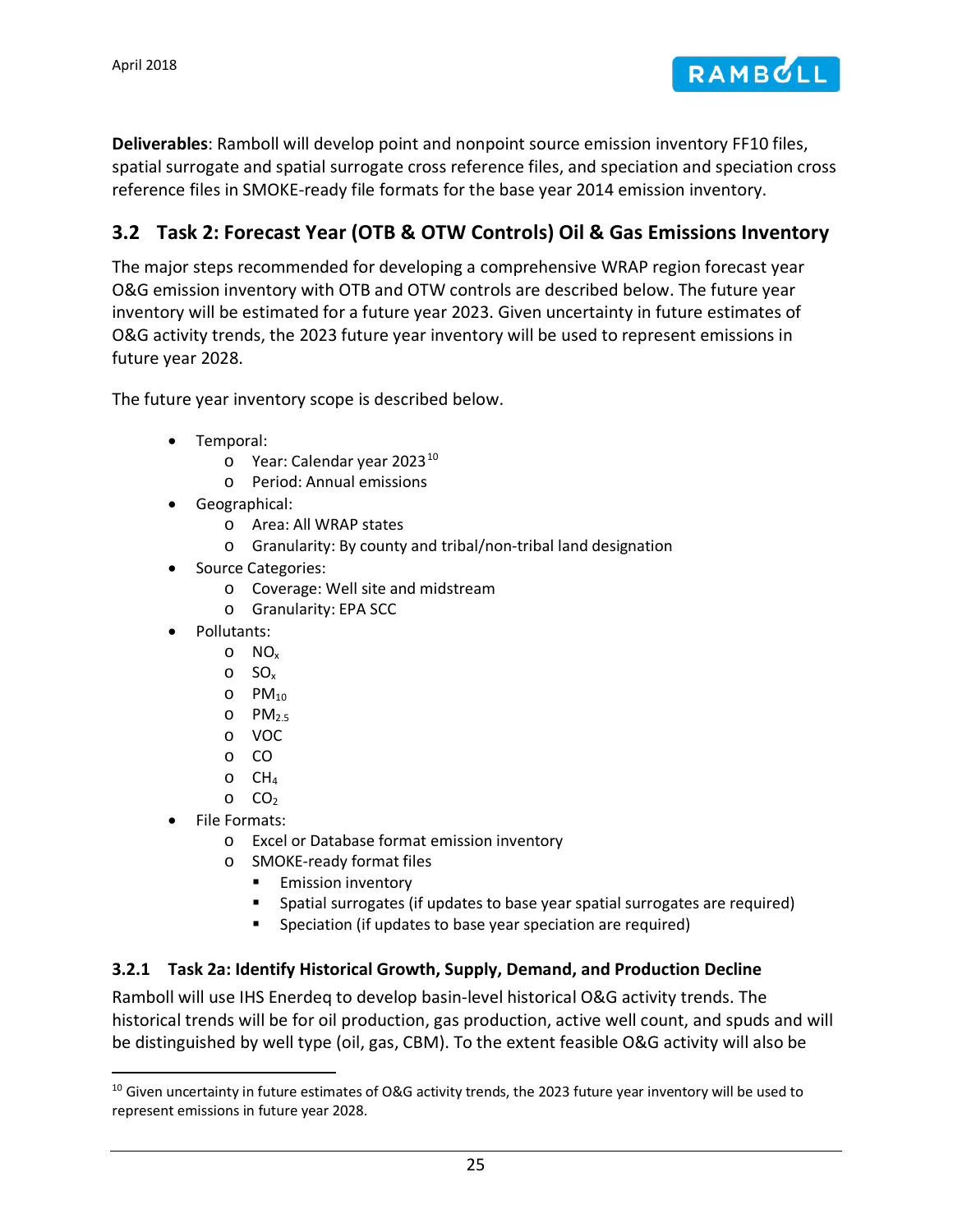

distinguished by well bore configuration (vertical, directional/horizontal). Historical price trends will be compiled from the latest available EIA AEO.

Ramboll will develop basin-level historical O&G data for not more than 20 O&G basins. Each basin will be divided along county lines. Given the large number of basin and activity metric combinations, efficient processing and visualization of results is needed. Ramboll has already developed scripts to efficiently process IHS Enerdeq data. Ramboll expects to use a web-based application such as Dash<sup>[11](#page-28-2)</sup> to display O&G activity trends for OGWG review.

**Deliverables:** Charts of basin-level historical O&G activity trends and O&G prices.

#### <span id="page-28-0"></span>**3.2.2 Task 2b: Identify a Range of Forecast Year Oil and Gas Scenarios**

Upon provision of historical O&G activity data charts described in Task 2a to the OGWG, Ramboll will also document a range of possible options for developing emission forecasts in a one-page concept paper. In collaboration with the WRAP OGWG, the general methodology for developing the three forecast scenarios will be chosen and the one-page document will be updated to describe chosen forecast scenarios. It is expected that O&G activity and price trends will be used as a basis to develop a range of O&G activity forecast scenarios for 2023. Trends are expected to be basin specific. Example potential bases for scenarios are: (1) Forecast year O&G activity estimates assuming high O&G prices based on historical high development rates by basin, (2) Forecast year O&G activity estimates assuming low O&G prices based on historical low development rates by basin; and (3) a mid-range scenario based on the average of (1) and (2). EIA AEO cases (e.g., reference, high oil and gas resource and technology, low oil and gas resource and technology, high oil price, and low oil price) may be used to inform scenario development. Ramboll will leverage forecasts developed in other studies (e.g., Grant et al. [2018]) to the extent feasible.

**Deliverables**: Draft and final one-page forecast scenarios documents. Growth factors by basin and O&G activity metric for three scenarios.

#### <span id="page-28-1"></span>**3.2.3 Task 2c: Identify Rule Penetration and Effectiveness for Oil and Gas Sources: National, State, Local, Tribal**

As discussed above in Section [2.3,](#page-21-0) OTB controls have been identified in collaboration with Federal and S/L/T agencies. The OTB controls will be updated to the extent necessary in collaboration with OGWG members to reflect any recent changes to OTB control status and to include any OTW controls not included in the OTB controls.

Base year controls information used to develop 2014 emission inventories is needed to accurately develop future year emission control estimates. Base year controls assumptions will be compiled by Ramboll from existing emission inventories, where available, for the control

<span id="page-28-2"></span> <sup>11</sup> <https://plot.ly/products/dash/>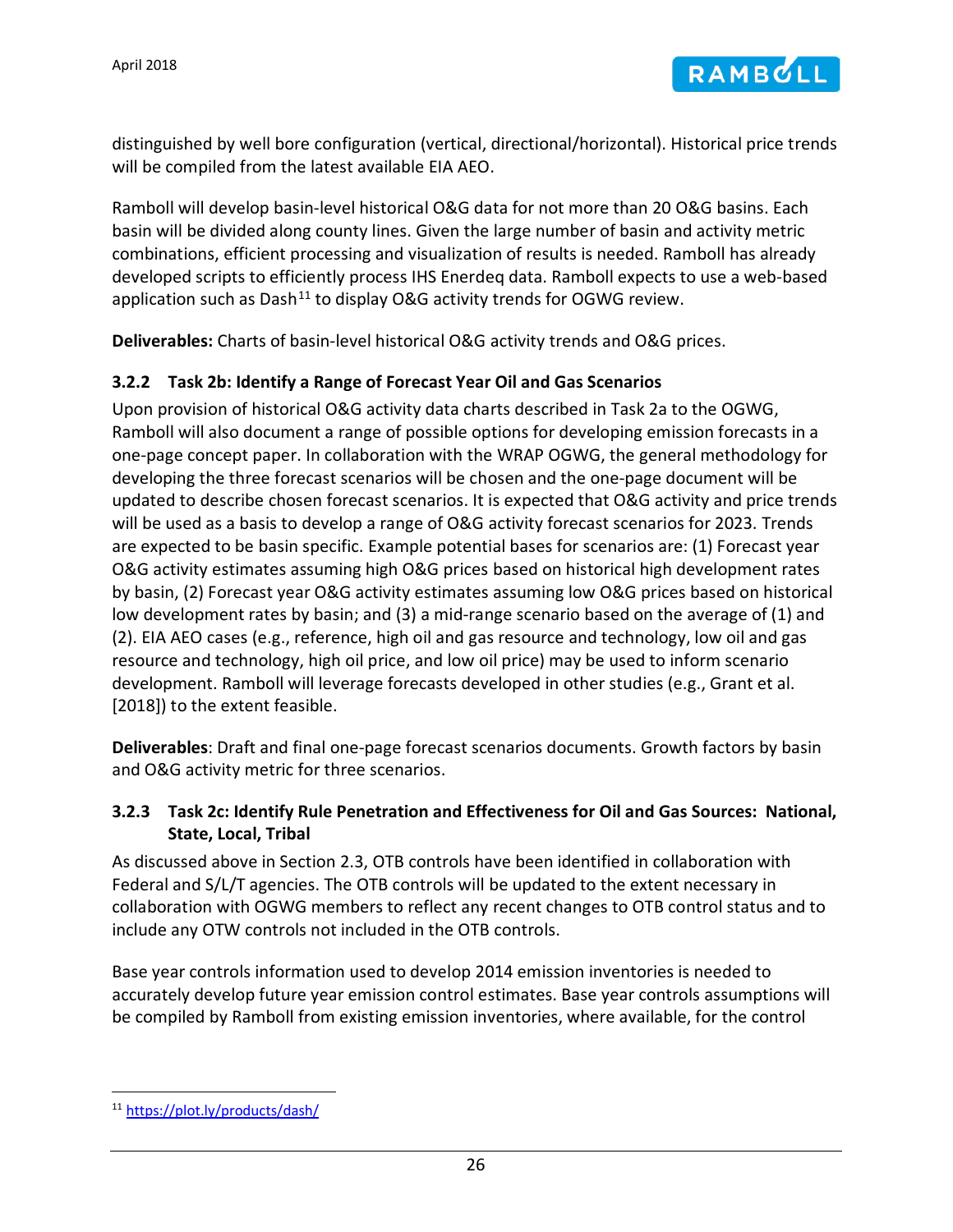April 2018



parameters listed below for applicable source categories. Estimates for italicized items may not be available for all areas.

- Applicable rule(s)
- Control efficiency
- Applicability to new/modified/existing sources
- *Control capture efficiency*
- *Control effectiveness*
- *Rule penetration*
- *Rule effectiveness*
- *Fleet turnover rate*

Future year OTB and OTW controls information is needed to estimate associated emission reductions. Ramboll will compile estimates of the same parameters as above for future year 2023.

The resulting base year and future year controls matrices will be reviewed by the WRAP OGWG. Ramboll will update the control matrices as needed to address WRAP OGWG comments.

**Deliverables:** Draft and final OTB and OTW controls matrices by basin.

### <span id="page-29-0"></span>**3.2.4 Task 2d: Implement Regionally-Consistent 2023 Forecast (OTB & OTW Controls) Emissions Inventory**

The future year emission inventory will be based on (1) the base year emission inventory compiled in Task 1d, (2) O&G activity scaling factors compiled in Task 2b, and (3) detailed controls information compiled in Task 2c. Ramboll will summarize forecast emission inventory assumptions and methodology in a PowerPoint presentation. OGWG comments will be incorporated into the future year emission inventory development methodology. Ramboll will compile three future year 2023 emission inventories (one each for low, medium, and high O&G activity development scenarios).

To efficiently and transparently compile the emission inventory over the entire WRAP region, emission inventory calculations will be performed in a database. The relational database will include the following input tables: (1) base year emissions, (2) O&G activity growth factors, and (3) controls. The equations implemented in the database to calculate future year emissions will be documented in Task 2e reporting and implemented database query scripts will be available to OGWG members, if requested.

**Deliverables**: Forecast inventory assumptions PowerPoint presentation. WRAP region O&G 2023 future year emission inventory in spreadsheet or database format.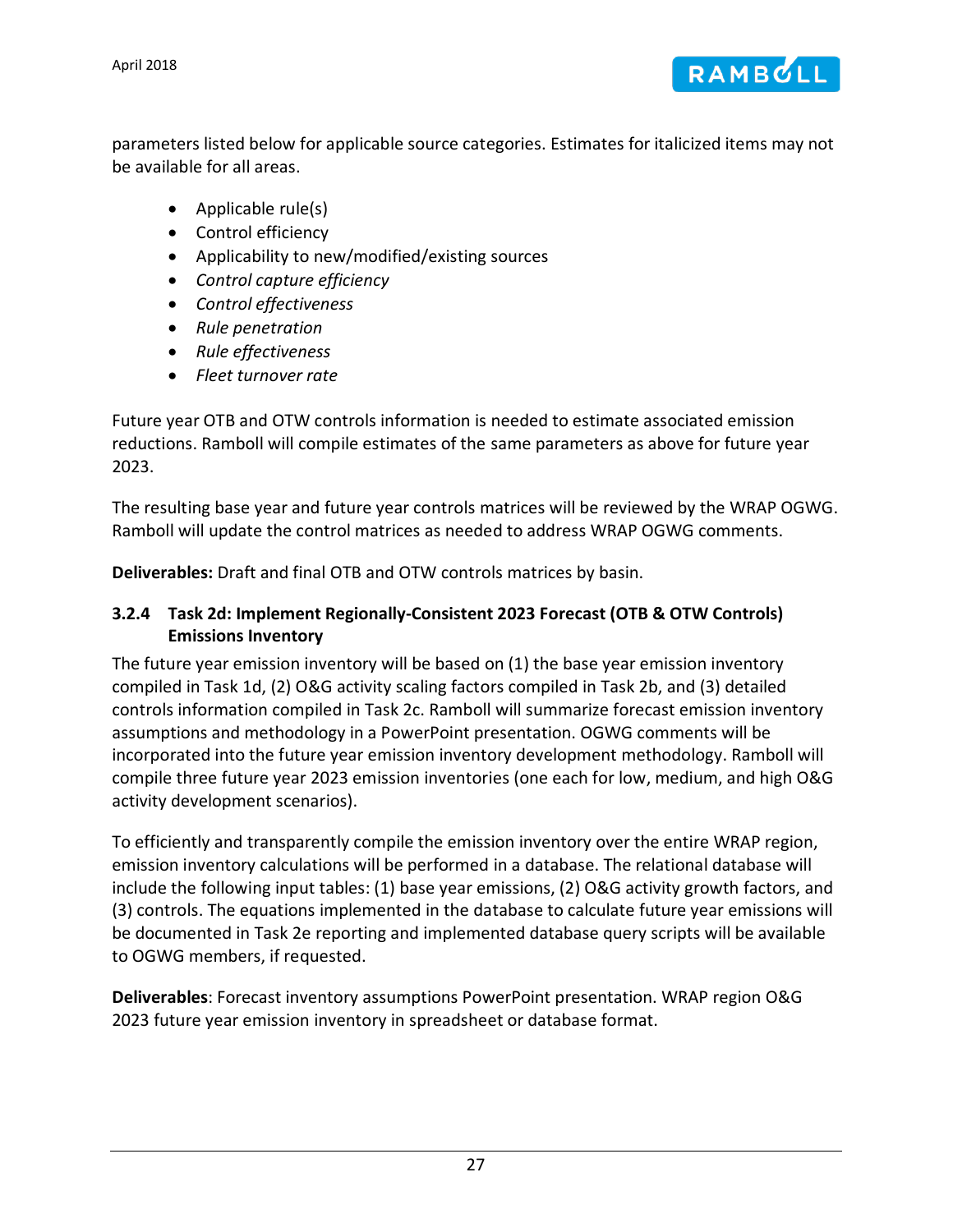

#### <span id="page-30-0"></span>**3.2.5 Task 2e: Reporting**

Ramboll will document the methods used to develop the WRAP region O&G emission inventory in Task 2 and will summarize emission inventory results.

**Deliverables**: Draft and final reports documenting Task 2 activities.

#### <span id="page-30-1"></span>**3.2.6 Task 2f: SMOKE-ready Inventory Files**

Ramboll will develop SMOKE-ready input files based on the WRAP region-wide future year O&G emission inventory for three O&G activity development scenarios (low, medium, and high). The extent of future year spatial surrogate and speciation profile updates for the future year emission inventory will be known only after the future year emission inventory methods have been fully developed; therefore, resources needed for development of updated future year spatial surrogates and speciation profiles are not included in the cost estimate for this task.

Ramboll will develop SMOKE-ready emission inventory files in FF10 format for the WRAP region nonpoint and point source future year O&G emission inventory for low, medium, and high scenarios.

**Deliverables**: Point and nonpoint source SMOKE-ready emission inventory flat files for three future year 2023 emission inventory scenarios.

#### <span id="page-30-2"></span>**3.2.7 Optional Task 2o: Compile WRAP Region BLM RFD Estimates**

In certain areas of the WRAP, federal mineral estate constitutes a substantial percentage of O&G activity. In these areas, federal mineral development is a critical driver of O&G development. BLM RFD analyses document estimates of future year O&G development. At the discretion of the OGWG, Ramboll will compile RFD estimates for 10 BLM Planning Areas, including a brief memorandum summarizing the RFD forecasts and potential methods for incorporation of the RFD forecasts into Task 2b forecast scenarios.

**Deliverables:** Memorandum summarizing RFD forecasts and potential methods for incorporation of RFD forecasts into Task 2b forecast scenarios.

# <span id="page-30-3"></span>**3.3 Forecast Year (Additional Reasonable Controls) Oil & Gas Emissions Inventory**

The major steps recommended for developing a comprehensive WRAP region forecast year annual future year O&G emission inventory with additional reasonable controls are described below.

The future year inventory scope will be as follows:

- Temporal:
	- $\circ$  Year: Calendar year 2023 $^{10}$
	- o Period: Annual emissions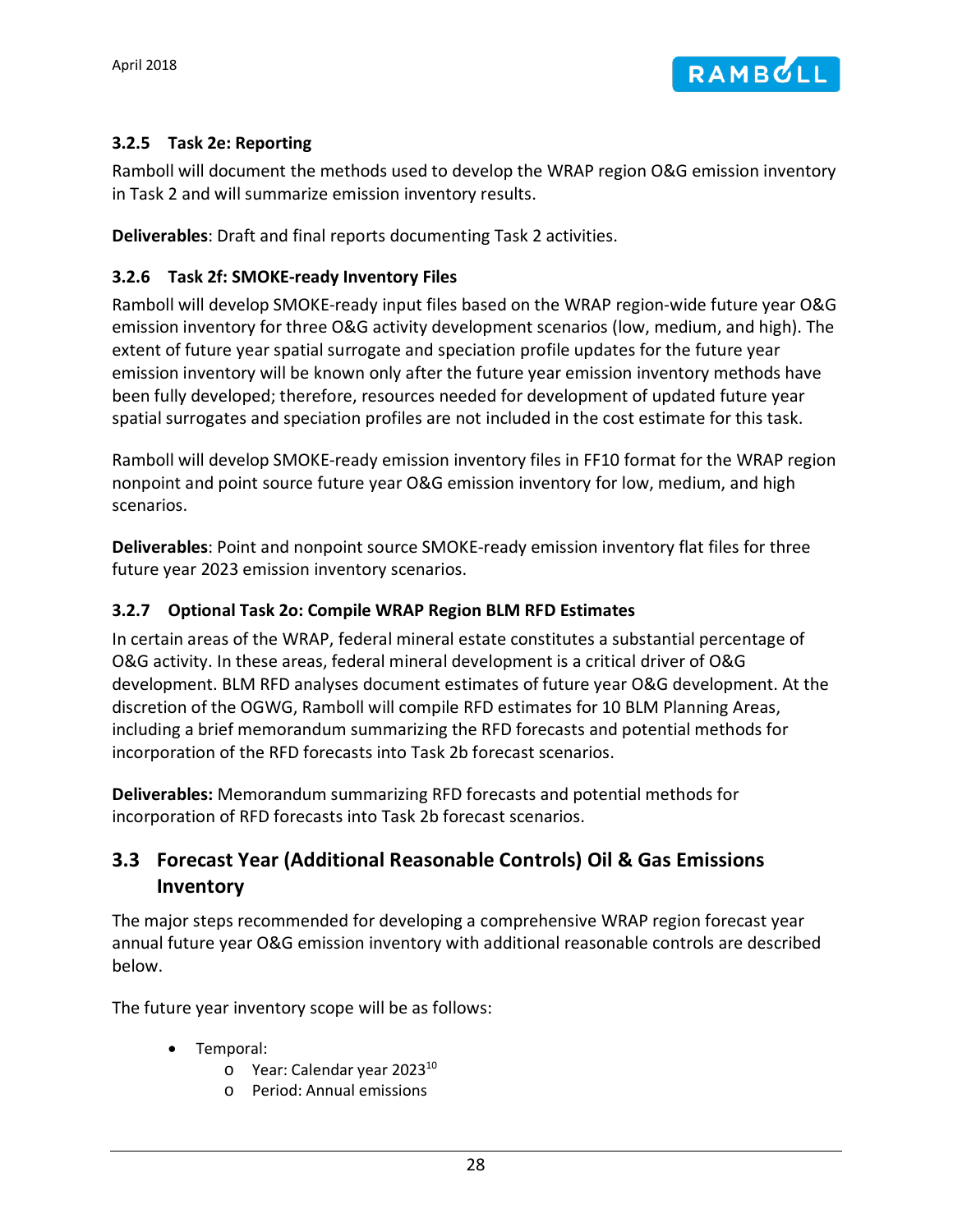

- Geographical:
	- o Area: All WRAP states
	- o Granularity: By county and tribal/non-tribal land designation
- Source Categories:
	- o Coverage: Wellsite and midstream
	- o Granularity: EPA SCC
- Pollutants:
	- o NOx
	- o SOx
	- $O$  PM<sub>10</sub>
	- $O$  PM<sub>2.5</sub>
	- o VOC
	- o CO
	- $O$  CH<sub>4</sub>  $O_2$  CO<sub>2</sub>
- File Formats:
	- o Excel or Database format emission inventory
	- o SMOKE-ready format files
		- **Emission inventory**

### <span id="page-31-0"></span>**3.3.1 Task 3a: Identify Additional Reasonable Controls for Oil and Gas Sources**

The OGWG will provide general direction on potential additional reasonable controls, including applicable source categories, control technology, and enforcement. Ramboll will compile a draft memorandum documenting controls assumptions to be applied in the additional reasonable controls scenario which are above and beyond OTB and OTW controls (Task 2c). Based on the OGWG review of and comments on the draft memorandum, final additional reasonable controls assumptions will be documented in the final memorandum.

**Deliverables**: Draft and final memoranda documenting assumptions for additional reasonable controls.

#### <span id="page-31-1"></span>**3.3.2 Task 3b: Identify Rule Penetration and Effectiveness for Oil and Gas Sources: National, State, Local, Tribal**

As discussed above, a controls matrix will be developed to quantify reductions resulting from OTB and OTW controls in Task 2c. Ramboll will update the OTB and OTW controls matrix to include additional reasonable controls as determined in Task 3a.

The resulting control matrix applicable to the additional reasonable control scenario will be submitted for review by the WRAP OGWG. Ramboll will update the control matrix as needed to address WRAP OGWG comments.

**Deliverables:** Draft and final additional reasonable controls matrix.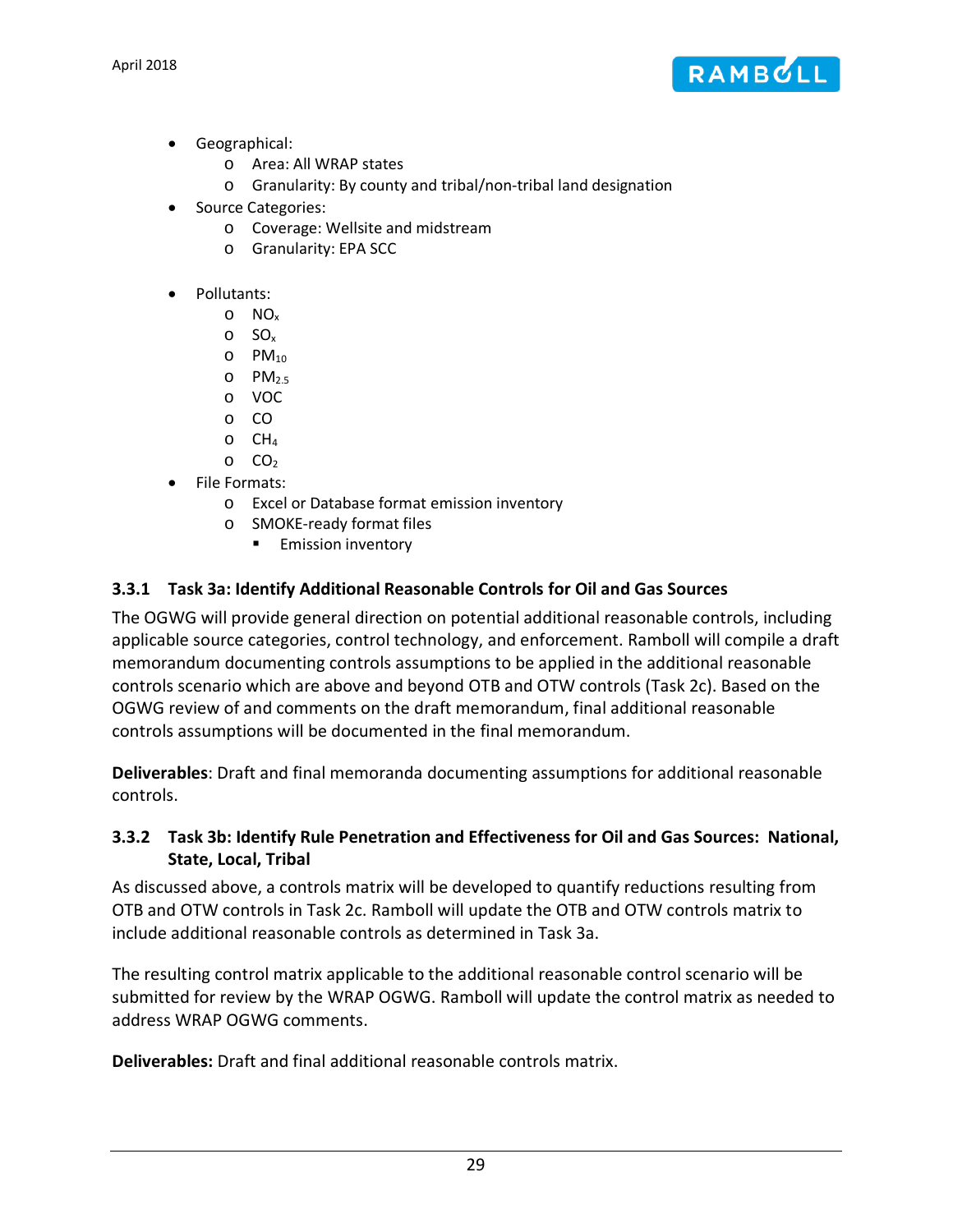

### <span id="page-32-0"></span>**3.3.3 Task 3c: Implement Regionally-Consistent Forecast Year (Additional Reasonable Controls) Emissions Inventory**

The future year additional reasonable controls emission inventory will be based on (1) the base year emission inventory compiled in Task 1d, (2) low, medium, or high O&G activity scaling factors compiled in Task 2b, and (3) detailed controls information compiled in Task 3b. Ramboll will summarize additional reasonable control emission inventory assumptions and methodology in a PowerPoint presentation for the OGWG. OGWG comments will be incorporated into the future year emission inventory development methodology. Ramboll will compile a single future year 2023 emission inventory with additional reasonable controls, leveraging the relational database developed in Task 2d.

**Deliverables**: Additional reasonable controls PowerPoint presentation. WRAP region O&G 2023 future year additional reasonable controls emission inventory in spreadsheet or database format.

#### <span id="page-32-1"></span>**3.3.4 Task 3d: Reporting**

Ramboll will document the methods used to develop the future year 2023 WRAP region O&G emission inventory in Task 3 and summarize emission inventory results.

**Deliverables**: Draft and final reports documenting Task 3 activities.

### <span id="page-32-2"></span>**3.3.5 Task 3e: SMOKE-ready Inventory Files**

Ramboll will develop SMOKE-ready input files based on WRAP region-wide 2023 future year O&G emission inventory with additional reasonable controls. The extent of future year spatial surrogate and speciation profile updates for the future year emission inventory will be known only after the additional reasonable controls emission inventory methods have been fully developed; therefore, resources needed for development of updated additional reasonable controls spatial surrogates and speciation profiles are not included in the cost estimate for this task.

Ramboll will develop SMOKE-ready emission inventory files in FF10 format for the WRAP region nonpoint and point source future year O&G additional reasonable controls emission inventory.

**Deliverables**: Point and nonpoint source SMOKE-ready emission inventory FF10 files for a single future year 2023 additional reasonable controls emission inventory.

# <span id="page-32-3"></span>**3.4 Identification and Review of Member Agency Oil & Gas Programs and Emissions Management**

#### <span id="page-32-4"></span>**3.4.1 Task 4a: Identification and Review of Member Agency Oil & Gas Programs**

In collaboration with the OGWG, Ramboll will compile regulatory drivers and associated requirements that are expected to be common across O&G programs: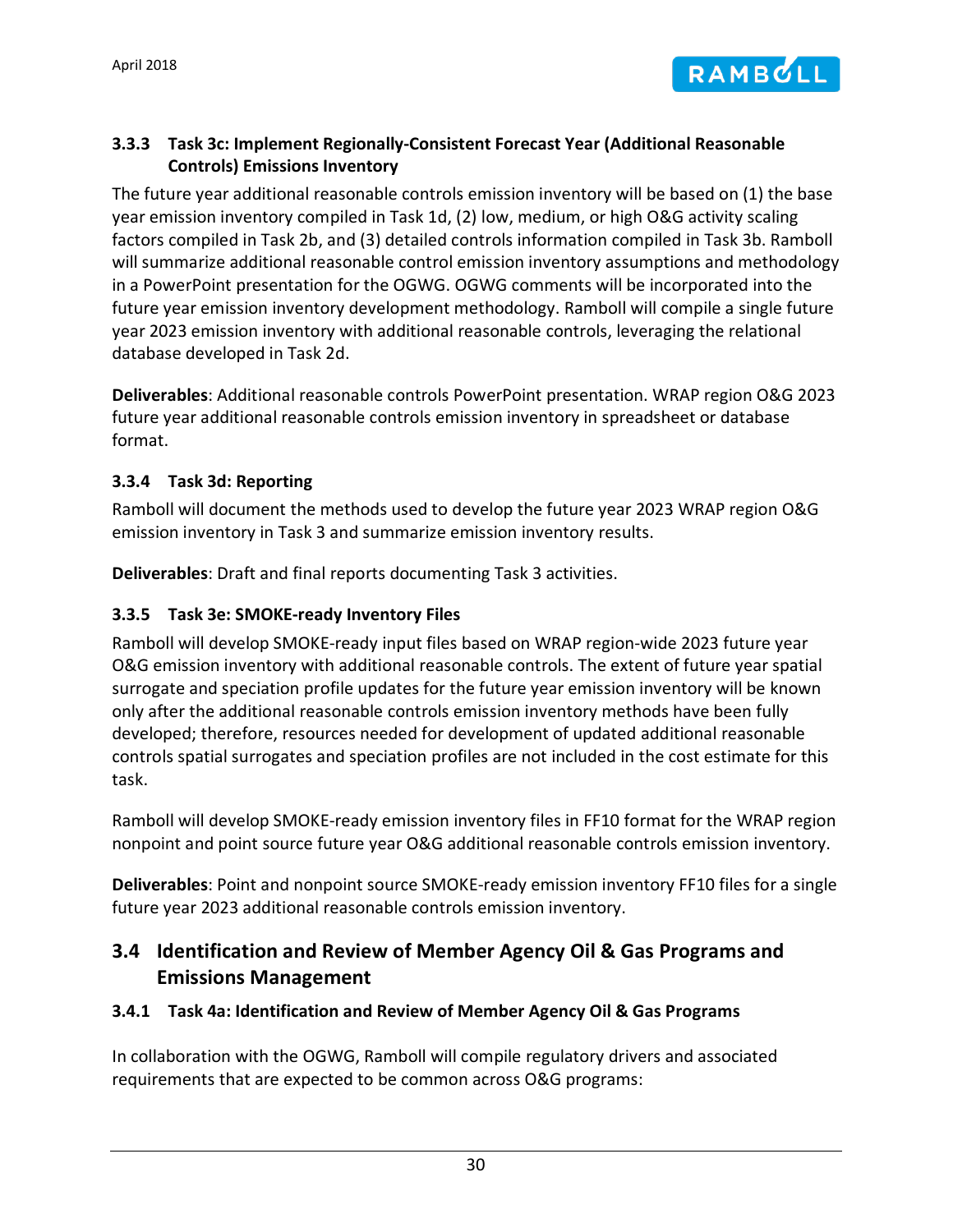

- Permitting and registration requirements
- Emissions management requirements
- Emissions inventory requirements
- Modeling requirements
- Monitoring requirements

Additionally, Ramboll will develop a survey to compile information from OGWG members on key features and elements of existing WRAP region O&G programs to inform development of the sample O&G program. The survey will be a simple web-based survey with queries to identify strengths, areas for improvement, gaps, requirement overlap and authority concerns, and lessons learned by individual agencies.

Ramboll will develop a PowerPoint presentation on O&G program drivers, program requirements, and survey results. The PowerPoint presentation will include explicit discussion of the needs of agencies without O&G programs and outline the required components of a basic example O&G program.

**Deliverables**: Web-based survey and PowerPoint presentation.

#### <span id="page-33-0"></span>**3.4.2 Task 4b: Reporting**

Ramboll will document the findings of Task 4a in draft and final technical memoranda.

**Deliverables**: Draft and final technical memoranda documenting Task 4 activities.

### <span id="page-33-1"></span>**3.5 Administration and Meetings**

To facilitate communication with the OGWG, Ramboll will participate in monthly meetings with the OGWG and/or OGWG technical committee. At the monthly meetings, Ramboll will report on project status and present on key topics needed to ensure that the project schedule is met. Prior to meetings, Ramboll will provide materials to the OGWG committee chair for distribution.

Monthly progress reports with progress description by project task will be provided to the project manager.

**Deliverables**: Participation in monthly OGWG and/or OGWG technical committee monthly meetings and monthly progress reports.

### <span id="page-33-2"></span>**3.6 Summary**

[Table 3-1](#page-34-0) shows tasks, deliverables, deliverable due dates, OGWG involvement, and budget for this study.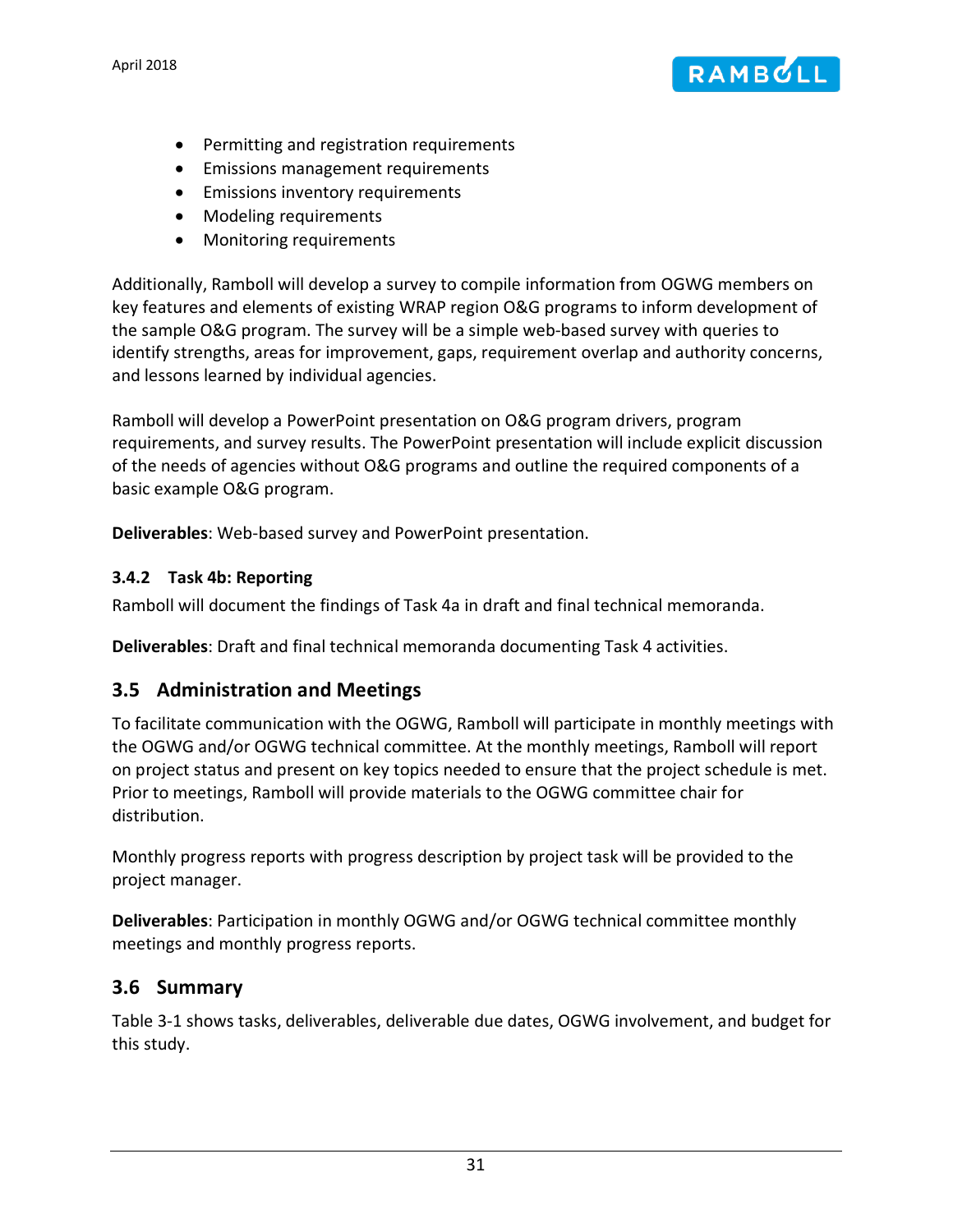

<span id="page-34-0"></span>

|                |                                                                                                                  |                                                                                                                           |                    | <b>Due Date</b>                       |                                                              |                                 |
|----------------|------------------------------------------------------------------------------------------------------------------|---------------------------------------------------------------------------------------------------------------------------|--------------------|---------------------------------------|--------------------------------------------------------------|---------------------------------|
|                |                                                                                                                  | <b>Deliverable Description</b>                                                                                            | <b>Deliverable</b> | (Months from<br><b>Project Start)</b> | OGWG Involvement <sup>3</sup>                                |                                 |
| Task 1         | <b>Task Description</b><br>2014 (Planning) Base Year Emission Inventory                                          |                                                                                                                           | Type <sup>1</sup>  |                                       |                                                              | Budget <sup>2</sup><br>\$72,500 |
|                |                                                                                                                  |                                                                                                                           |                    |                                       |                                                              |                                 |
| 1a             | Inventory Compilation, Reconciliation,<br>Data Gaps                                                              | <b>Emission Inventory File</b>                                                                                            | SS/Db              | 1                                     | not applicable                                               | \$4,300                         |
| 1 <sub>b</sub> | 2014 O&G Activity                                                                                                | 2014 O&G Activity File                                                                                                    | SS/Db              | 1.5                                   | not applicable                                               | \$7,200                         |
|                |                                                                                                                  | Literature Review PowerPoint                                                                                              | Ppt                | 2.5                                   | Comment on PPT                                               | \$15,000                        |
| 1c             | <b>Identify Emission Factors and Speciation</b><br>Profiles for Oil and Gas Sources                              | Draft and Final O&G Survey                                                                                                | Ggl                | 3.5                                   | Review Draft,<br><b>Complete Survey</b>                      | \$5,400                         |
|                |                                                                                                                  | O&G Survey Results Memorandum                                                                                             | Doc                | 5.5                                   | Comment on Memo                                              | \$10,000                        |
| 1 <sub>d</sub> | <b>Technical Improvements</b>                                                                                    | Draft and Final Emission Inventory                                                                                        | SS/Db              | $\overline{7}$                        | <b>Review Draft</b>                                          | \$12,200                        |
| 1e             | Reporting                                                                                                        | Draft and Final Report                                                                                                    | Doc                | $\overline{7}$                        | <b>Review Draft</b>                                          | \$6,700                         |
| 1 <sup>f</sup> | <b>SMOKE-ready Emission Inventory Files</b>                                                                      | <b>SMOKE-ready Emission Inventory Files</b>                                                                               | <b>SMK</b>         | 8.5                                   | not applicable                                               | \$11,700                        |
| Task 2         | Forecast Year (OTB & OTW Controls) Oil & Gas Emissions Inventory                                                 |                                                                                                                           |                    |                                       |                                                              | \$74,100                        |
| 2a             | Identify historical growth, supply, demand,<br>and production decline                                            | Graphs of Historical O&G Activity Trends<br>with O&G Price History                                                        | Gph                | 3                                     | Comment on Graphs                                            | \$11,400                        |
| 2 <sub>b</sub> | Identify a Range of Forecast Year Oil and<br><b>Gas Scenarios</b>                                                | Draft and Final One-page Forecast Scenario<br>Description, 2023 O&G Activity Growth<br><b>Factors for Three Scenarios</b> | Doc, SS/Db         | 5.5                                   | <b>Comment on One-</b><br>pager, Comment on<br>Graphs        | \$21,600                        |
| 2c             | <b>Identify Rule Penetration and Effectiveness</b><br>for Oil and Gas Sources: National, State,<br>Local, Tribal | <b>OTB &amp; OTW Emission Controls Matrix</b>                                                                             | SS/Db              | $\overline{7}$                        | <b>Collaborate to fill-in</b><br>matrix                      | \$13,000                        |
| 2d             | Implement Regionally-Consistent 2023<br>Forecast (OTB & OTW controls) Emissions<br>Inventory                     | Methodology Presentation, Draft and Final<br><b>Emission Inventory</b>                                                    | Ppt, SS/Db         | 9.5                                   | Comment on<br>Presentation, Review<br><b>Draft Inventory</b> | \$16,800                        |
| 2e             | Reporting                                                                                                        | Draft and Final Report                                                                                                    | <b>Doc</b>         | 9.5                                   | <b>Review Draft</b>                                          | \$9,200                         |
| 2f             | <b>SMOKE-ready Emission Inventory Files</b>                                                                      | <b>SMOKE-ready Emission Inventory Files</b>                                                                               | <b>SMK</b>         | 10.5                                  | not applicable                                               | \$2,100                         |
| 2 <sub>o</sub> | Optional: Compile WRAP Region BLM RFD<br><b>Estimates</b>                                                        | Memorandum                                                                                                                | SS/Db              | 3.5                                   | Comment on Memo                                              | \$6,400                         |

#### **Table 3-1. Task deliverables, schedule, budget and OGWG involvement.**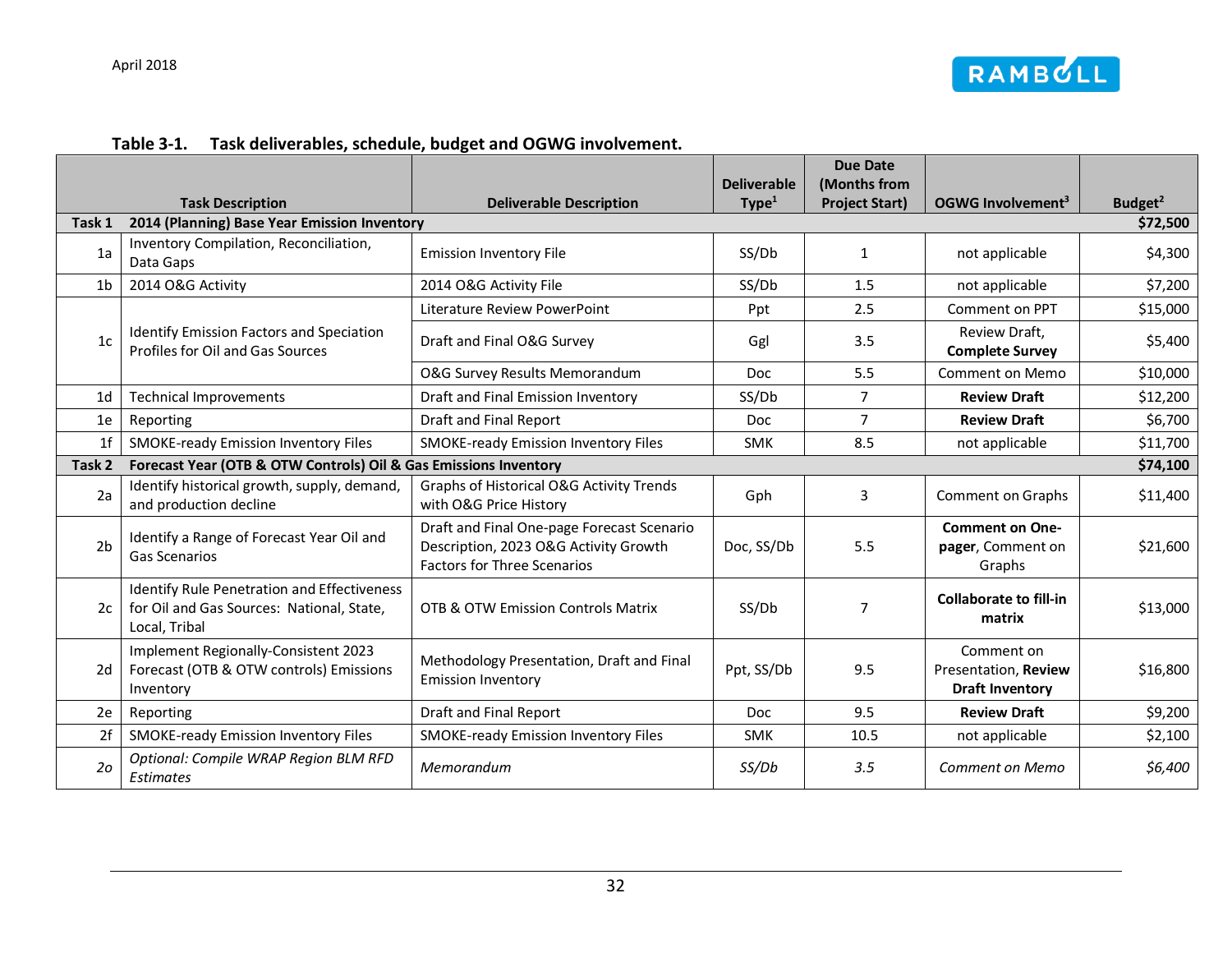

|                                                      |                                                                                                                 |                                                                                                                            | <b>Deliverable</b> | <b>Due Date</b><br>(Months from |                                                                                          |                     |
|------------------------------------------------------|-----------------------------------------------------------------------------------------------------------------|----------------------------------------------------------------------------------------------------------------------------|--------------------|---------------------------------|------------------------------------------------------------------------------------------|---------------------|
|                                                      | <b>Task Description</b>                                                                                         | <b>Deliverable Description</b>                                                                                             | Type <sup>1</sup>  | <b>Project Start)</b>           | OGWG Involvement <sup>3</sup>                                                            | Budget <sup>2</sup> |
| Task 3                                               | Forecast Year (Additional Reasonable Controls) Oil & Gas Emissions Inventory                                    |                                                                                                                            |                    |                                 |                                                                                          | \$29,100            |
| 3a                                                   | Identify Additional Reasonable Controls for<br>Oil and Gas Sources                                              | <b>Additional Controls Emission Scenario</b><br>Memorandum                                                                 | <b>Doc</b>         | 11                              | <b>Comment on Memo</b>                                                                   | \$5,800             |
| 3b                                                   | Identify Rule Penetration and Effectiveness<br>for Oil and Gas Sources: National, State,<br>Local, Tribal       | Additional Reasonable Emission Controls<br>Matrix                                                                          | SS/Db              | 14                              | Comment on<br><b>Controls Matrix</b>                                                     | \$6,100             |
| 3c                                                   | Implement Regionally-consistent 2023<br>Forecast (Additional Reasonable Controls)<br><b>Emissions Inventory</b> | Methodology Presentation, Draft and Final<br><b>Emission Inventory</b>                                                     | Ppt, SS/Db         | 16                              | <b>Review Draft</b>                                                                      | \$7,000             |
| 3d                                                   | Reporting                                                                                                       | Draft and Final Report                                                                                                     | Doc                | 16                              | <b>Review Draft</b>                                                                      | \$9,200             |
| 3e                                                   | SMOKE-ready Emission Inventory Files                                                                            | SMOKE-ready Emission Inventory Files                                                                                       | <b>SMK</b>         | 17                              | not applicable                                                                           | \$1,000             |
| Task 4                                               | <b>O&amp;G Programs and Emission Management</b>                                                                 |                                                                                                                            |                    |                                 |                                                                                          | \$19,700            |
| 4a                                                   | <b>Identification and Review of Member</b><br>Agency Oil & Gas Programs                                         | Survey of Existing O&G Programs. Survey<br>Results Presentation.                                                           | Ggl, Ppt           | 13                              | Collaborate on<br>Survey Development,<br>Fill-out Survey,<br>Comment on<br>Presentation. | \$11,900            |
| 4 <sub>b</sub>                                       | Reporting                                                                                                       | Draft and Final Memoranda                                                                                                  | <b>Doc</b>         | 15                              | <b>Review Draft</b>                                                                      | \$7,800             |
| Task 5                                               | <b>Administration &amp; Meetings</b>                                                                            |                                                                                                                            |                    |                                 |                                                                                          | \$18,600            |
| 5a                                                   | <b>Administration &amp; Meetings</b>                                                                            | Monthly OGWG Teleconferences, Bi-<br>monthly Progress Reports, Three Regional<br>Planning Work Group Meeting Presentations | Mtg                | <b>TBD</b>                      | not applicable                                                                           | \$18,600            |
| \$214,000<br><b>Total (without optional Task 20)</b> |                                                                                                                 |                                                                                                                            |                    |                                 |                                                                                          |                     |

<sup>1</sup> Abbreviations: WORD and/or PDF document (Doc); spreadsheet or database (SS/Db), PowerPoint Presentation (Ppt), Google document/spreadsheet (Ggl), SMOKE-ready input file format (SMK), graphs and charts (Gph).

<sup>2</sup> Task subtotals and grand totals do not include optional task

<sup>3</sup> Bold items will be reviewed by the OGWG, items in regular font will be reviewed by the OGWG Technical Committee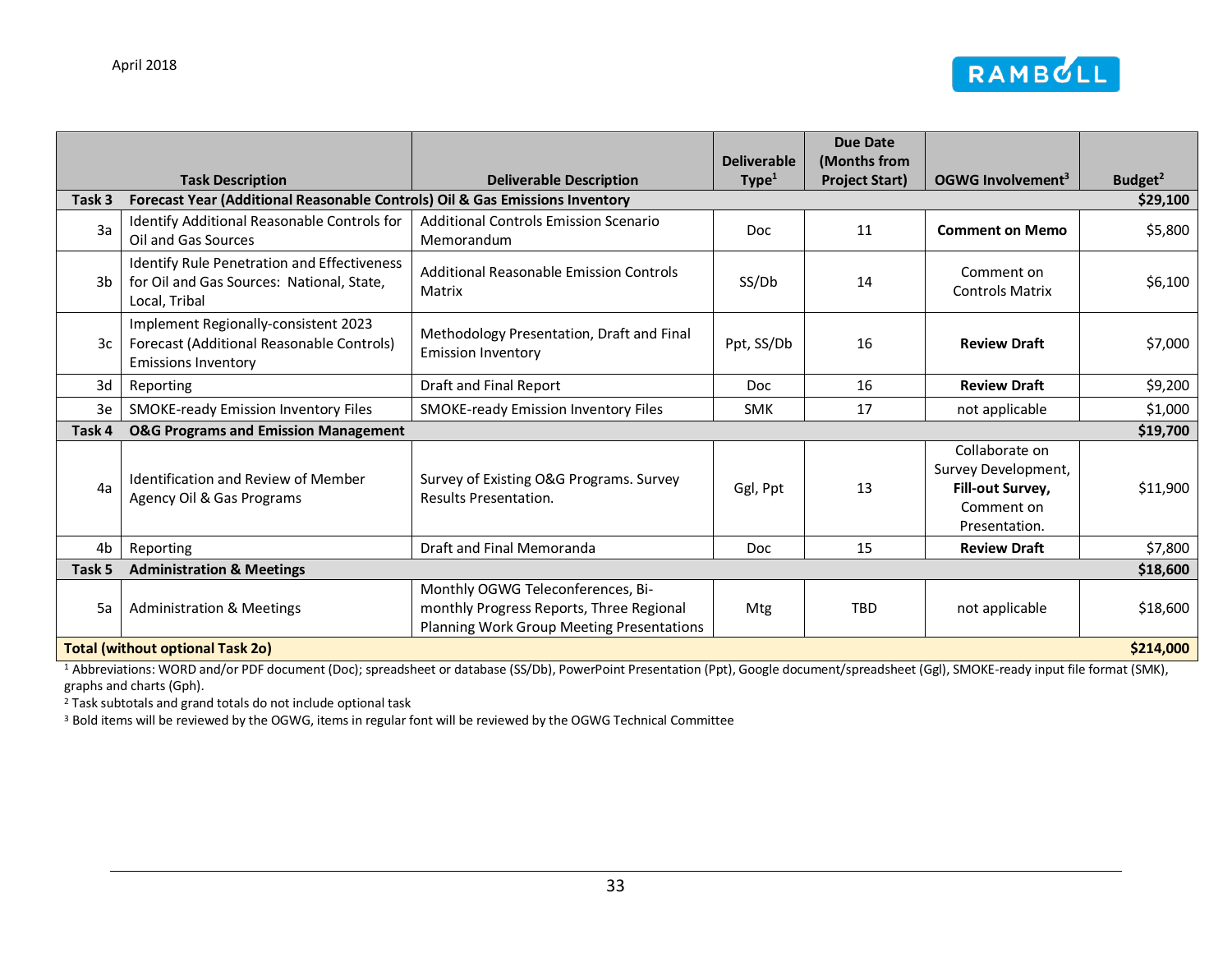

# <span id="page-36-0"></span>**3.7 Potential Future Task: Online Emission Inventory Platform**

In addition to the tasks that have been scoped out in this work plan, Ramboll could also develop an online platform that allows for storage and download of planning and forecast year O&G emission inventory files. Emission inventory parameters such as scenario, state/county, inventory type (point or nonpoint source), SCC, and pollutant would be selected by the online user. The online platform would then create the requested file for the user to download. Additional input on desired online platform functionality would be needed to include the creation of such an online platform as an addendum to project work plan.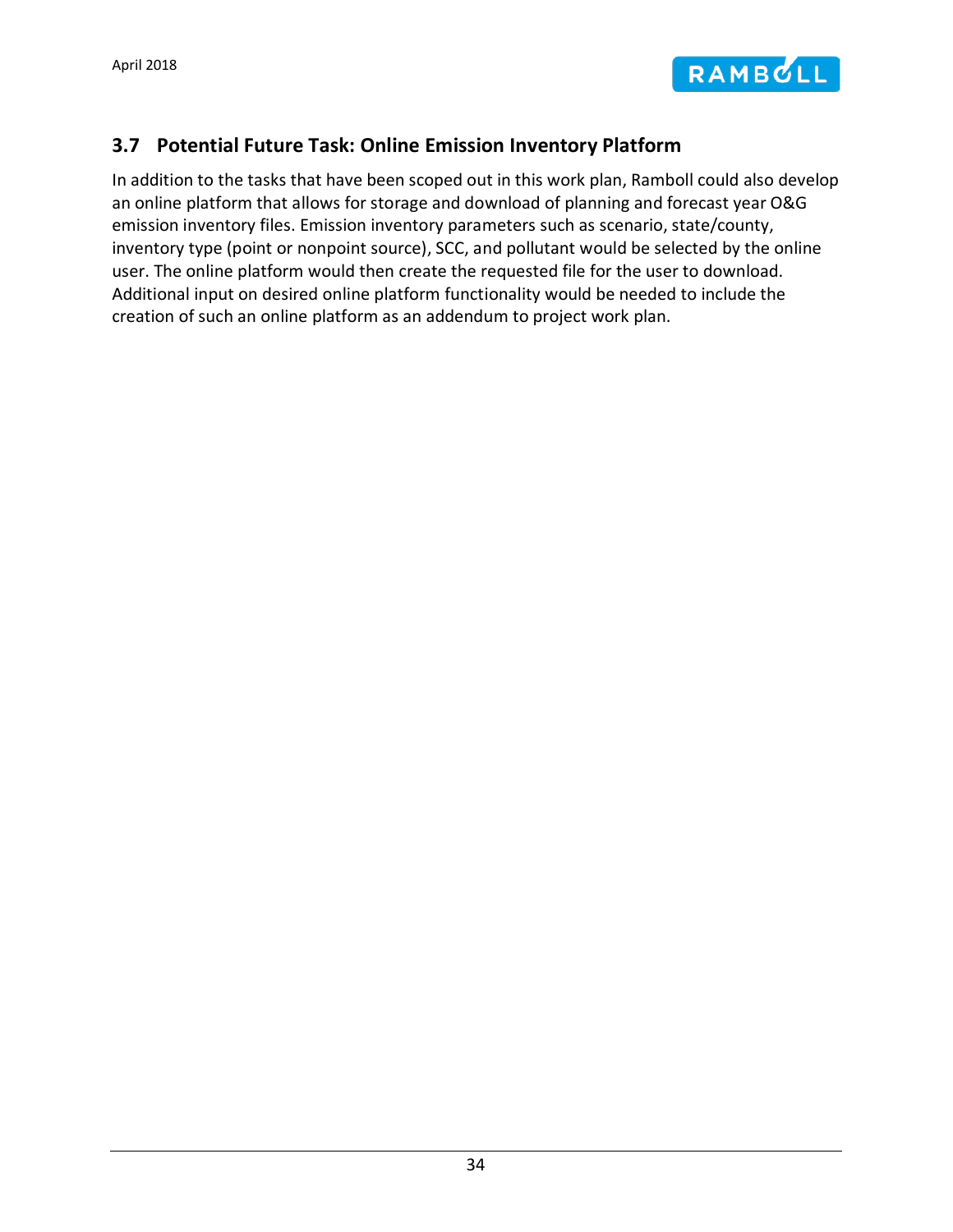

### <span id="page-37-0"></span>**4.0 REFERENCES**

- Allen, D.T, A. Pacsi, D. Sullivan, D. Zavala-Araiza, M. Harrison, K. Keen, M. Fraser, A. Hill, R. Sawyer, and J. Seinfeld. 2015. Methane Emissions from Process Equipment at Natural Gas Production Sites in the United States: Pneumatic Controllers, Environmental Science & Technology 2015 49 (1), 633-640. doi: 10.1021/es5040156
- Brandt, A.R., et al. 2014. Methane Leaks from North American Natural Gas Systems, Science, 343, 733-735.
- Brandt, A.R., et al. 2016. Methane Leaks from Natural Gas Systems Follow Extreme Distributions, Environmental Science & Technology, 2016, 50, 12512-12520, doi: 10.1021/acs.est.6b04303.
- EPA. 2016. "Technical Support Document (TSD): Preparation of Emissions Inventories for the Version 6.3, 2011 Emissions Modeling Platform," US Environmental Protection Agency Office of Air and Radiation, Office of Air Quality Planning and Standards, Air Quality Assessment Division. August 2016.
- EPA. 2018. 2014 National Emissions Inventory, version 2. March 2018. US Environmental Protection Agency. February, 2018. [https://www.epa.gov/air-emissions](https://www.epa.gov/air-emissions-inventories/2014-national-emissions-inventory-nei-data)[inventories/2014-national-emissions-inventory-nei-data](https://www.epa.gov/air-emissions-inventories/2014-national-emissions-inventory-nei-data)
- Grant, J., R. Parikh, A. Bar-Ilan, R. Morris. 2014a. "Development of Baseline 2011 and Future Year 2015 Emissions from Oil and Gas Activity in the Williston Basin, Final Report." August 2014. [https://www.wrapair2.org/pdf/2011\\_2015\\_Williston\\_Basin\\_14Aug2014.pdf](https://www.wrapair2.org/pdf/2011_2015_Williston_Basin_14Aug2014.pdf)
- Grant, J., R. Parikh, A. Bar-Ilan, R. Morris. 2014b. "Development of Baseline 2011 and Future Year 2015 Emissions from Oil and Gas Activity in the Great Plains Basin, Final Report." August 2014. [https://www.wrapair2.org/pdf/2011\\_2015\\_GreatPlains\\_Basin\\_14Aug2014.pdf](https://www.wrapair2.org/pdf/2011_2015_GreatPlains_Basin_14Aug2014.pdf)
- Grant, J., Y. Alvarez, R. Parikh, L. Huang, A. Bar-Ilan, S. Kemball-Cook, G. Yarwood. 2015. "Final Report: Emissions from Oil and Gas Exploration and Production Activity in Northeast Texas". October 2015.
- Grant, J., R. Parikh, A. Bar-Ilan. 2017. "Memorandum: Analysis of the National Oil and Gas Emission Inventory," Ramboll Environ. Prepared for Tom Moore, WESTAR; Julie McDill, MARAMA; Theresa Pella, CenSARA; Mark Janssen, LADCO.
- Grant, J., R. Parikh, A. Bar-Ilan. 2018. "San Juan and Permian Basin 2014 Oil and Gas Emission Inventory," Ramboll. Prepared for Western Regional Air Partnership and Western States Air Resources Council. January 2018. https://www.wrapair2.org/pdf/2014 SanJuan Permian Baseyear EI Final Report 10N [ov2017.pdf](https://www.wrapair2.org/pdf/2014_SanJuan_Permian_Baseyear_EI_Final_Report_10Nov2017.pdf)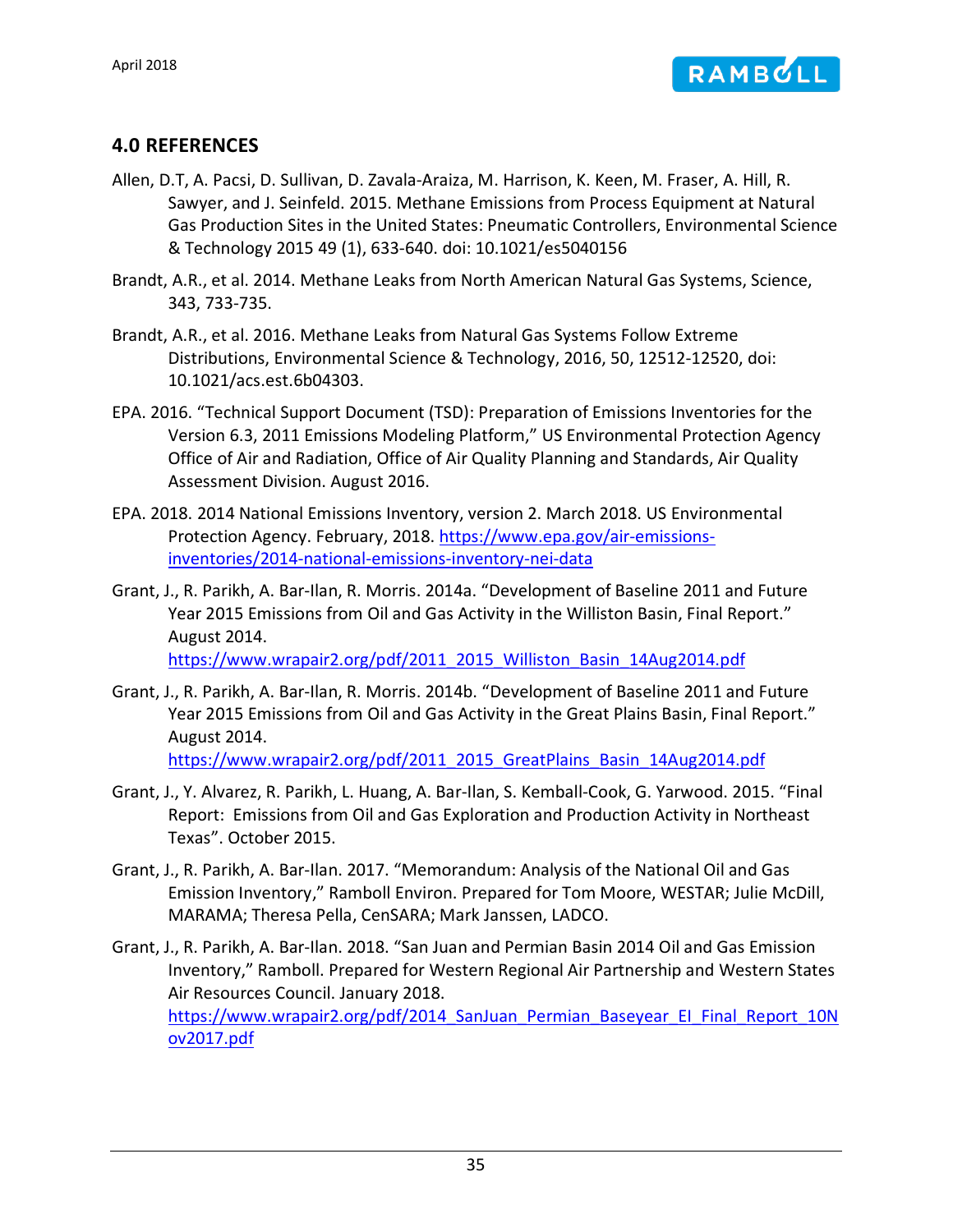

- Lyon, D.R., et al. (2016), Aerial Surveys of Elevated Hydrocarbon Emissions from Oil and Gas Production Sites, Environmental Science & Technology,2016, 50, 4877-4886, doi: 10.1021/acs.est.6b0070
- OIPA. 2014. "Pneumatic Controller Emissions from a Sample of 172 Production Facilities". Oklahoma Independent Petroleum Association. November 2014. [http://www.oipa.com/page\\_images/1418911081.pdf](http://www.oipa.com/page_images/1418911081.pdf)
- Parikh, R., J. Grant, A. Bar-Ilan. 2015. "Memorandum: Intermountain West Data Warehouse (IWDW) - Western Air Quality Study (WAQS) 2011b Modeling Platform O&G Emission Inventory Updates," Ramboll Environ. Prepared for Tom Moore, WESTAR; Zac Adelman, UNC. December 2015. http://vibe.cira.colostate.edu/wiki/Attachments/Emissions/WSAQS\_OG\_2011b\_memo [24Dec2015.pdf](http://vibe.cira.colostate.edu/wiki/Attachments/Emissions/WSAQS_OG_2011b_memo_24Dec2015.pdf)
- Parikh, R., J. Grant, A. Bar-Ilan. 2017. "Memorandum: 2014 Oil and Gas Intermountain West Criteria Pollutant Emission Inventories for Colorado, Montana, New Mexico, North Dakota, South Dakota, Utah, and Wyoming," Ramboll Environ. Prepared for Tom Moore, WESTAR-WRAP. June 2017. [http://vibe.cira.colostate.edu/wiki/Attachments/2014\\_OG/WESTAR\\_2014\\_OandG%20EI](http://vibe.cira.colostate.edu/wiki/Attachments/2014_OG/WESTAR_2014_OandG%20EI_Memo_08Jun2017.pdf) Memo\_08Jun2017.pdf
- UDAQ. 2017. Uinta Basin: 2014 Air Agencies Oil and Gas Emissions Inventory. Utah Division of Environmental Quality. [https://deq.utah.gov/locations/U/uintahbasin/air-agencies](https://deq.utah.gov/locations/U/uintahbasin/air-agencies-emissions-inventory/index.htm)[emissions-inventory/index.htm](https://deq.utah.gov/locations/U/uintahbasin/air-agencies-emissions-inventory/index.htm)
- University of North Carolina and ENVIRON. 2014. "Three-State Air Quality Modeling Study (3SAQS) Final Modeling Protocol 2011 Emissions & Air Quality Modeling Platform". July 2014.

[vibe.cira.colostate.edu/wiki/Attachments/Modeling/3SAQS\\_2011\\_Modeling\\_Protocol\\_F](file://wcnovfps1/Projects/Westar_OGWG/workplan/vibe.cira.colostate.edu/wiki/Attachments/Modeling/3SAQS_2011_Modeling_Protocol_Finalv2.pdf) [inalv2.pdf](file://wcnovfps1/Projects/Westar_OGWG/workplan/vibe.cira.colostate.edu/wiki/Attachments/Modeling/3SAQS_2011_Modeling_Protocol_Finalv2.pdf) 

- Wells, D. 2017. "Consequences of the Evolution of Oil and Gas Control and Production Technology in the Denver Ozone Nonattainment Area," Colorado Department of Public Health and Environment, Air Pollution Control Division. August 2017. [http://vibe.cira.colostate.edu/ogec/docs/meetings/2017-09-](http://vibe.cira.colostate.edu/ogec/docs/meetings/2017-09-14/EIC%202017%20Oil%20and%20Gas%20Session%20Papers%20and%20Presentations/1_EIC%202017%20OandG%208_915%20AM/Paper_Wells_Consequences%20of%20the%20Evolution%20of%20Control%20and%20Production%20Technology%20in%20the%20Denver%20Ozone%20NAA.pdf) [14/EIC%202017%20Oil%20and%20Gas%20Session%20Papers%20and%20Presentations/](http://vibe.cira.colostate.edu/ogec/docs/meetings/2017-09-14/EIC%202017%20Oil%20and%20Gas%20Session%20Papers%20and%20Presentations/1_EIC%202017%20OandG%208_915%20AM/Paper_Wells_Consequences%20of%20the%20Evolution%20of%20Control%20and%20Production%20Technology%20in%20the%20Denver%20Ozone%20NAA.pdf) [1\\_EIC%202017%20OandG%208\\_915%20AM/Paper\\_Wells\\_Consequences%20of%20the](http://vibe.cira.colostate.edu/ogec/docs/meetings/2017-09-14/EIC%202017%20Oil%20and%20Gas%20Session%20Papers%20and%20Presentations/1_EIC%202017%20OandG%208_915%20AM/Paper_Wells_Consequences%20of%20the%20Evolution%20of%20Control%20and%20Production%20Technology%20in%20the%20Denver%20Ozone%20NAA.pdf) [%20Evolution%20of%20Control%20and%20Production%20Technology%20in%20the%2](http://vibe.cira.colostate.edu/ogec/docs/meetings/2017-09-14/EIC%202017%20Oil%20and%20Gas%20Session%20Papers%20and%20Presentations/1_EIC%202017%20OandG%208_915%20AM/Paper_Wells_Consequences%20of%20the%20Evolution%20of%20Control%20and%20Production%20Technology%20in%20the%20Denver%20Ozone%20NAA.pdf) [0Denver%20Ozone%20NAA.pdf](http://vibe.cira.colostate.edu/ogec/docs/meetings/2017-09-14/EIC%202017%20Oil%20and%20Gas%20Session%20Papers%20and%20Presentations/1_EIC%202017%20OandG%208_915%20AM/Paper_Wells_Consequences%20of%20the%20Evolution%20of%20Control%20and%20Production%20Technology%20in%20the%20Denver%20Ozone%20NAA.pdf)
- Vijayraghavan, K., Z. Liu, J. Grant, T. Shah, J. Jung, L. Huang, W. Hsieh, R. Morris, K. Meszaros, R. Erbes, D. Collins. (2017). "Colorado Air Resource Management Modeling Study (CARMMS) 2025 CAMx Modeling Results for the High, Low and Medium Oil and Gas Development Scenarios: CARMMS 2.0 Final Report". Ramboll Environ and Kleinfelder. August 2017.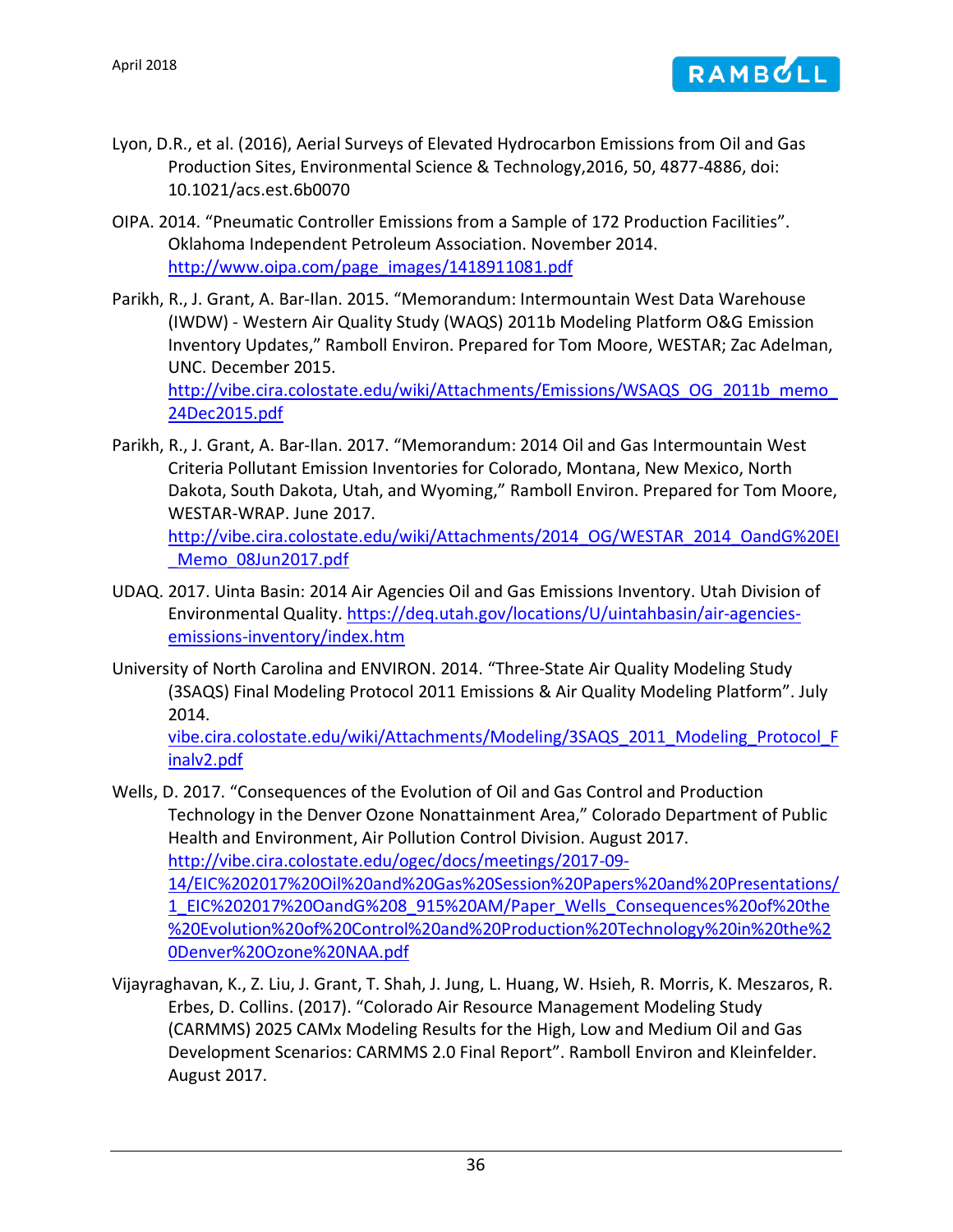

- WRAP. 2013. "Analysis of States' and EPA Oil & Gas Air Emissions Control Requirements for Selected Basins in the Western United States (2013 Update)," Lee Gribovicz. November 2013. [https://www.wrapair2.org/pdf/2013-](https://www.wrapair2.org/pdf/2013-11x_O&G%20Analysis%20(master%20w%20State%20Changes%2011-08).pdf) [11x\\_O&G%20Analysis%20\(master%20w%20State%20Changes%2011-08\).pdf](https://www.wrapair2.org/pdf/2013-11x_O&G%20Analysis%20(master%20w%20State%20Changes%2011-08).pdf)
- WRAP OGWG. 2017. "WRAP OGWG Road Map Scope of Work Road Map," Western Regional Air Partnership Oil and Gas Work Group. November 2017.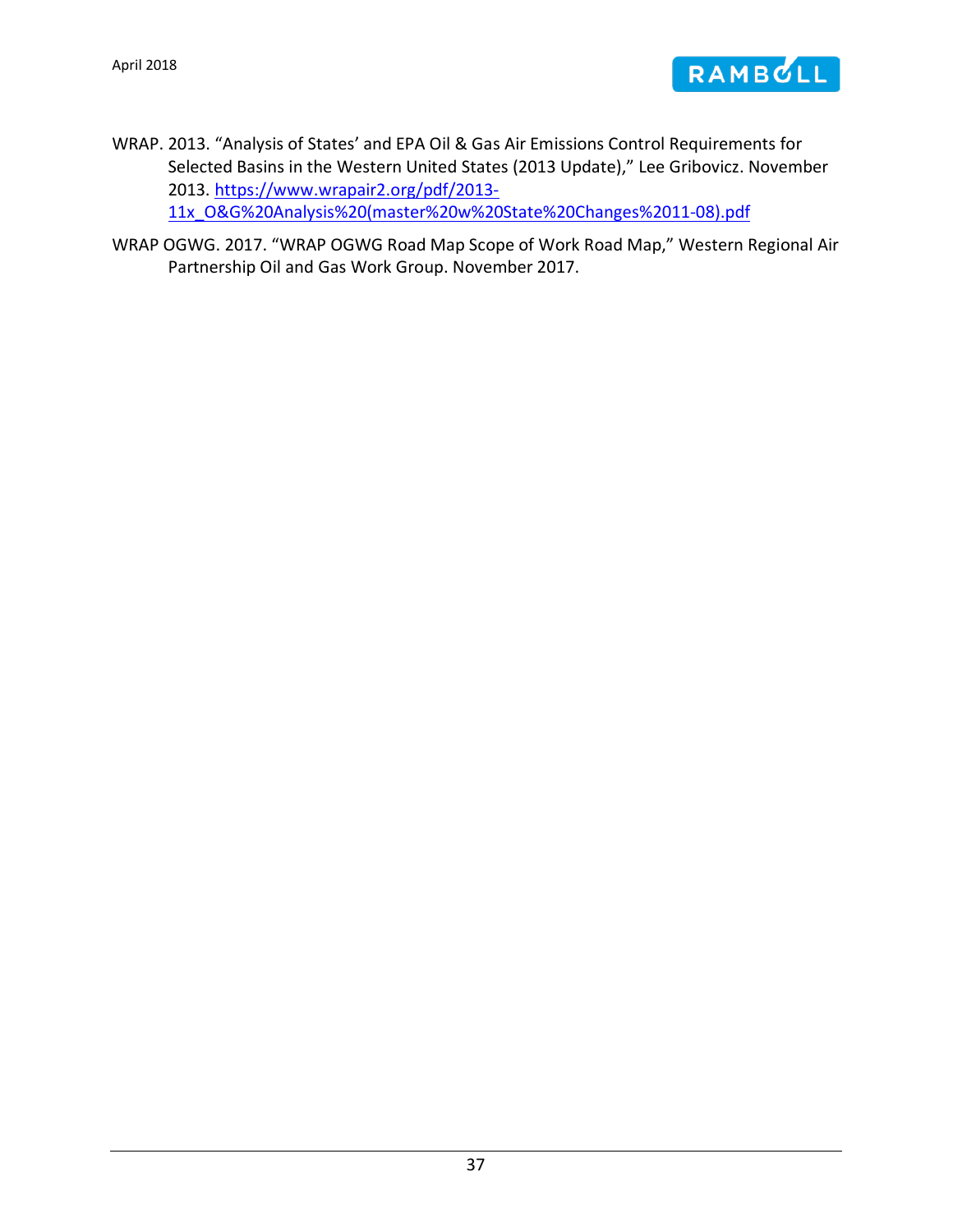

**APPENDIX A**

**On-the-books Regulation Tables**

Available Electronically in *OGWG\_WP\_AppendixA.xlsx*